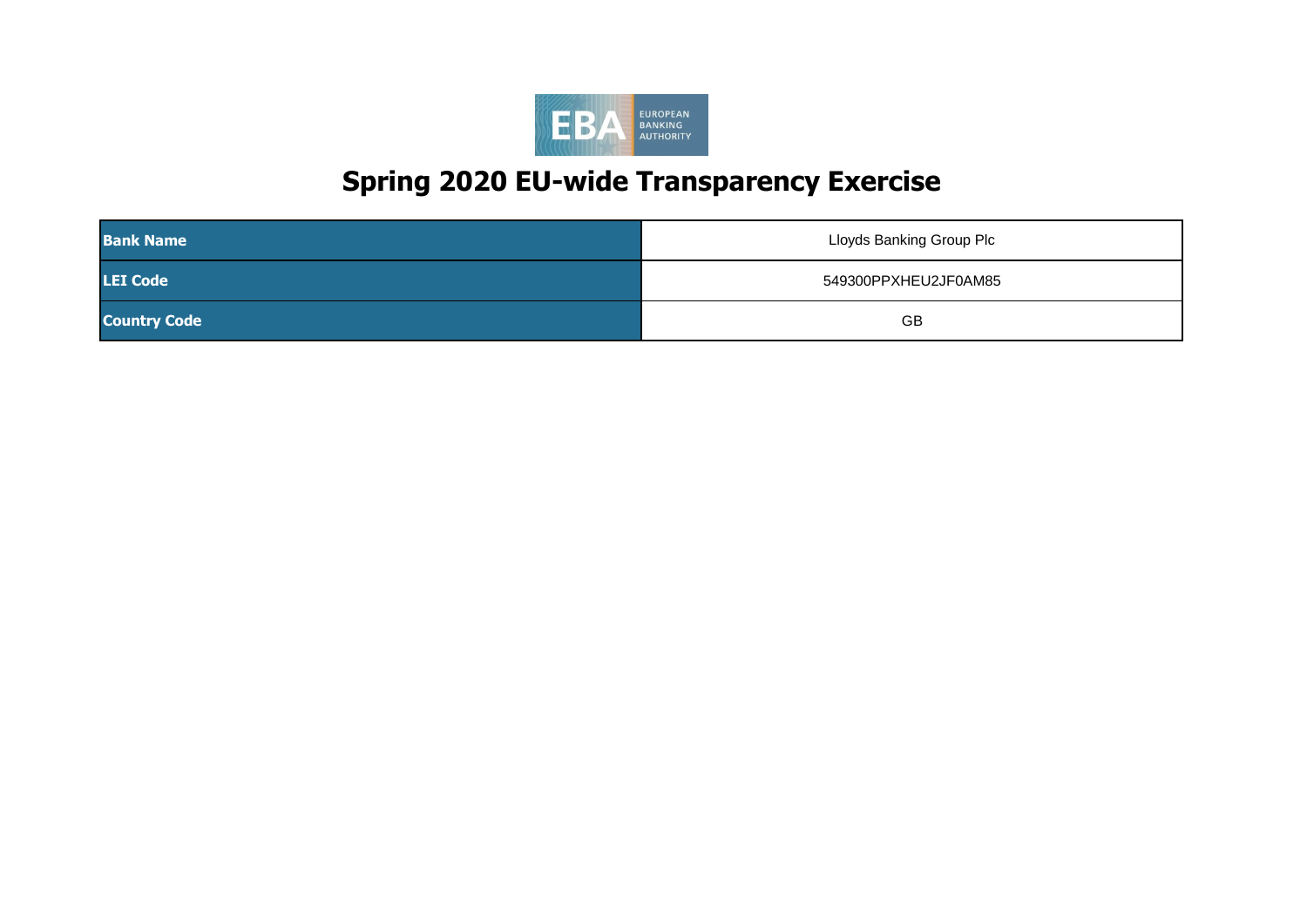| (mln EUR, $\%$ )                                                                                                                                                            | As of<br>30/09/2019 | As of<br>31/12/2019 | <b>COREP CODE</b>                                                                                                                             | <b>REGULATION</b>                                                                            |
|-----------------------------------------------------------------------------------------------------------------------------------------------------------------------------|---------------------|---------------------|-----------------------------------------------------------------------------------------------------------------------------------------------|----------------------------------------------------------------------------------------------|
| <b>Available capital (amounts)</b>                                                                                                                                          |                     |                     |                                                                                                                                               |                                                                                              |
| Common Equity Tier 1 (CET1) capital - transitional period                                                                                                                   | 31,881              | 32,610              | C 01.00 (r020,c010)                                                                                                                           | Article 50 of CRR                                                                            |
| Common Equity Tier 1 (CET1) capital as if IFRS 9 or analogous ECLs transitional arrangements<br>had not been applied                                                        | 31,014              | 31,737              | C 01.00 (r020,c010)<br>$-C 05.01 (r440, c010)$                                                                                                | Article 50 of CRR                                                                            |
| Tier 1 capital - transitional period                                                                                                                                        | 38,366              | 39,953              | C 01.00 (r015,c010)                                                                                                                           | Article 25 of CRR                                                                            |
| Tier 1 capital as if IFRS 9 or analogous ECLs transitional arrangements had not been applied -<br>transitional definition                                                   | 37,499              | 39,081              | C 01.00 (r015,c010)<br>$-C 05.01 (r440, c010) - C 05.01 (r440, c020)$                                                                         | Article 25 of CRR                                                                            |
| Total capital - transitional period                                                                                                                                         | 50,441              | 51,030              | C 01.00 (r010,c010)                                                                                                                           | Articles 4(118) and 72 of CRR                                                                |
| Total capital as if IFRS 9 or analogous ECLs transitional arrangements had not been applied                                                                                 | 50,116              | 50,721              | C 01.00 (r010,c010) - C 05.01 (r440,c010)<br>$-C 05.01 (r440, c020) - C 05.01 (r440, c030)$                                                   | Articles 4(118) and 72 of CRR                                                                |
| <b>Risk-weighted assets (amounts)</b>                                                                                                                                       |                     |                     |                                                                                                                                               |                                                                                              |
| Total risk-weighted assets                                                                                                                                                  | 236,043             | 239,106             | C 02.00 (r010,c010)                                                                                                                           | Articles 92(3), 95, 96 and 98 of CRR                                                         |
| Total risk-weighted assets as if IFRS 9 or analogous ECLs transitional arrangements had not<br>been applied                                                                 | 235,578             | 238,697             | C 02.00 (r010,c010)<br>$-C 05.01 (r440, c040)$                                                                                                | Articles 92(3), 95, 96 and 98 of CRR                                                         |
| <b>Capital ratios</b>                                                                                                                                                       |                     |                     |                                                                                                                                               |                                                                                              |
| Common Equity Tier 1 (as a percentage of risk exposure amount) - transitional definition                                                                                    | 13.51%              | 13.64%              | CA3 $\{1\}$                                                                                                                                   |                                                                                              |
| Common Equity Tier 1 (as a percentage of risk exposure amount) - transitional definition - as<br>if IFRS 9 or analogous ECLs transitional arrangements had not been applied | 13.17%              | 13.30%              | (C 01.00 (r020,c010) - C 05.01 (r440,c010) )/<br>(C 02.00 (r010,c010) - C 05.01 (r440,c040))                                                  |                                                                                              |
| Tier 1 (as a percentage of risk exposure amount) - transitional definition                                                                                                  | 16.25%              | 16.71%              | $CA3 \{3\}$                                                                                                                                   |                                                                                              |
| Tier 1 (as a percentage of risk exposure amount) as if IFRS 9 or analogous ECLs transitional<br>arrangements had not been applied                                           | 15.92%              | 16.37%              | (C 01.00 (r015, c010) - C 05.01 (r440, c010) -<br>C 05.01 (r440,c020) ) / (C 02.00 (r010,c010) -<br>C 05.01 (r440,c040))                      |                                                                                              |
| Total capital (as a percentage of risk exposure amount) - transitional definition                                                                                           | 21.37%              | 21.34%              | CA3 $\{5\}$                                                                                                                                   |                                                                                              |
| Total capital (as a percentage of risk exposure amount) as if IFRS 9 or analogous ECLs<br>transitional arrangements had not been applied                                    | 21.27%              | 21.25%              | (C 01.00 (r010,c010) - C 05.01 (r440,c010)<br>$-C 05.01 (r440, c020) - C 05.01 (r440, c030)$<br>/ (C 02.00 (r010,c010) - C 05.01 (r440,c040)) |                                                                                              |
| Leverage ratio                                                                                                                                                              |                     |                     |                                                                                                                                               |                                                                                              |
| Leverage ratio total exposure measure - using a transitional definition of Tier 1 capital                                                                                   | 823,898             | 825,919             | C 47.00 (r300,c010)                                                                                                                           | Article 429 of the CRR; Delegated Regulation (EU) 2015/62 of 10 October 2014<br>amending CRR |
| Leverage ratio - using a transitional definition of Tier 1 capital                                                                                                          | 4.66%               | 4.84%               | C 47.00 (r340,c010)                                                                                                                           | Article 429 of the CRR; Delegated Regulation (EU) 2015/62 of 10 October 2014<br>amending CRR |



**Key Metrics**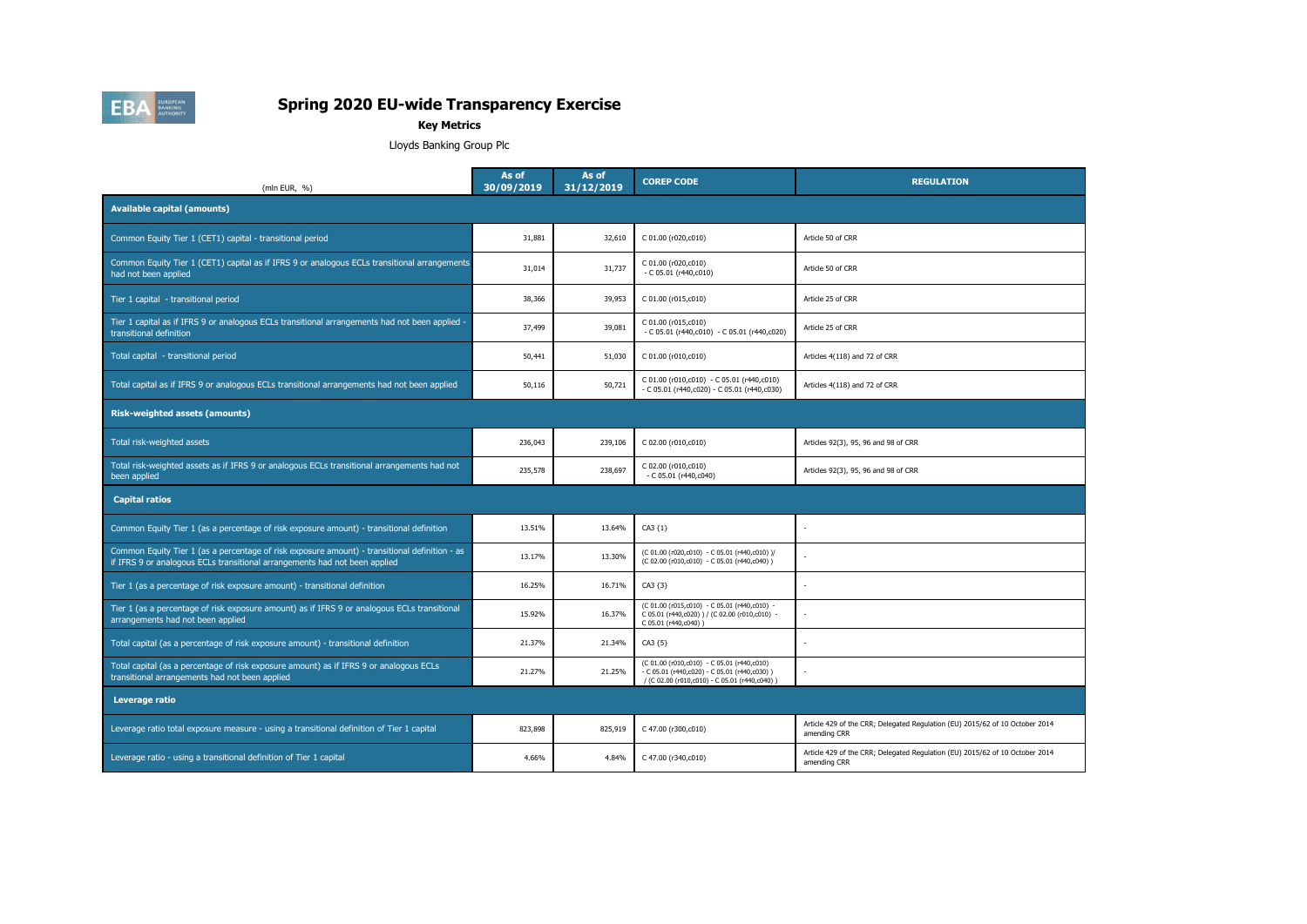|            | (mln EUR, $%$ )                                                                       | As of<br>30/09/2019 | As of<br>31/12/2019 | <b>COREP CODE</b>        | <b>REGULATION</b>                                                                     |
|------------|---------------------------------------------------------------------------------------|---------------------|---------------------|--------------------------|---------------------------------------------------------------------------------------|
| <b>A.1</b> | Tier 1 capital - transitional definition                                              | 38,366              | 39,953              | C 47.00 (r320,c010)      |                                                                                       |
| <b>A.2</b> | Tier 1 capital - fully phased-in definition                                           | 37,956              | 39,522              | $C$ 47.00 (r310,c010)    |                                                                                       |
| <b>B.1</b> | Total leverage ratio exposures - using a transitional definition of Tier 1 capital    |                     | 825,919             | $C$ 47.00 (r300,c010)    | Article 429 of the CRR; Delegated Regulation (EU) 2015/62 of 10 October 2014 amending |
| B.2        | Total leverage ratio exposures - using a fully phased-in definition of Tier 1 capital | 825,354             | 827,430             | C 47.00 ( $r290, c010$ ) | <b>CRR</b>                                                                            |
| C.1        | Leverage ratio - using a transitional definition of Tier 1 capital                    | 4.7%                | 4.8%                | $C$ 47.00 (r340,c010)    |                                                                                       |
| C.2        | Leverage ratio - using a fully phased-in definition of Tier 1 capital                 | 4.6%                | 4.8%                | C 47.00 ( $r330, c010$ ) |                                                                                       |



#### **Leverage ratio**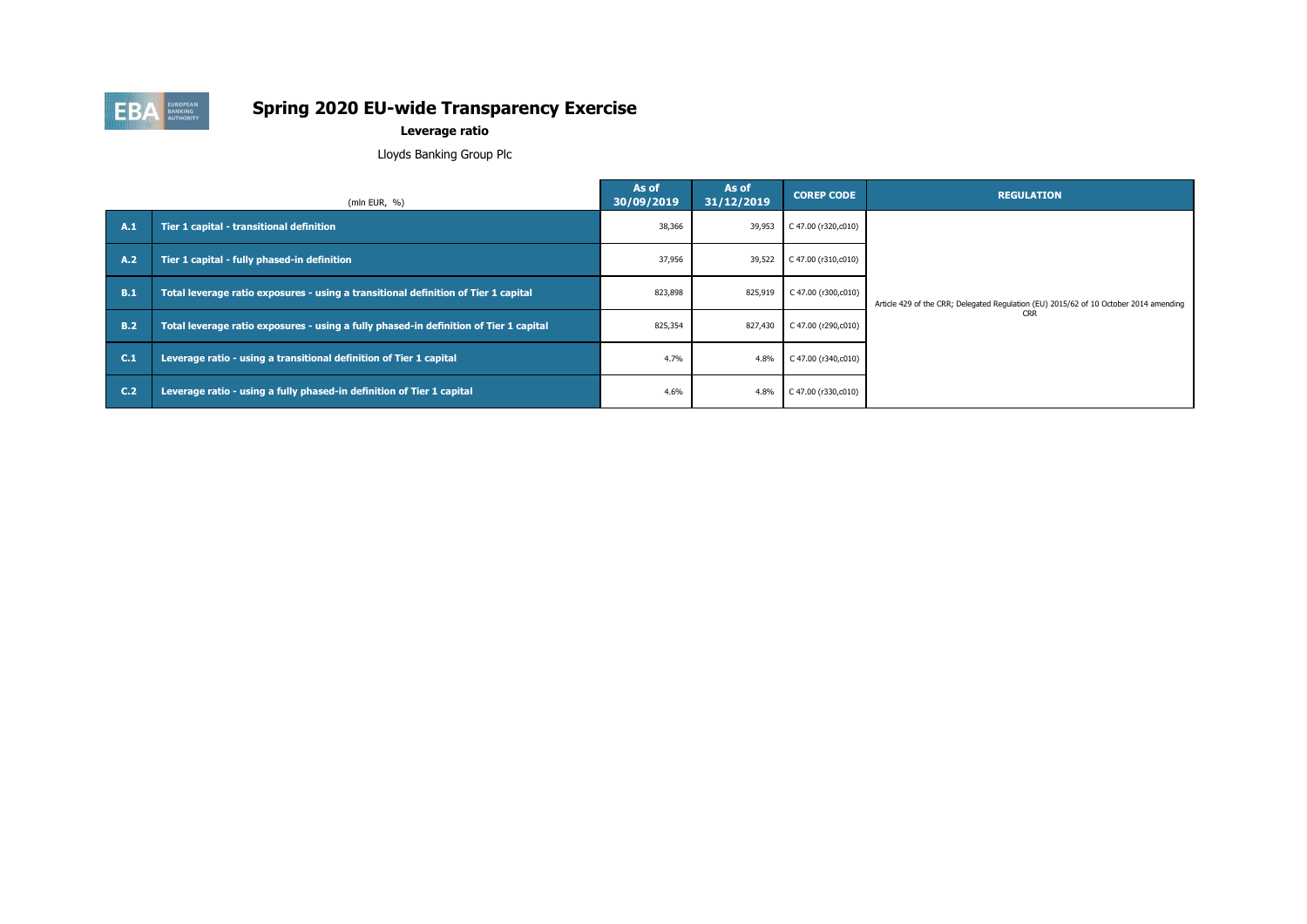|                                                         |                     | (mln EUR, %)                                                                                                                                         | As of 30/09/2019 | As of 31/12/2019        | <b>COREP CODE</b>                                                                                                                                                                              | <b>REGULATION</b>                                                                                                                                                                                                                                                                                         |
|---------------------------------------------------------|---------------------|------------------------------------------------------------------------------------------------------------------------------------------------------|------------------|-------------------------|------------------------------------------------------------------------------------------------------------------------------------------------------------------------------------------------|-----------------------------------------------------------------------------------------------------------------------------------------------------------------------------------------------------------------------------------------------------------------------------------------------------------|
|                                                         | $\overline{A}$      | OWN FUNDS                                                                                                                                            | 50,441           |                         | 51,030 $\begin{array}{ c c c c c }\n\hline\n\text{C 01.00 (r010,c010)}\n\hline\n\end{array}$                                                                                                   | Articles 4(118) and 72 of CRR                                                                                                                                                                                                                                                                             |
|                                                         | A.1                 | <b>COMMON EQUITY TIER 1 CAPITAL (net of deductions and after applying transitional</b><br>adjustments)                                               | 31,881           |                         | <b>32,610</b> C 01.00 (r020,c010)                                                                                                                                                              | Article 50 of CRR                                                                                                                                                                                                                                                                                         |
|                                                         | A.1.1               | Capital instruments eligible as CET1 Capital (including share premium and net own capital                                                            | 27,936           | 29,093                  | C 01.00 (r030,c010)                                                                                                                                                                            | Articles 26(1) points (a) and (b), 27 to 29, 36(1) point (f) and 42 of CRR                                                                                                                                                                                                                                |
|                                                         | A.1.2               | instruments)<br>Retained earnings                                                                                                                    | 7,892            |                         | 8,488 C 01.00 (r130,c010)                                                                                                                                                                      | Articles 26(1) point (c), 26(2) and 36 (1) points (a) and (I) of CRR                                                                                                                                                                                                                                      |
|                                                         | A.1.3               | Accumulated other comprehensive income                                                                                                               | $-121$           | -2,055                  | C 01.00 (r180,c010)                                                                                                                                                                            | Articles 4(100), 26(1) point (d) and 36 (1) point (l) of CRR                                                                                                                                                                                                                                              |
|                                                         |                     |                                                                                                                                                      |                  |                         |                                                                                                                                                                                                |                                                                                                                                                                                                                                                                                                           |
|                                                         | A.1.4               | <b>Other Reserves</b>                                                                                                                                | 13,753           |                         | 14,189 C 01.00 (r200,c010)                                                                                                                                                                     | Articles $4(117)$ and $26(1)$ point (e) of CRR                                                                                                                                                                                                                                                            |
|                                                         | A.1.5               | Funds for general banking risk                                                                                                                       |                  |                         | $0$ C 01.00 (r210, c010)                                                                                                                                                                       | Articles 4(112), 26(1) point (f) and 36 (1) point (l) of CRR                                                                                                                                                                                                                                              |
|                                                         | A.1.6               | Minority interest given recognition in CET1 capital                                                                                                  |                  | $\mathbf 0$             | C 01.00 (r230,c010)                                                                                                                                                                            | Article 84 of CRR                                                                                                                                                                                                                                                                                         |
|                                                         | A.1.7               | Adjustments to CET1 due to prudential filters                                                                                                        | $-3,047$         |                         | $-2,357$ C 01.00 (r250,c010)                                                                                                                                                                   | Articles 32 to 35 of and 36 (1) point (I) of CRR                                                                                                                                                                                                                                                          |
|                                                         | A.1.8               | (-) Intangible assets (including Goodwill)                                                                                                           | $-4,512$         | $-4,911$                | C 01.00 (r300,c010) + C 01.00 (r340,c010)                                                                                                                                                      | Articles 4(113), 36(1) point (b) and 37 of CRR. Articles 4(115), 36(1) point (b) and 37 point (a) of CCR                                                                                                                                                                                                  |
|                                                         | A.1.9               | (-) DTAs that rely on future profitability and do not arise from temporary differences net of<br>associated DTLs                                     | $-3,637$         |                         | $-3,786$ C 01.00 (r370,c010)                                                                                                                                                                   | Articles 36(1) point (c) and 38 of CRR                                                                                                                                                                                                                                                                    |
|                                                         | A.1.10              | (-) IRB shortfall of credit risk adjustments to expected losses                                                                                      | $-104$           | $-286$                  | C 01.00 (r380,c010)                                                                                                                                                                            | Articles 36(1) point (d), 40 and 159 of CRR                                                                                                                                                                                                                                                               |
|                                                         | A.1.11              | (-) Defined benefit pension fund assets                                                                                                              | $-1,605$         |                         | $-625$ C 01.00 (r390,c010)                                                                                                                                                                     | Articles 4(109), 36(1) point (e) and 41 of CRR                                                                                                                                                                                                                                                            |
|                                                         | A.1.12              | (-) Reciprocal cross holdings in CET1 Capital                                                                                                        |                  |                         | $0$ C 01.00 (r430, c010)                                                                                                                                                                       | Articles 4(122), 36(1) point (g) and 44 of CRR                                                                                                                                                                                                                                                            |
|                                                         | A.1.13              | (-) Excess deduction from AT1 items over AT1 Capital                                                                                                 |                  |                         | $0$ C 01.00 (r440,c010)                                                                                                                                                                        | Article 36(1) point (j) of CRR                                                                                                                                                                                                                                                                            |
|                                                         |                     |                                                                                                                                                      |                  |                         |                                                                                                                                                                                                |                                                                                                                                                                                                                                                                                                           |
|                                                         | A.1.14              | (-) Deductions related to assets which can alternatively be subject to a 1.250% risk weight                                                          | $-216$           |                         | $C$ 01.00 (r450,c010) + $C$ 01.00 (r460,c010) +<br>$-217$ C 01.00 (r470,c010) + C 01.00 (r471,c010)+<br>C 01.00 (r472,c010)                                                                    | Articles 4(36), 36(1) point (k) (i) and 89 to 91 of CRR; Articles 36(1) point (k) (ii), 243(1) point (b),<br>244(1) point (b) and 258 of CRR; Articles 36(1) point k) (iii) and 379(3) of CRR; Articles 36(1) point k)<br>(iv) and $153(8)$ of CRR and Articles $36(1)$ point k) (v) and $155(4)$ of CRR. |
|                                                         |                     |                                                                                                                                                      |                  |                         |                                                                                                                                                                                                |                                                                                                                                                                                                                                                                                                           |
|                                                         | A.1.14.1            | Of which: from securitisation positions (-)<br>(-) Holdings of CET1 capital instruments of financial sector entities where the institiution does not | $-216$           |                         | $-217$ C 01.00 (r460,c010)                                                                                                                                                                     | Articles 36(1) point (k) (ii), 243(1) point (b), 244(1) point (b) and 258 of CRR                                                                                                                                                                                                                          |
|                                                         | A.1.15              | have a significant investment                                                                                                                        |                  |                         | $0$ C 01.00 (r480,c010)                                                                                                                                                                        | Articles 4(27), 36(1) point (h); 43 to 46, 49 (2) and (3) and 79 of CRR                                                                                                                                                                                                                                   |
|                                                         | A.1.16              | (-) Deductible DTAs that rely on future profitability and arise from temporary differences                                                           |                  |                         | $0$ C 01.00 (r490,c010)                                                                                                                                                                        | Articles 36(1) point (c) and 38; Articles 48(1) point (a) and 48(2) of CRR                                                                                                                                                                                                                                |
|                                                         | A.1.17              | (-) Holdings of CET1 capital instruments of financial sector entities where the institiution has a<br>significant investment                         | $-5,016$         |                         | $-5,491$ C 01.00 (r500,c010)                                                                                                                                                                   | Articles 4(27); 36(1) point (i); 43, 45; 47; 48(1) point (b); 49(1) to (3) and 79 of CRR                                                                                                                                                                                                                  |
| <b>OWN FUNDS</b><br><b>Transitional period</b>          | A.1.18              | (-) Amount exceding the 17.65% threshold                                                                                                             | $-309$           |                         | $-292$ C 01.00 (r510,c010)                                                                                                                                                                     | Article 48 of CRR                                                                                                                                                                                                                                                                                         |
|                                                         | A.1.19              | (-) Additional deductions of CET1 Capital due to Article 3 CRR                                                                                       |                  |                         | $0$ C 01.00 (r524, c010)                                                                                                                                                                       | Article 3 CRR                                                                                                                                                                                                                                                                                             |
|                                                         | A.1.20              | CET1 capital elements or deductions - other                                                                                                          |                  |                         | $-15$ C 01.00 (r529, c010)                                                                                                                                                                     |                                                                                                                                                                                                                                                                                                           |
|                                                         | A.1.21              | Transitional adjustments                                                                                                                             | 867              |                         | 873 CA1 $\{1.1.1.6 + 1.1.1.8 + 1.1.1.26\}$                                                                                                                                                     |                                                                                                                                                                                                                                                                                                           |
|                                                         | A.1.21.1            | Transitional adjustments due to grandfathered CET1 Capital instruments $(+/-)$                                                                       |                  |                         | $0$ C 01.00 (r220, c010)                                                                                                                                                                       | Articles 483(1) to (3), and 484 to 487 of CRR                                                                                                                                                                                                                                                             |
|                                                         | A.1.21.2            | Transitional adjustments due to additional minority interests $(+/-)$                                                                                |                  |                         | $0$ C 01.00 (r240, c010)                                                                                                                                                                       | Articles 479 and 480 of CRR                                                                                                                                                                                                                                                                               |
|                                                         | A.1.21.3            | Other transitional adjustments to CET1 Capital (+/-)                                                                                                 | 867              |                         | 873 C 01.00 (r520, c010)                                                                                                                                                                       | Articles 469 to 472, 478 and 481 of CRR                                                                                                                                                                                                                                                                   |
|                                                         | <b>A.2</b>          | ADDITIONAL TIER 1 CAPITAL (net of deductions and after transitional adjustments)                                                                     | 6,485            |                         | <b>7,344</b> C 01.00 (r530,c010)                                                                                                                                                               | Article 61 of CRR                                                                                                                                                                                                                                                                                         |
|                                                         | A.2.1               | Additional Tier 1 Capital instruments                                                                                                                | 6,075            |                         | 6,912 C 01.00 (r540,c010) + C 01.00 (r670,c010)                                                                                                                                                |                                                                                                                                                                                                                                                                                                           |
|                                                         | A.2.2               | (-) Excess deduction from T2 items over T2 capital                                                                                                   |                  | $\mathbf 0$             | C 01.00 (r720,c010)                                                                                                                                                                            |                                                                                                                                                                                                                                                                                                           |
|                                                         | A.2.3               | Other Additional Tier 1 Capital components and deductions                                                                                            |                  | $\mathbf 0$             | $C$ 01.00 (r690,c010) + C 01.00 (r700,c010) +<br>$C 01.00 (r710, c010) + C 01.00 (r740, c010)$<br>+ C 01.00 (r744,c010) + C 01.00 (r748,c010)                                                  |                                                                                                                                                                                                                                                                                                           |
|                                                         | A.2.4<br><b>A.3</b> | Additional Tier 1 transitional adjustments<br>TIER 1 CAPITAL (net of deductions and after transitional adjustments)                                  | 410              | 431                     | $201.00$ (r660,c010) + C 01.00 (r680,c010) +<br>201.00 (r730, c010)                                                                                                                            | Article 25 of CRR                                                                                                                                                                                                                                                                                         |
|                                                         |                     |                                                                                                                                                      | 38,366           | 39,953                  | C 01.00 (r015,c010)                                                                                                                                                                            |                                                                                                                                                                                                                                                                                                           |
|                                                         | <b>A.4</b>          | TIER 2 CAPITAL (net of deductions and after transitional adjustments)                                                                                | 12,076           | 11,077                  | C 01.00 (r750,c010)                                                                                                                                                                            | Article 71 of CRR                                                                                                                                                                                                                                                                                         |
|                                                         | A.4.1               | Tier 2 Capital instruments                                                                                                                           | 8,102            | 7,500                   | $C$ 01.00 (r760,c010) + C 01.00 (r890,c010)                                                                                                                                                    |                                                                                                                                                                                                                                                                                                           |
|                                                         | A.4.2               | Other Tier 2 Capital components and deductions                                                                                                       | $-2,543$         | $-2,639$                | $C$ 01.00 (r910,c010) + C 01.00 (r920,c010) +<br>C 01.00 (r930,c010) + C 01.00 (r940,c010) +<br>$C 01.00 (r950, c010) + C 01.00 (r970, c010) +$<br>$C$ 01.00 (r974,c010) + C 01.00 (r978,c010) |                                                                                                                                                                                                                                                                                                           |
|                                                         | A.4.3               | Tier 2 transitional adjustments                                                                                                                      | 6,517            | 6,216                   | C 01.00 (r880,c010) + C 01.00 (r900,c010) +<br>C 01.00 (r960,c010)                                                                                                                             |                                                                                                                                                                                                                                                                                                           |
| <b>OWN FUNDS</b>                                        | B                   | <b>TOTAL RISK EXPOSURE AMOUNT</b>                                                                                                                    | 236,043          | 239,106                 | C 02.00 (r010,c010)                                                                                                                                                                            | Articles 92(3), 95, 96 and 98 of CRR                                                                                                                                                                                                                                                                      |
| <b>REQUIREMENTS</b>                                     | B.1                 | Of which: Transitional adjustments included                                                                                                          | 465              |                         | 409 C 05.01 (r010;c040)                                                                                                                                                                        |                                                                                                                                                                                                                                                                                                           |
|                                                         | C.1                 | <b>COMMON EQUITY TIER 1 CAPITAL RATIO (transitional period)</b>                                                                                      | 13.51%           | 13.64%                  | $CA3$ $\{1\}$                                                                                                                                                                                  |                                                                                                                                                                                                                                                                                                           |
| <b>CAPITAL RATIOS (%)</b><br><b>Transitional period</b> | C.2                 | <b>TIER 1 CAPITAL RATIO (transitional period)</b>                                                                                                    | 16.25%           | 16.71% $\left[$ CA3 {3} |                                                                                                                                                                                                |                                                                                                                                                                                                                                                                                                           |
|                                                         | C.3                 | <b>TOTAL CAPITAL RATIO (transitional period)</b>                                                                                                     | 21.37%           | <b>21.34%</b> $CA3 {5}$ |                                                                                                                                                                                                |                                                                                                                                                                                                                                                                                                           |
| <b>CET1 Capital</b><br><b>Fully loaded</b>              | D                   | <b>COMMON EQUITY TIER 1 CAPITAL (fully loaded)</b>                                                                                                   | 31,014           | 31,737                  | A.1-A.1.13-A.1.21+MIN(A.2+A.1.13-A.2.2-<br>.<br>A.2.4+MIN(A.4+A.2.2-A.4.3,0),0)]                                                                                                               |                                                                                                                                                                                                                                                                                                           |
| CET1 RATIO (%)<br><b>Fully loaded</b> <sup>1</sup>      | E                   | <b>COMMON EQUITY TIER 1 CAPITAL RATIO (fully loaded)</b>                                                                                             | 13.17%           | 13.30% [D]/[B-B.1]      |                                                                                                                                                                                                |                                                                                                                                                                                                                                                                                                           |
|                                                         |                     | Adjustments to CET1 due to IFRS 9 transitional arrangements                                                                                          | 867              |                         | 873 C 05.01 (r440,c010)                                                                                                                                                                        |                                                                                                                                                                                                                                                                                                           |
| <b>Memo items</b>                                       | -F                  | Adjustments to AT1 due to IFRS 9 transitional arrangements                                                                                           |                  |                         | $0$ C 05.01 (r440,c020)                                                                                                                                                                        |                                                                                                                                                                                                                                                                                                           |
|                                                         | -F                  | Adjustments to T2 due to IFRS 9 transitional arrangements                                                                                            | $-541$           |                         | $-564$ C 05.01 (r440,c030)                                                                                                                                                                     |                                                                                                                                                                                                                                                                                                           |
|                                                         | F                   | Adjustments included in RWAs due to IFRS 9 transitional arrangements                                                                                 | 465              | 409                     | C 05.01 (r440,c040)                                                                                                                                                                            |                                                                                                                                                                                                                                                                                                           |

(1)The fully loaded CET1 ratio is an estimate calculated based on bank's supervisory reporting. Therefore, any capital instruments that are not eligible from a regulatory point of view at the reporting date are not taken i

Fully loaded CET1 capital ratio estimation is based on the formulae stated in column "COREP CODE" - please note that this might lead to differences to fully loaded CET1 capital ratios published by the participating banks e



## **Spring 2020 EU-wide Transparency Exercise**

**Capital**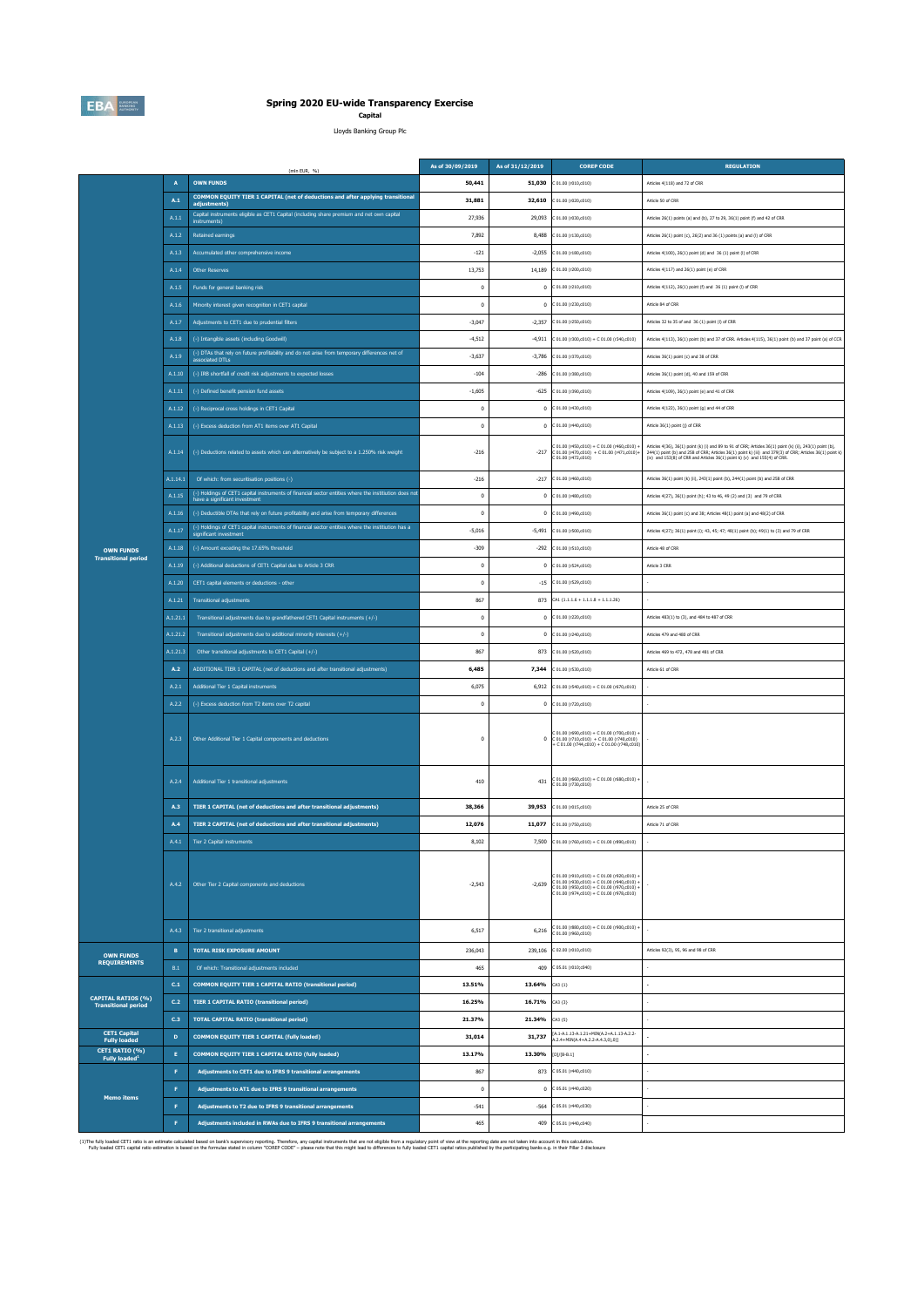|                                                                    | <b>RWAs</b>      |                  |                                                                                                                                                                                                                                                                                                                                                                           |
|--------------------------------------------------------------------|------------------|------------------|---------------------------------------------------------------------------------------------------------------------------------------------------------------------------------------------------------------------------------------------------------------------------------------------------------------------------------------------------------------------------|
| (mln EUR, %)                                                       | As of 30/09/2019 | As of 31/12/2019 | <b>COREP CODE</b>                                                                                                                                                                                                                                                                                                                                                         |
| Credit risk (excluding CCR and Securitisations)                    | 191,450          | 194,265          | C 02.00 (r040, c010) -[C 07.00 (r090, c220, s001) + C 07.00 (r110, c220, s001)+ C 07.00 (r130, c220, s001) + C 08.01 (r040,<br>c260, s001) + C 08.01 (r050, c260, s001) + C 08.01 (r060, c260, s001) + C 08.01 (r040, c260, s002) + C 08.01 (r050, c260,<br>$(5002)$ + C 08.01 (r060, c260, s002)]-[ C 02.00 (R220, c010) + C 02.00 (R430, c010)] - C 02.00 (R460, c010)] |
| Of which the standardised approach                                 | 31,253           | 30,593           | C 02.00 (r060, c010)-[C 07.00 (r090, c220, s001) + C 07.00 (r110, c220, s001)+ C 07.00 (r130, c220, s001)]                                                                                                                                                                                                                                                                |
| Of which the foundation IRB (FIRB) approach                        | 63,437           | 63,284           | C 02.00 (R250, c010) - [C 08.01 (r040, c260, s002) + C 08.01 (r050, c260, s002) + C 08.01 (r060, c260, s002)]                                                                                                                                                                                                                                                             |
| Of which the advanced IRB (AIRB) approach                          | 71,874           | 74,292           | C 02.00 (R310, c010) - [C 08.01 (r040, c260, s001) + C 08.01 (r050, c260, s001) + C 08.01 (r060, c260, s001)]                                                                                                                                                                                                                                                             |
| Of which equity IRB                                                | 16,598           | 17,347           | C 02.00 (R420, c010)                                                                                                                                                                                                                                                                                                                                                      |
| Counterparty credit risk (CCR, excluding CVA)                      | 7,274            | 6,129            | C 07.00 (r090, c220, s001) + C 07.00 (r110, c220, s001)+ C 07.00 (r130, c220, s001) + C 08.01 (r040, c260, s001) + C 08.01<br>$($ r050, c260, s001) + C 08.01 (r060, c260, s001) + C 08.01 (r040, c260, s002) + C 08.01 (r050, c260, s002,) + C 08.01 (r060,<br>c260, s002) + C 02.00 (R460, c010)]                                                                       |
| Credit valuation adjustment - CVA                                  | 969              | 686              | C 02.00 (R640, c010)                                                                                                                                                                                                                                                                                                                                                      |
| Settlement risk                                                    |                  | $\bf{0}$         | C 02.00 (R490, c010)                                                                                                                                                                                                                                                                                                                                                      |
| Securitisation exposures in the banking book (after the cap)       | 5,509            | 5,971            | C 02.00 (R770, c010) + C 02.00 (R220, c010) + C 02.00 (R430, c010)                                                                                                                                                                                                                                                                                                        |
| Position, foreign exchange and commodities risks (Market risk)     | 2,434            | 2,104            | C 02.00 (R520, c010) + C 02.00 (R910, c010)                                                                                                                                                                                                                                                                                                                               |
| Of which the standardised approach                                 | 541              | 324              | C 02.00 (R530, c010)                                                                                                                                                                                                                                                                                                                                                      |
| Of which IMA                                                       | 1,888            | 1,776            | C 02.00 (R580, c010)                                                                                                                                                                                                                                                                                                                                                      |
| Of which securitisations and resecuritisations in the trading book | 5                |                  | C 19.00_010_610*12.5+C 20.00_010_450*12.5+MAX(C 24.00_010_090,C 24.00_010_100,C 24.00_010_110)*12.5+C<br>02.00_910_010                                                                                                                                                                                                                                                    |
| Large exposures in the trading book                                |                  | $\mathbf{0}$     | C 02.00 (R680, c010)                                                                                                                                                                                                                                                                                                                                                      |
| Operational risk                                                   | 28,407           | 29,951           | C 02.00 (R590, c010)                                                                                                                                                                                                                                                                                                                                                      |
| Of which basic indicator approach                                  |                  | $\mathbf{0}$     | C 02.00 (R600, c010)                                                                                                                                                                                                                                                                                                                                                      |
| Of which standardised approach                                     | 28,407           | 29,951           | C 02.00 (R610, c010)                                                                                                                                                                                                                                                                                                                                                      |
| Of which advanced measurement approach                             |                  | $\mathbf{0}$     | C 02.00 (R620, c010)                                                                                                                                                                                                                                                                                                                                                      |
| Other risk exposure amounts                                        |                  | $\mathbf{0}$     | C 02.00 (R630, c010) + C 02.00 (R690, c010) - C 02.00 (R770, c010) - C 02.00 (R910, c010)                                                                                                                                                                                                                                                                                 |
| <b>Total</b>                                                       | 236,043          | 239,106          |                                                                                                                                                                                                                                                                                                                                                                           |



#### **Overview of Risk exposure amounts**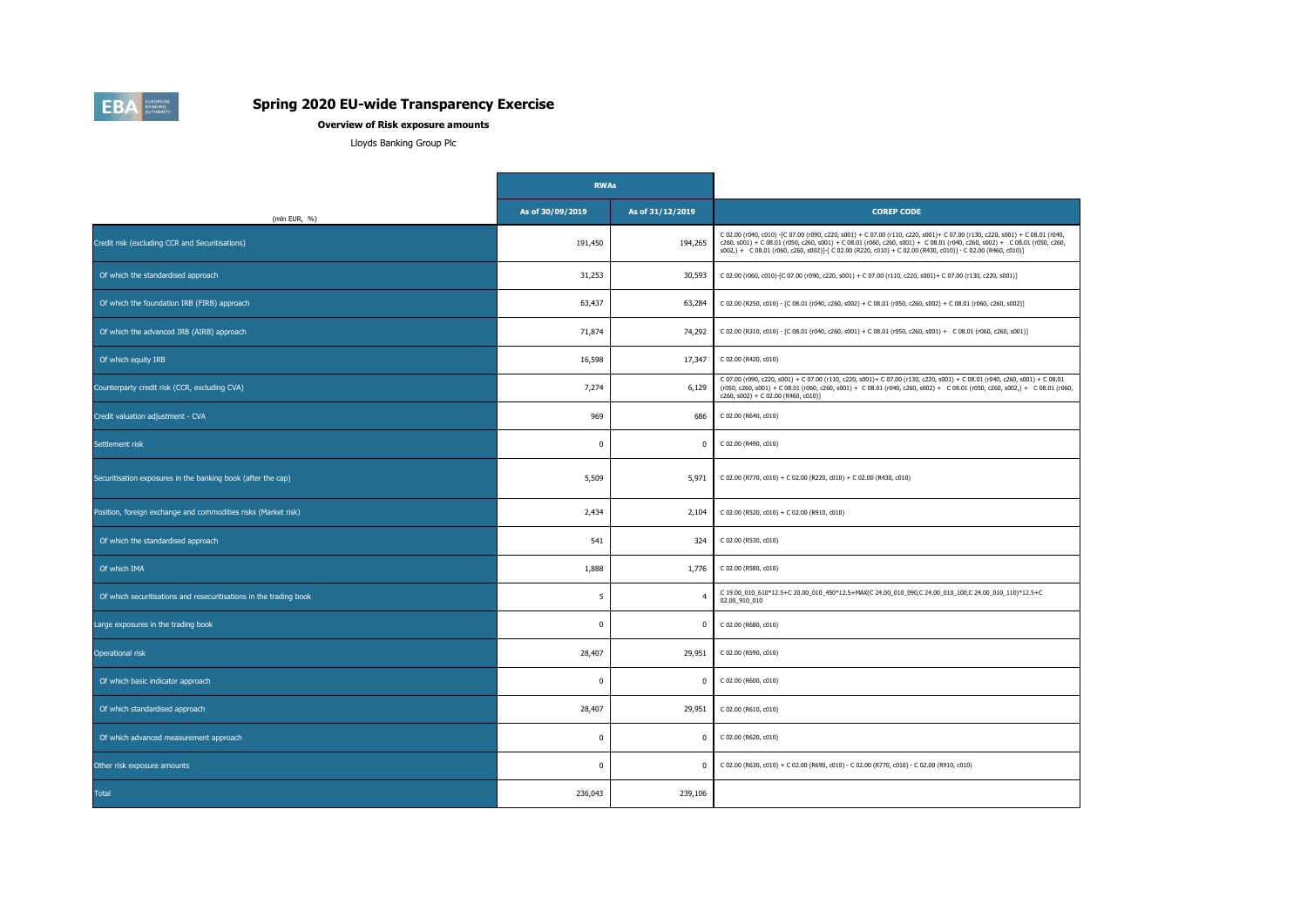| (mln EUR)                                                                                                                                                       | As of 30/09/2019 | As of 31/12/2019 |
|-----------------------------------------------------------------------------------------------------------------------------------------------------------------|------------------|------------------|
| Interest income                                                                                                                                                 | 14,280           | 19,821           |
| Of which debt securities income                                                                                                                                 | 429              | 510              |
| Of which loans and advances income                                                                                                                              | 13,829           | 19,280           |
| Interest expenses                                                                                                                                               | 4,032            | 5,587            |
| (Of which deposits expenses)                                                                                                                                    | 1,987            | 2,714            |
| (Of which debt securities issued expenses)                                                                                                                      | 953              | 1,423            |
| (Expenses on share capital repayable on demand)                                                                                                                 |                  |                  |
| Dividend income                                                                                                                                                 |                  |                  |
| Net Fee and commission income                                                                                                                                   | 1,648            | 2,141            |
| Gains or (-) losses on derecognition of financial assets and liabilities not measured at fair value through profit or loss, and of non financial<br>assets, net | 371              | 404              |
| Gains or (-) losses on financial assets and liabilities held for trading, net                                                                                   | $-862$           | -8               |
| Gains or (-) losses on financial assets and liabilities at fair value through profit or loss, net                                                               | 198              | 381              |
| Gains or (-) losses from hedge accounting, net                                                                                                                  | 626              | 37               |
| Exchange differences [gain or (-) loss], net                                                                                                                    | 708              | 508              |
| Net other operating income /(expenses)                                                                                                                          | 1,928            | 2,906            |
| <b>TOTAL OPERATING INCOME, NET</b>                                                                                                                              | 14,870           | 20,603           |
| (Administrative expenses)                                                                                                                                       | 5,818            | 8,314            |
| (Depreciation)                                                                                                                                                  | 2,206            | 3,091            |
| Modification gains or (-) losses, net                                                                                                                           |                  |                  |
| (Provisions or (-) reversal of provisions)                                                                                                                      | 2,952            | 3,318            |
| (Commitments and guarantees given)                                                                                                                              | $-35$            | $-18$            |
| (Other provisions)                                                                                                                                              | 2,987            | 3,336            |
| Of which pending legal issues and tax litigation $^1$                                                                                                           |                  | 3,336            |
| Of which restructuring <sup>1</sup>                                                                                                                             |                  | 115              |
| (Increases or (-) decreases of the fund for general banking risks, net) <sup>2</sup>                                                                            |                  |                  |
| (Impairment or (-) reversal of impairment on financial assets not measured at fair value through profit or loss)                                                | 1,108            | 1,533            |
| (Financial assets at fair value through other comprehensive income)                                                                                             |                  |                  |
| (Financial assets at amortised cost)                                                                                                                            | 1,109            | 1,535            |
| (Impairment or (-) reversal of impairment of investments in subsidaries, joint ventures and associates and on non-financial assets)                             |                  |                  |
| (of which Goodwill)                                                                                                                                             |                  |                  |
| Negative goodwill recognised in profit or loss                                                                                                                  |                  |                  |
| Share of the profit or (-) loss of investments in subsidaries, joint ventures and associates                                                                    | 544              | 578              |
| Profit or (-) loss from non-current assets and disposal groups classified as held for sale not qualifying as discontinued operations                            |                  |                  |
| PROFIT OR (-) LOSS BEFORE TAX FROM CONTINUING OPERATIONS                                                                                                        | 3,330            | 4,925            |
| PROFIT OR (-) LOSS AFTER TAX FROM CONTINUING OPERATIONS                                                                                                         | 2,279            | 3,506            |
| Profit or (-) loss after tax from discontinued operations                                                                                                       |                  |                  |
| <b>PROFIT OR (-) LOSS FOR THE YEAR</b>                                                                                                                          | 2,279            | 3,506            |
| Of which attributable to owners of the parent                                                                                                                   | 2,218            | 3,411            |

 $<sup>(1)</sup>$  Information available only as of end of the year</sup>

(2) For IFRS compliance banks "zero" in cell "Increases or (-) decreases of the fund for general banking risks, net" must be read as "n.a."



## **Spring 2020 EU-wide Transparency Exercise**

**P&L**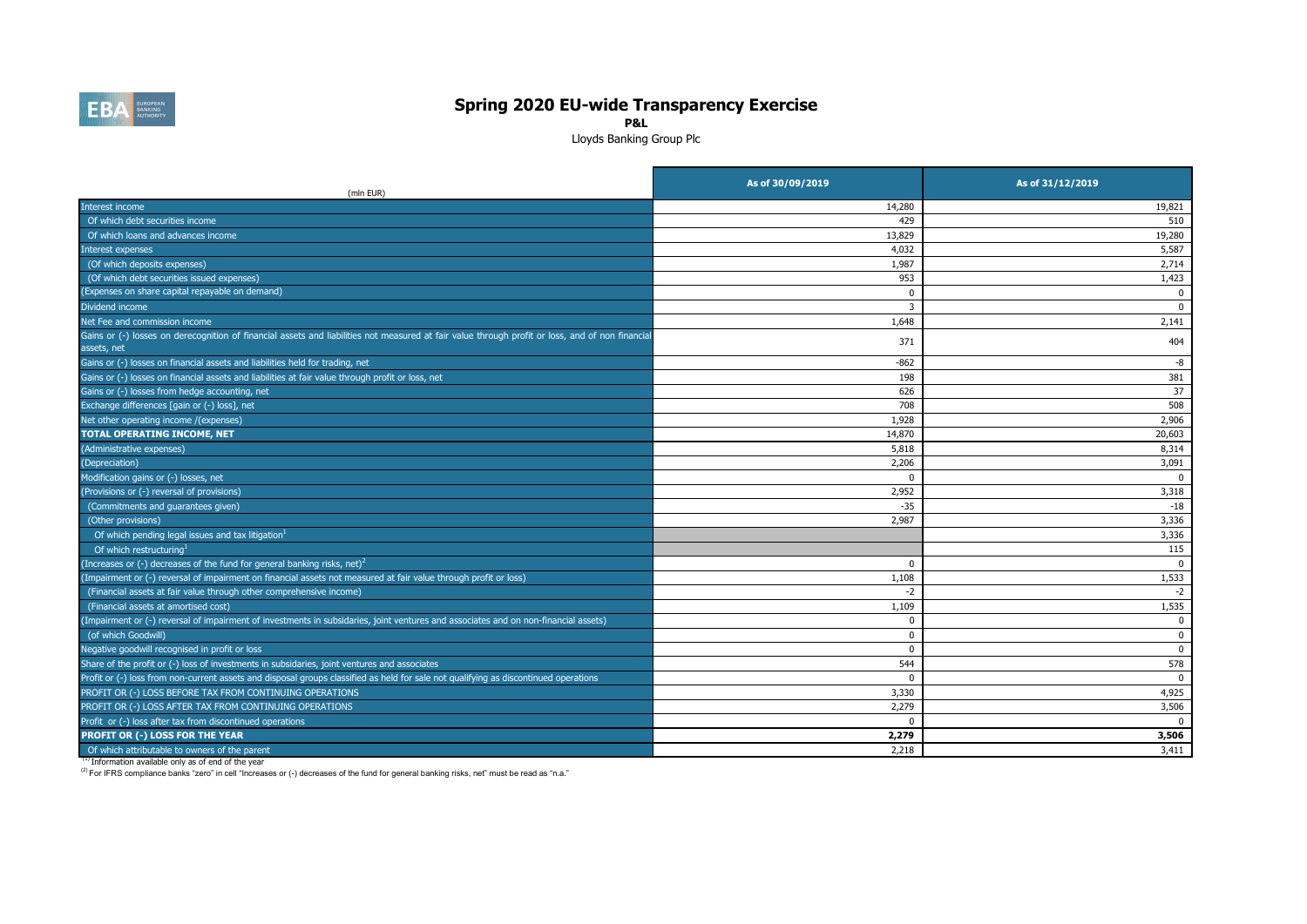| (mln EUR)                                                                          |                        | As of 30/09/2019 |                             |                |                           |                | As of 31/12/2019            |                |                                                    |
|------------------------------------------------------------------------------------|------------------------|------------------|-----------------------------|----------------|---------------------------|----------------|-----------------------------|----------------|----------------------------------------------------|
|                                                                                    |                        |                  | <b>Fair value hierarchy</b> |                |                           |                | <b>Fair value hierarchy</b> |                |                                                    |
| <b>ASSETS:</b>                                                                     | <b>Carrying amount</b> | <b>Level 1</b>   | <b>Level 2</b>              | <b>Level 3</b> | <b>Carrying</b><br>amount | <b>Level 1</b> | <b>Level 2</b>              | <b>Level 3</b> | <b>References</b>                                  |
| Cash, cash balances at central banks and other demand<br>deposits                  | 60,551                 |                  |                             |                | 63,960                    |                |                             |                | IAS 1.54 (i)                                       |
| Financial assets held for trading                                                  | 57,860                 | 9,177            | 46,975                      | 1,708          | 49,157                    | 7,988          | 40,245                      | 923            | IFRS 7.8(a)(ii); IFRS 9.Appendix A                 |
| Non-trading financial assets mandatorily at fair value<br>through profit or loss   | 6,719                  | 614              | 1,476                       | 4,629          | 7,142                     | 894            | 1,430                       | 4,818          | IFRS 7.8(a)(ii); IFRS 9.4.1.4                      |
| Financial assets designated at fair value through profit or<br>loss                | $\overline{0}$         | $\bf{0}$         | $\boldsymbol{0}$            | $\Omega$       | $\overline{0}$            | $\mathbf 0$    | $\Omega$                    | $\mathbf 0$    | IFRS 7.8(a)(i); IFRS 9.4.1.5                       |
| Financial assets at fair value through other comprehensive<br>income               | 30,826                 | 17,423           | 13,182                      | 220            | 29,489                    | 15,763         | 13,247                      | 480            | IFRS 7.8(h); IFRS 9.4.1.2A                         |
| Financial assets at amortised cost                                                 | 585,580                |                  |                             |                | 601,041                   |                |                             |                | IFRS 7.8(f); IFRS 9.4.1.2                          |
| Derivatives - Hedge accounting                                                     | 1,822                  | $\mathbf 0$      | 1,822                       | $\mathbf 0$    | 1,453                     | $\mathbf 0$    | 1,453                       | $\mathbf 0$    | IFRS 9.6.2.1; Annex V.Part 1.22; Annex V.Part 1.26 |
| Fair value changes of the hedged items in portfolio hedge of<br>interest rate risk | $\overline{0}$         |                  |                             |                | $\mathbf{0}$              |                |                             |                | IAS 39.89A(a); IFRS 9.6.5.8                        |
| Other assets $1$                                                                   | 39,468                 |                  |                             |                | 35,531                    |                |                             |                |                                                    |
| <b>TOTAL ASSETS</b>                                                                | 782,826                |                  |                             |                | 787,774                   |                |                             |                | IAS 1.9(a), IG 6                                   |

<sup>(1)</sup> Portfolios which are nGAAP specific, i.e. which are not applicable for IFRS reporting banks, are considered in the position "Other assets"



# **Spring 2020 EU-wide Transparency Exercise**

|                                                                              | (mln EUR)          |                                                                                                      |                                                                                                                                                           | As of 30/09/2019              |                                                                                                               |                                                                                                                                                           |                              |                                                                                                               |                                                                                                                      |                                                               |                                                                                                               |                                                                                                                      |                                                               |                          |
|------------------------------------------------------------------------------|--------------------|------------------------------------------------------------------------------------------------------|-----------------------------------------------------------------------------------------------------------------------------------------------------------|-------------------------------|---------------------------------------------------------------------------------------------------------------|-----------------------------------------------------------------------------------------------------------------------------------------------------------|------------------------------|---------------------------------------------------------------------------------------------------------------|----------------------------------------------------------------------------------------------------------------------|---------------------------------------------------------------|---------------------------------------------------------------------------------------------------------------|----------------------------------------------------------------------------------------------------------------------|---------------------------------------------------------------|--------------------------|
|                                                                              |                    | <b>Gross carrying amount</b>                                                                         |                                                                                                                                                           | <b>Accumulated impairment</b> |                                                                                                               |                                                                                                                                                           | <b>Gross carrying amount</b> |                                                                                                               |                                                                                                                      | <b>Accumulated impairment</b>                                 |                                                                                                               |                                                                                                                      |                                                               |                          |
| Breakdown of financial assets<br>by instrument and by<br>counterparty sector |                    | <b>Stage 1</b><br>Assets without significant<br>increase in credit risk since initial<br>recognition | <b>Stage 2</b><br>Assets with<br>significant<br>increase in<br>credit risk since Credit-impaired<br>initial<br>recognition but<br>not credit-<br>impaired | <b>Stage 3</b><br>assets      | <b>Stage 1</b><br>Assets without<br>significant<br>increase in<br>credit risk since<br>initial<br>recognition | <b>Stage 2</b><br>Assets with<br>significant<br>increase in<br>credit risk since Credit-impaired<br>initial<br>recognition but<br>not credit-<br>impaired | <b>Stage 3</b><br>assets     | <b>Stage 1</b><br>Assets without<br>significant<br>increase in<br>credit risk since<br>initial<br>recognition | <b>Stage 2</b><br>Assets with<br>significant<br>increase in<br>initial<br>recognition but<br>not credit-<br>impaired | <b>Stage 3</b><br>credit risk since Credit-impaired<br>assets | <b>Stage 1</b><br>Assets without<br>significant<br>increase in<br>credit risk since<br>initial<br>recognition | <b>Stage 2</b><br>Assets with<br>significant<br>increase in<br>initial<br>recognition but<br>not credit-<br>impaired | <b>Stage 3</b><br>credit risk since Credit-impaired<br>assets | <b>References</b>        |
| Financial assets at fair value                                               | Debt securities    | 30,798                                                                                               |                                                                                                                                                           |                               | $-1$                                                                                                          |                                                                                                                                                           |                              | 29,223                                                                                                        |                                                                                                                      |                                                               |                                                                                                               |                                                                                                                      |                                                               | Annex V.Part 1.31, 44(b) |
| through other<br>comprehensive income                                        | Loans and advances | $\overline{\mathbf{0}}$                                                                              |                                                                                                                                                           |                               |                                                                                                               |                                                                                                                                                           |                              |                                                                                                               |                                                                                                                      |                                                               |                                                                                                               |                                                                                                                      |                                                               | Annex V.Part 1.32, 44(a) |
| Financial assets at amortised                                                | Debt securities    | 8,406                                                                                                |                                                                                                                                                           |                               | -1                                                                                                            |                                                                                                                                                           | -4                           | 8,520                                                                                                         | $\Omega$                                                                                                             |                                                               |                                                                                                               |                                                                                                                      | $-4$                                                          | Annex V.Part 1.31, 44(b) |
| cost                                                                         | Loans and advances | 526,147                                                                                              | 44,658                                                                                                                                                    | 10,269                        | $-710$                                                                                                        | $-1,151$                                                                                                                                                  | $-2,038$                     | 541,673                                                                                                       | 44,850                                                                                                               | 9,831                                                         | $-796$                                                                                                        | $-1,234$                                                                                                             | $-1,802$                                                      | Annex V.Part 1.32, 44(a) |

 $\overline{^{(1)}}$ This table covers IFRS 9 specific information and as such only applies for IFRS reporting banks.

#### **Total Assets: fair value and impairment distribution**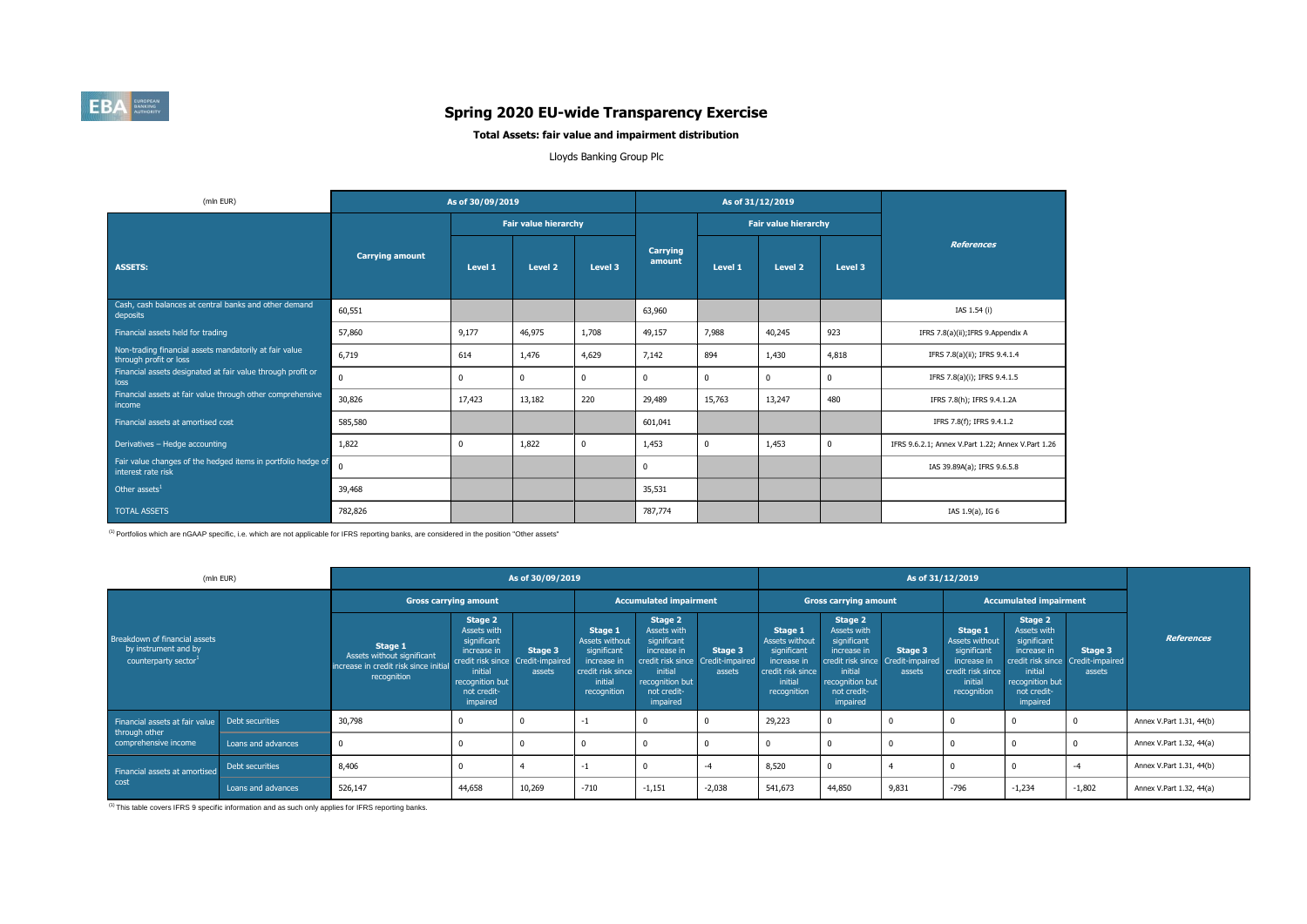(1) Portfolios which are nGAAP specific, i.e. which are not applicable for IFRS reporting banks

|                                                                                               |                  | <b>Carrying amount</b> |                                            |
|-----------------------------------------------------------------------------------------------|------------------|------------------------|--------------------------------------------|
| LIABILITIES:                                                                                  | As of 30/09/2019 | As of 31/12/2019       | <b>References</b>                          |
| Financial liabilities held for trading                                                        | 50,144           | 44,467                 | IFRS 7.8 (e) (ii); IFRS 9.BA.6             |
| Trading financial liabilities <sup>1</sup>                                                    | $\bf{0}$         | $\boldsymbol{0}$       | Accounting Directive art 8(1)(a),(3),(6)   |
| Financial liabilities designated at fair value through profit or loss                         | 9,165            | 8,851                  | IFRS 7.8 (e)(i); IFRS 9.4.2.2              |
| Financial liabilities measured at amortised cost                                              | 649,482          | 662,172                | IFRS 7.8(g); IFRS 9.4.2.1                  |
| Non-trading non-derivative financial liabilities measured at a cost-based method <sup>1</sup> | $\mathbf 0$      | $\bf{0}$               | Accounting Directive art 8(3)              |
| Derivatives - Hedge accounting                                                                | 1,353            | 1,299                  | IFRS 9.6.2.1; Annex V.Part 1.26            |
| Fair value changes of the hedged items in portfolio hedge of interest rate risk               | $\bf{0}$         | $\boldsymbol{0}$       | IAS 39.89A(b), IFRS 9.6.5.8                |
| Provisions                                                                                    | 4,724            | 3,983                  | IAS 37.10; IAS 1.54(I)                     |
| Tax liabilities                                                                               | 470              | 231                    | IAS 1.54(n-o)                              |
| Share capital repayable on demand                                                             | $\boldsymbol{0}$ | $\boldsymbol{0}$       | IAS 32 IE 33; IFRIC 2; Annex V.Part 2.12   |
| Other liabilities                                                                             | 10,548           | 7,838                  | Annex V.Part 2.13                          |
| Liabilities included in disposal groups classified as held for sale                           | $\pmb{0}$        | $\boldsymbol{0}$       | IAS 1.54 (p); IFRS 5.38, Annex V.Part 2.14 |
| Haircuts for trading liabilities at fair value <sup>1</sup>                                   | $\pmb{0}$        | $\pmb{0}$              | Annex V Part 1.29                          |
| <b>TOTAL LIABILITIES</b>                                                                      | 725,886          | 728,841                | IAS 1.9(b); IG 6                           |



# **Spring 2020 EU-wide Transparency Exercise**

#### **Breakdown of liabilities**

Lloyds Banking Group Plc

(mln EUR)

(mln EUR)

|                             |                                                                             | <b>Carrying amount</b> |                  |                                           |  |  |  |  |
|-----------------------------|-----------------------------------------------------------------------------|------------------------|------------------|-------------------------------------------|--|--|--|--|
|                             | Breakdown of financial liabilities by instrument and by counterparty sector | As of 30/09/2019       | As of 31/12/2019 | <b>References</b>                         |  |  |  |  |
| <b>Derivatives</b>          |                                                                             | 30,811                 | 29,363           | IFRS 9.BA.7(a); CRR Annex II              |  |  |  |  |
| Short positions             | Equity instruments                                                          | $\bf{0}$               | 0                | IAS 32.11; ECB/2013/33 Annex 2.Part 2.4-5 |  |  |  |  |
|                             | Debt securities                                                             | 3,478                  | 3,302            | Annex V.Part 1.31                         |  |  |  |  |
|                             | Central banks                                                               | 27,004                 | 26,141           | Annex V.Part 1.42(a), 44(c)               |  |  |  |  |
|                             | of which: Current accounts / overnight deposits                             | 2,398                  | 1,979            | ECB/2013/33 Annex 2.Part 2.9.1            |  |  |  |  |
|                             | General governments                                                         | 9,304                  | 9,451            | Annex V.Part 1.42(b), 44(c)               |  |  |  |  |
|                             | of which: Current accounts / overnight deposits                             | 5,276                  | 4,126            | ECB/2013/33 Annex 2.Part 2.9.1            |  |  |  |  |
|                             | Credit institutions                                                         | 23,045                 | 17,265           | Annex V.Part 1.42(c),44(c)                |  |  |  |  |
|                             | of which: Current accounts / overnight deposits                             | 12,910                 | 10,023           | ECB/2013/33 Annex 2.Part 2.9.1            |  |  |  |  |
| <b>Deposits</b>             | Other financial corporations                                                | 75,920                 | 78,972           | Annex V.Part 1.42(d),44(c)                |  |  |  |  |
|                             | of which: Current accounts / overnight deposits                             | 35,602                 | 36,365           | ECB/2013/33 Annex 2.Part 2.9.1            |  |  |  |  |
|                             | Non-financial corporations                                                  | 108,677                | 111,303          | Annex V.Part 1.42(e), 44(c)               |  |  |  |  |
|                             | of which: Current accounts / overnight deposits                             | 84,302                 | 84,813           | ECB/2013/33 Annex 2.Part 2.9.1            |  |  |  |  |
|                             | Households                                                                  | 287,340                | 299,251          | Annex V.Part 1.42(f), 44(c)               |  |  |  |  |
|                             | of which: Current accounts / overnight deposits                             | 239,734                | 251,276          | Annex V.Part 1.42(f), 44(c)               |  |  |  |  |
| Debt securities issued      |                                                                             | 142,529                | 139,597          | Annex V.Part 1.37, Part 2.98              |  |  |  |  |
|                             | Of which: Subordinated Debt securities issued                               | 18,728                 | 18,115           | Annex V.Part 1.37                         |  |  |  |  |
| Other financial liabilities |                                                                             | 2,036                  | 2,144            | Annex V.Part 1.38-41                      |  |  |  |  |
| TOTAL FINANCIAL LIABILITIES |                                                                             | 710,145                | 716,789          |                                           |  |  |  |  |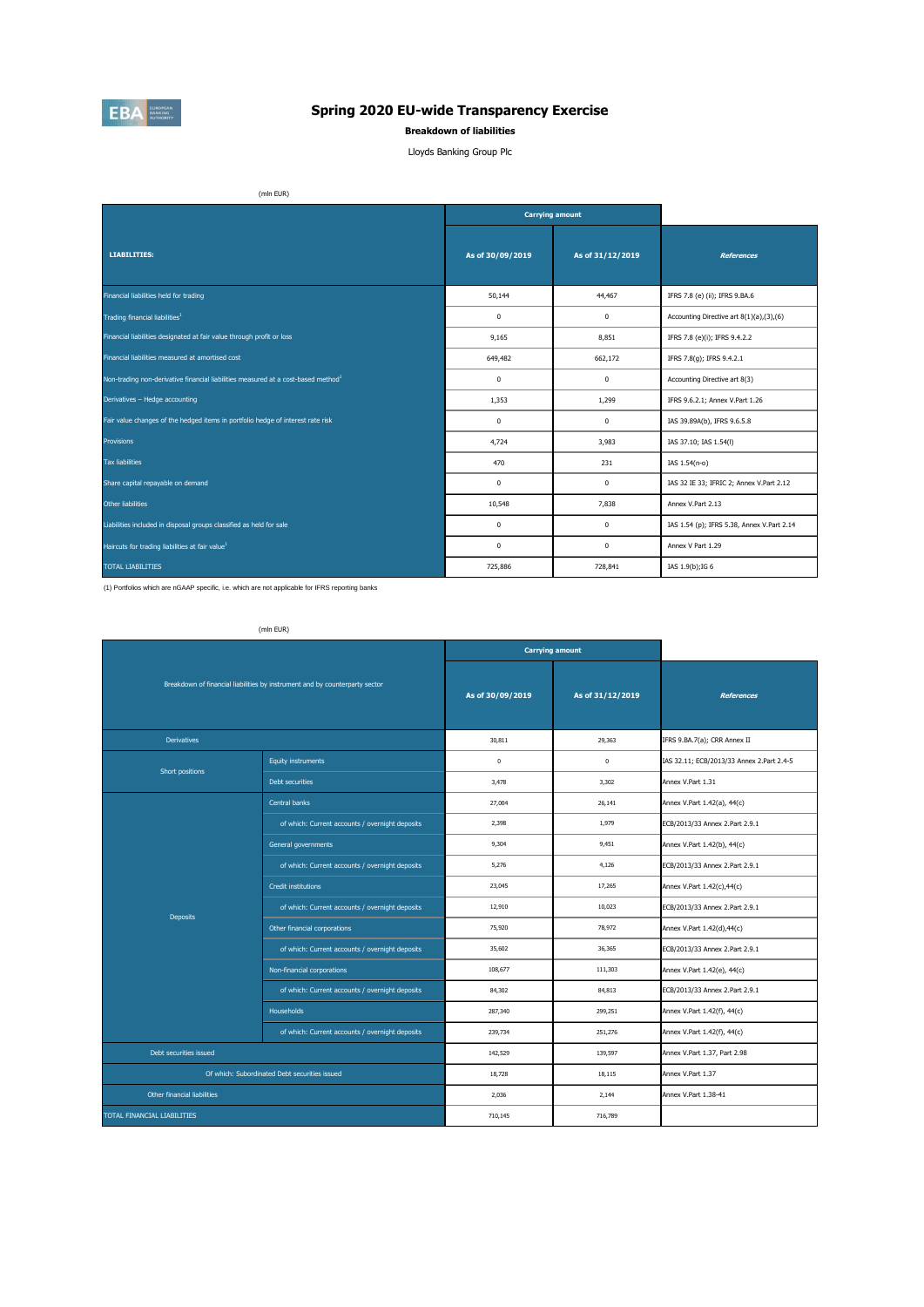

|                                | <b>SA</b>                         |                                   |                                                                                                                             |                     |  |  |  |  |
|--------------------------------|-----------------------------------|-----------------------------------|-----------------------------------------------------------------------------------------------------------------------------|---------------------|--|--|--|--|
|                                |                                   |                                   | VaR (Memorandum ite                                                                                                         |                     |  |  |  |  |
| (mln EUR)                      | <b>TOTAL RISK EXPOSURE AMOUNT</b> | <b>TOTAL RISK EXPOSURE AMOUNT</b> | <b>MULTIPLICATION</b><br><b>FACTOR (mc) x</b><br><b>AVERAGE OF</b><br><b>PREVIOUS 60</b><br><b>WORKING DAYS</b><br>(VaRavg) | <b>PRE</b><br>DAY ( |  |  |  |  |
|                                | As of 30/09/2019                  | As of 31/12/2019                  |                                                                                                                             |                     |  |  |  |  |
| <b>Traded Debt Instruments</b> | 273                               | 225                               | 34                                                                                                                          |                     |  |  |  |  |
| Of which: General risk         | 230                               | 174                               | 31                                                                                                                          |                     |  |  |  |  |
| Of which: Specific risk        | 11                                | 28                                | 3                                                                                                                           |                     |  |  |  |  |
| <b>Equities</b>                | $\Omega$                          | $\Omega$                          | 0                                                                                                                           |                     |  |  |  |  |
| Of which: General risk         | 0                                 | 0                                 | 0                                                                                                                           |                     |  |  |  |  |
| Of which: Specific risk        | 0                                 | $\bf{0}$                          | 0                                                                                                                           |                     |  |  |  |  |
| Foreign exchange risk          | 261                               | 96                                | 2                                                                                                                           |                     |  |  |  |  |
| Commodities risk               |                                   | 3                                 | 0                                                                                                                           |                     |  |  |  |  |
| .                              | - - -                             | ---                               | $\sim$ $-$                                                                                                                  |                     |  |  |  |  |

Market risk template does not include CIU positions under the particular approach for position risk in CIUs (Articles 348(1), 350 (3) c) and 364 (2) a) CRR), which instead are included in the RWA OV1 template.

|                         |                                   |                                   |                                                                                                                             |                                 |                                                                                                                              |                                        |                            |                            |  |                                       |                                                                                                                           |                                                       | <b>IM</b>                                                                                                                   |                                                  |                                                                                                                              |                                                    |                                   |             |                                       |          |                                                                                                                                                       |                                                       |  |  |  |
|-------------------------|-----------------------------------|-----------------------------------|-----------------------------------------------------------------------------------------------------------------------------|---------------------------------|------------------------------------------------------------------------------------------------------------------------------|----------------------------------------|----------------------------|----------------------------|--|---------------------------------------|---------------------------------------------------------------------------------------------------------------------------|-------------------------------------------------------|-----------------------------------------------------------------------------------------------------------------------------|--------------------------------------------------|------------------------------------------------------------------------------------------------------------------------------|----------------------------------------------------|-----------------------------------|-------------|---------------------------------------|----------|-------------------------------------------------------------------------------------------------------------------------------------------------------|-------------------------------------------------------|--|--|--|
|                         |                                   |                                   | VaR (Memorandum item)                                                                                                       |                                 |                                                                                                                              |                                        |                            |                            |  |                                       | <b>INCREMENTAL DEFAULT</b><br><b>STRESSED VaR (Memorandum item)</b><br><b>AND MIGRATION RISK</b><br><b>CAPITAL CHARGE</b> |                                                       |                                                                                                                             | ALL PRICE RISKS CAPITAL<br><b>CHARGE FOR CTP</b> |                                                                                                                              |                                                    | VaR (Memorandum item)             |             | <b>STRESSED VaR (Memorandum item)</b> |          | <b>INCREMENTAL</b><br><b>DEFAULT AND</b><br><b>ALL PRICE RISKS CAPITAL</b><br><b>MIGRATION RISK</b><br><b>CHARGE FOR CTP</b><br><b>CAPITAL CHARGE</b> |                                                       |  |  |  |
| (mln EUR)               | <b>TOTAL RISK EXPOSURE AMOUNT</b> | <b>TOTAL RISK EXPOSURE AMOUNT</b> | <b>MULTIPLICATION</b><br><b>FACTOR (mc) x</b><br><b>AVERAGE OF</b><br><b>PREVIOUS 60</b><br><b>WORKING DAYS</b><br>(VaRavg) | <b>PREVIOUS</b><br>DAY (VaRt-1) | <b>MULTIPLICATION</b><br><b>FACTOR (ms) x</b><br><b>AVERAGE OF</b><br><b>PREVIOUS 60</b><br><b>WORKING DAYS</b><br>(SVaRavg) | <b>LATEST AVAILABLE</b><br>$(SVaRt-1)$ | 12 WEEKS<br><b>MEASURE</b> | AVERAGE LAST MEASURE FLOOR |  | 12 WEEKS<br>AVERAGE<br><b>MEASURE</b> | <b>LAST</b><br><b>MEASURE</b>                                                                                             | <b>TOTAL RISK</b><br><b>EXPOSURE</b><br><b>AMOUNT</b> | <b>IULTIPLICATION</b><br><b>FACTOR (mc) x</b><br><b>AVERAGE OF</b><br><b>PREVIOUS 60</b><br><b>WORKING DAYS</b><br>(VaRavg) | <b>PREVIOUS DAY</b><br>$(VaRt-1)$                | <b>MULTIPLICATION</b><br><b>FACTOR (ms) x</b><br><b>AVERAGE OF</b><br><b>PREVIOUS 60</b><br><b>WORKING DAYS</b><br>(SVaRavg) | <b>LATEST</b><br>AVAILABLE (SVaRt- AVERAGE MEASURE | <b>12 WEEKS</b><br><b>MEASURE</b> | <b>LAST</b> | <b>FLOOR</b>                          | 12 WEEKS | <b>LAST</b><br>AVERAGE LAST<br>MEASURE MEASURE                                                                                                        | <b>TOTAL RISK</b><br><b>EXPOSURE</b><br><b>AMOUNT</b> |  |  |  |
|                         | As of 30/09/2019                  | As of 31/12/2019                  |                                                                                                                             |                                 |                                                                                                                              |                                        | As of 30/09/2019           |                            |  |                                       |                                                                                                                           |                                                       |                                                                                                                             |                                                  |                                                                                                                              | As of 31/12/2019                                   |                                   |             |                                       |          |                                                                                                                                                       |                                                       |  |  |  |
| raded Debt Instruments  |                                   | 225                               |                                                                                                                             |                                 | 113                                                                                                                          | 36                                     |                            |                            |  |                                       |                                                                                                                           |                                                       |                                                                                                                             |                                                  |                                                                                                                              |                                                    |                                   |             |                                       |          |                                                                                                                                                       |                                                       |  |  |  |
| Of which: General risk  | 230                               | 174                               |                                                                                                                             |                                 |                                                                                                                              | 23                                     |                            |                            |  |                                       |                                                                                                                           |                                                       |                                                                                                                             |                                                  |                                                                                                                              |                                                    |                                   |             |                                       |          |                                                                                                                                                       |                                                       |  |  |  |
| Of which: Specific risk |                                   |                                   |                                                                                                                             |                                 |                                                                                                                              | 13                                     |                            |                            |  |                                       |                                                                                                                           |                                                       |                                                                                                                             |                                                  |                                                                                                                              |                                                    |                                   |             |                                       |          |                                                                                                                                                       |                                                       |  |  |  |
| quities                 |                                   |                                   |                                                                                                                             |                                 |                                                                                                                              |                                        |                            |                            |  |                                       |                                                                                                                           |                                                       |                                                                                                                             |                                                  |                                                                                                                              |                                                    |                                   |             |                                       |          |                                                                                                                                                       |                                                       |  |  |  |
| Of which: General risk  |                                   |                                   |                                                                                                                             |                                 |                                                                                                                              |                                        |                            |                            |  |                                       |                                                                                                                           |                                                       |                                                                                                                             |                                                  |                                                                                                                              |                                                    |                                   |             |                                       |          |                                                                                                                                                       |                                                       |  |  |  |
| Of which: Specific risk |                                   |                                   |                                                                                                                             |                                 |                                                                                                                              |                                        |                            |                            |  |                                       |                                                                                                                           |                                                       |                                                                                                                             |                                                  |                                                                                                                              |                                                    |                                   |             |                                       |          |                                                                                                                                                       |                                                       |  |  |  |
| Foreign exchange risk   |                                   |                                   |                                                                                                                             |                                 |                                                                                                                              |                                        |                            |                            |  |                                       |                                                                                                                           |                                                       |                                                                                                                             |                                                  |                                                                                                                              |                                                    |                                   |             |                                       |          |                                                                                                                                                       |                                                       |  |  |  |
| Commodities risk        |                                   |                                   |                                                                                                                             |                                 |                                                                                                                              |                                        |                            |                            |  |                                       |                                                                                                                           |                                                       |                                                                                                                             |                                                  |                                                                                                                              |                                                    |                                   |             |                                       |          |                                                                                                                                                       |                                                       |  |  |  |
| <b>Total</b>            | 541                               | 324                               | $25$                                                                                                                        |                                 | 112                                                                                                                          | 65                                     | 14                         | 14                         |  |                                       |                                                                                                                           | 1,888                                                 | 22                                                                                                                          |                                                  | 107                                                                                                                          | 63 I                                               | 13                                | $13 \mid$   |                                       |          |                                                                                                                                                       | 1,776                                                 |  |  |  |

# **Spring 2020 EU-wide Transparency Exercise**

## **Market Risk**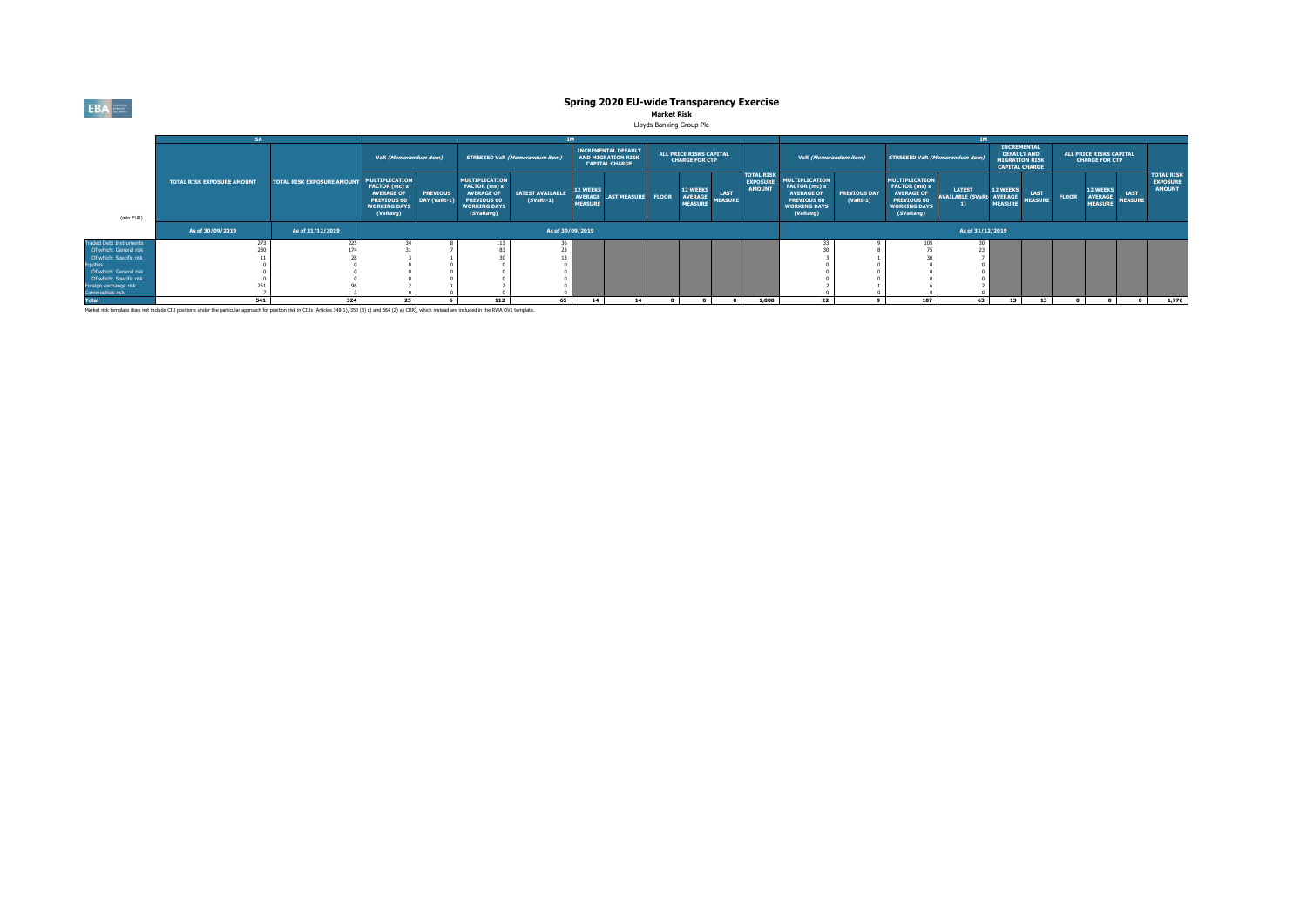(1) Original exposure, unlike Exposure value, is reported before taking into account any effect due to credit conversion factors or credit risk mitigation techniques (e.g. substitution effects). <sup>(2)</sup> Total value adjustments and provisions per country of counterparty excludes those for securitisation exposures, additional valuation adjustments (AVAs) and other own funds reductions related to the exposures, but includes general credit risk adjustments.

(2) Total value adjustments and provisions per country of counterparty excludes those for securitisation exposures, additional valuation adjustments (AVAs) and other own funds reductions related to the exposures, but includes general credit risk adjustments.

<sup>(2)</sup> Total value adjustments and provisions per country of counterparty excludes those for securitisation exposures, additional valuation adjustments (AVAs) and other own funds reductions related to the exposures, but includes general credit risk adjustments.

|                   |                                                                   | <b>Standardised Approach</b>          |                                    |                             |                                            |                                |                                    |                             |                                     |  |
|-------------------|-------------------------------------------------------------------|---------------------------------------|------------------------------------|-----------------------------|--------------------------------------------|--------------------------------|------------------------------------|-----------------------------|-------------------------------------|--|
|                   |                                                                   |                                       |                                    | As of 30/09/2019            |                                            |                                |                                    | As of 31/12/2019            |                                     |  |
|                   | (mln EUR, $\%$ )                                                  | <b>Original Exposure</b> <sup>1</sup> | <b>Exposure Value</b> <sup>1</sup> | <b>Risk exposure amount</b> | Value adjustments and<br><b>provisions</b> | Original Exposure <sup>1</sup> | <b>Exposure Value</b> <sup>1</sup> | <b>Risk exposure amount</b> | Value adjustments and<br>provisions |  |
|                   | <b>Central governments or central banks</b>                       | 105,302                               | 85,191                             | 2,704                       |                                            | 96,011                         | 79,598                             | 2,557                       |                                     |  |
|                   | Regional governments or local authorities                         |                                       |                                    |                             |                                            | 559                            | 559                                | 33                          |                                     |  |
|                   | <b>Public sector entities</b>                                     |                                       |                                    |                             |                                            | 4,901                          | 4,901                              |                             |                                     |  |
|                   | <b>Multilateral Development Banks</b>                             | 7,912                                 | 7,258                              |                             |                                            | 7,911                          | 7,394                              |                             |                                     |  |
|                   | <b>International Organisations</b>                                | 1,480                                 | 29                                 |                             |                                            | 3,450                          |                                    |                             |                                     |  |
|                   | <b>Institutions</b>                                               | 57,426                                | 18,058                             | 423                         |                                            | 52,502                         | 15,627                             | 389                         |                                     |  |
|                   | <b>Corporates</b>                                                 | 18,616                                | 12,820                             | 11,047                      |                                            | 15,683                         | 11,373                             | 9,976                       |                                     |  |
|                   | of which: SME                                                     | 4,475                                 | 4,024                              | 3,823                       |                                            | 4,735                          | 4,333                              | 4,124                       |                                     |  |
|                   | <b>Retail</b>                                                     | 37,813                                | 13,719                             | 9,787                       |                                            | 39,910                         | 14,276                             | 10,181                      |                                     |  |
| Consolidated data | of which: SME                                                     | 3,222                                 | 2,984                              | 1,735                       |                                            | 3,382                          | 3,123                              | 1,816                       |                                     |  |
|                   | Secured by mortgages on immovable property                        | 8,974                                 | 8,929                              | 3,127                       |                                            | 8,955                          | 8,915                              | 3,121                       |                                     |  |
|                   | of which: SME                                                     | 14                                    | 13                                 |                             |                                            |                                | 10                                 |                             |                                     |  |
|                   | <b>Exposures in default</b>                                       | 2,035                                 | 1,359                              | 1,471                       |                                            | 623 2,263                      | 1,403                              | 1,523                       | 649                                 |  |
|                   | Items associated with particularly high risk                      |                                       |                                    |                             |                                            |                                |                                    |                             |                                     |  |
|                   | <b>Covered bonds</b>                                              |                                       |                                    |                             |                                            |                                |                                    |                             |                                     |  |
|                   | Claims on institutions and corporates with a ST credit assessment |                                       |                                    |                             |                                            |                                |                                    |                             |                                     |  |
|                   | Collective investments undertakings (CIU)                         | 531                                   | 531                                | 106                         |                                            |                                |                                    |                             |                                     |  |
|                   | <b>Equity</b><br><b>Other exposures</b>                           | 4,199                                 | 4,199                              | 3,495                       |                                            | 3,744                          | 3,744                              | 3,168                       |                                     |  |
|                   |                                                                   | 244,290                               | 152,095                            |                             | 970                                        | 236,724                        |                                    |                             |                                     |  |
|                   | <b>Standardised Total <sup>2</sup></b>                            |                                       |                                    | 32,161                      |                                            |                                | 148,713                            | 31,116                      | 1,012                               |  |

<sup>(1)</sup> Original exposure, unlike Exposure value, is reported before taking into account any effect due to credit conversion factors or credit risk mitigation techniques (e.g. substitution effects).

 $(2)$  Standardised Total does not include the Securitisation position.

| (mln EUR, $\%$ )                                                     | <b>Original Exposure</b> <sup>1</sup> | <b>Exposure Value1</b> | <b>Risk exposure amount</b> | Value adjustments and<br>provisions <sup>2</sup> | <b>Original Exposure</b> <sup>1</sup> | <b>Exposure Value</b> <sup>1</sup> | <b>Risk exposure amount</b> | Value adjustments and<br>provisions <sup>2</sup> |
|----------------------------------------------------------------------|---------------------------------------|------------------------|-----------------------------|--------------------------------------------------|---------------------------------------|------------------------------------|-----------------------------|--------------------------------------------------|
| <b>Central governments or central banks</b>                          | 90,239                                | 70,845                 | 2,652                       |                                                  | 84,099                                | 68,251                             | 2,557                       |                                                  |
| Regional governments or local authorities                            |                                       |                        |                             |                                                  |                                       |                                    |                             |                                                  |
| <b>Public sector entities</b>                                        |                                       |                        |                             |                                                  |                                       |                                    |                             |                                                  |
| <b>Multilateral Development Banks</b>                                |                                       |                        |                             |                                                  |                                       |                                    |                             |                                                  |
| <b>International Organisations</b>                                   |                                       |                        |                             |                                                  |                                       |                                    |                             |                                                  |
| <b>Institutions</b>                                                  | 49,456                                | 16,679                 | 366                         |                                                  | 47,953                                | 14,182                             | 318                         |                                                  |
| <b>Corporates</b>                                                    | 11,499                                | 7,903                  | 6,753                       |                                                  | 9,593                                 | 7,390                              | 6,550                       |                                                  |
| of which: SME                                                        | 4,378                                 | 3,928                  | 3,726                       |                                                  | 4,649                                 | 4,248                              | 4,040                       |                                                  |
| <b>Retail</b>                                                        | 37,036                                | 12,954                 | 9,220                       |                                                  | 39,058                                | 13,441                             | 9,561                       |                                                  |
| of which: SME                                                        | 3,184                                 | 2,946                  | 1,714                       |                                                  | 3,344                                 | 3,085                              | 1,794                       |                                                  |
| I UNITED KINGDOM Secured by mortgages on immovable property          | 8,179                                 | 8,136                  | 2,849                       |                                                  | 8,184                                 | 8,146                              | 2,852                       |                                                  |
| of which: SME                                                        |                                       |                        |                             |                                                  |                                       |                                    |                             |                                                  |
| <b>Exposures in default</b>                                          | 8681                                  | 649                    | 743                         | 218                                              | 854                                   | 658                                | 743                         | 195                                              |
| Items associated with particularly high risk<br><b>Covered bonds</b> |                                       |                        |                             |                                                  |                                       |                                    |                             |                                                  |
| Claims on institutions and corporates with a ST credit assessment    |                                       |                        |                             |                                                  |                                       |                                    |                             |                                                  |
| <b>Collective investments undertakings (CIU)</b>                     | 531                                   | 531                    | 106                         |                                                  | 836                                   | 836                                | 167                         |                                                  |
| <b>Equity</b>                                                        |                                       |                        |                             |                                                  |                                       |                                    |                             |                                                  |
| <b>Other exposures</b>                                               | 4,044                                 | 4,044                  | 3,340                       |                                                  | 3,590                                 | 3,590                              | 3,034                       |                                                  |
| <b>Standardised Total<sup>2</sup></b>                                |                                       |                        |                             | 545                                              |                                       |                                    |                             | 533                                              |

|               |                                                                                                                                                                                                                                                                                                                                                                                                                                                                                                                                                                                                                                                                       | <b>Standardised Approach</b>          |                                    |                             |                                                  |                                       |                                    |                             |                                                         |  |
|---------------|-----------------------------------------------------------------------------------------------------------------------------------------------------------------------------------------------------------------------------------------------------------------------------------------------------------------------------------------------------------------------------------------------------------------------------------------------------------------------------------------------------------------------------------------------------------------------------------------------------------------------------------------------------------------------|---------------------------------------|------------------------------------|-----------------------------|--------------------------------------------------|---------------------------------------|------------------------------------|-----------------------------|---------------------------------------------------------|--|
|               |                                                                                                                                                                                                                                                                                                                                                                                                                                                                                                                                                                                                                                                                       |                                       |                                    | As of 30/09/2019            |                                                  |                                       |                                    | As of 31/12/2019            |                                                         |  |
|               | (mln EUR, $\%$ )                                                                                                                                                                                                                                                                                                                                                                                                                                                                                                                                                                                                                                                      | <b>Original Exposure</b> <sup>1</sup> | <b>Exposure Value</b> <sup>1</sup> | <b>Risk exposure amount</b> | Value adjustments and<br>provisions <sup>2</sup> | <b>Original Exposure</b> <sup>1</sup> | <b>Exposure Value</b> <sup>1</sup> | <b>Risk exposure amount</b> | <b>Value adjustments and</b><br>provisions <sup>2</sup> |  |
| UNITED STATES | <b>Central governments or central banks</b><br>Regional governments or local authorities<br><b>Public sector entities</b><br><b>Multilateral Development Banks</b><br><b>International Organisations</b><br><b>Institutions</b><br><b>Corporates</b><br>of which: SME<br>Retail<br>of which: SME<br>Secured by mortgages on immovable property<br>of which: SME<br><b>Exposures in default</b><br>Items associated with particularly high risk<br><b>Covered bonds</b><br>Claims on institutions and corporates with a ST credit assessment<br>Collective investments undertakings (CIU)<br><b>Equity</b><br>Other exposures<br><b>Standardised Total<sup>2</sup></b> | 3,376<br>2,966                        | 1,121<br>2,010                     | 1,448                       |                                                  | 103<br>1,907<br>2,571                 | 103<br>1,175<br>1,665              | 1,189                       |                                                         |  |

<sup>(1)</sup> Original exposure, unlike Exposure value, is reported before taking into account any effect due to credit conversion factors or credit risk mitigation techniques (e.g. substitution effects).

|                |                                                                   | <b>Standardised Approach</b>          |                                    |                             |                                                  |                                |                                    |                             |                                                  |  |
|----------------|-------------------------------------------------------------------|---------------------------------------|------------------------------------|-----------------------------|--------------------------------------------------|--------------------------------|------------------------------------|-----------------------------|--------------------------------------------------|--|
|                |                                                                   |                                       |                                    | As of 30/09/2019            |                                                  |                                |                                    | As of 31/12/2019            |                                                  |  |
|                |                                                                   | <b>Original Exposure</b> <sup>1</sup> | <b>Exposure Value</b> <sup>1</sup> | <b>Risk exposure amount</b> | Value adjustments and<br>provisions <sup>2</sup> | Original Exposure <sup>1</sup> | <b>Exposure Value</b> <sup>1</sup> | <b>Risk exposure amount</b> | Value adjustments and<br>provisions <sup>2</sup> |  |
|                | (mln EUR, $\%$ )<br>Central governments or central banks          | 13,433                                | 12,715                             |                             |                                                  | 11,573                         | 11,008                             |                             |                                                  |  |
|                | Regional governments or local authorities                         |                                       |                                    |                             |                                                  | 39                             | 39                                 |                             |                                                  |  |
|                | <b>Public sector entities</b>                                     |                                       |                                    |                             |                                                  | 4,294                          | 4,294                              |                             |                                                  |  |
|                | Multilateral Development Banks                                    |                                       |                                    |                             |                                                  |                                |                                    |                             |                                                  |  |
|                | <b>International Organisations</b>                                |                                       |                                    |                             |                                                  |                                |                                    |                             |                                                  |  |
|                | <b>Institutions</b>                                               |                                       |                                    |                             |                                                  |                                |                                    |                             |                                                  |  |
|                | <b>Corporates</b>                                                 | 359                                   | 228                                | 227                         |                                                  | 375                            | 200                                | 200                         |                                                  |  |
|                | of which: SME<br>Retail                                           | 658                                   | 651                                | 488                         |                                                  | 726                            | 716                                | 537                         |                                                  |  |
|                | of which: SME                                                     |                                       |                                    |                             |                                                  |                                |                                    |                             |                                                  |  |
| <b>GERMANY</b> | Secured by mortgages on immovable property                        |                                       |                                    |                             |                                                  |                                |                                    |                             |                                                  |  |
|                | of which: SME                                                     |                                       |                                    |                             |                                                  |                                |                                    |                             |                                                  |  |
|                | <b>Exposures in default</b>                                       |                                       |                                    |                             |                                                  |                                |                                    |                             | 14                                               |  |
|                | Items associated with particularly high risk                      |                                       |                                    |                             |                                                  |                                |                                    |                             |                                                  |  |
|                | <b>Covered bonds</b>                                              |                                       |                                    |                             |                                                  |                                |                                    |                             |                                                  |  |
|                | Claims on institutions and corporates with a ST credit assessment |                                       |                                    |                             |                                                  |                                |                                    |                             |                                                  |  |
|                | <b>Collective investments undertakings (CIU)</b>                  |                                       |                                    |                             |                                                  |                                |                                    |                             |                                                  |  |
|                | <b>Equity</b>                                                     |                                       |                                    |                             |                                                  |                                |                                    |                             |                                                  |  |
|                | Other exposures<br><b>Standardised Total<sup>2</sup></b>          |                                       |                                    |                             | 22                                               |                                |                                    |                             | 23                                               |  |
|                |                                                                   |                                       |                                    |                             |                                                  |                                |                                    |                             |                                                  |  |

 $^{(1)}$  Original exposure, unlike Exposure value, is reported before taking into account any effect due to credit conversion factors or credit risk mitigation techniques (e.g. substitution effects).



## **Spring 2020 EU-wide Transparency Exercise**

**Credit Risk - Standardised Approach**

| <b>Standardised Approach</b> |                  |  |  |  |  |  |  |  |
|------------------------------|------------------|--|--|--|--|--|--|--|
| As of 30/09/2019             | As of 31/12/2019 |  |  |  |  |  |  |  |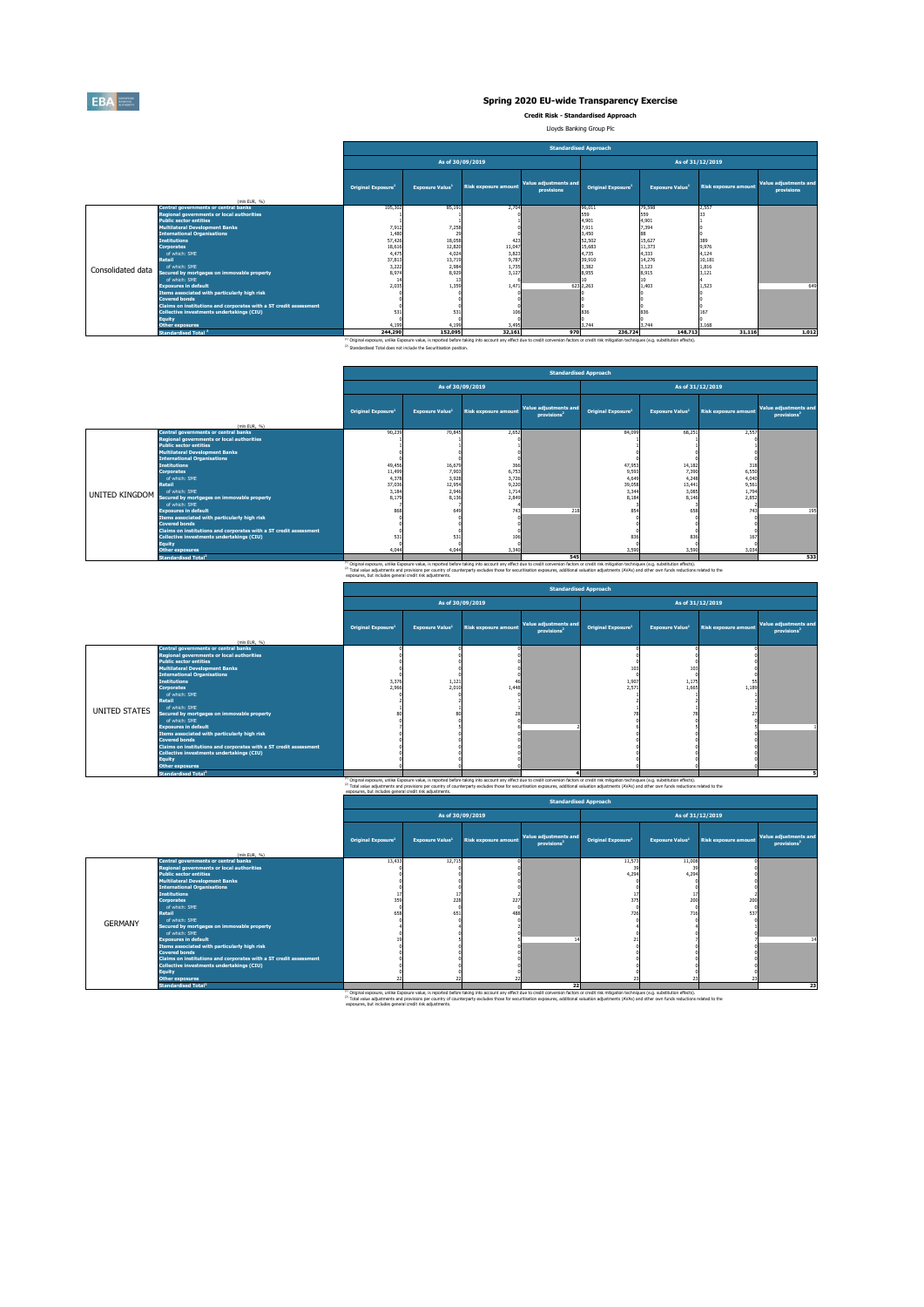

**Credit Risk - Standardised Approach**

Lloyds Banking Group Plc

(2) Total value adjustments and provisions per country of counterparty excludes those for securitisation exposures, additional valuation adjustments (AVAs) and other own funds reductions related to the exposures, but includes general credit risk adjustments.

(2) Total value adjustments and provisions per country of counterparty excludes those for securitisation exposures, additional valuation adjustments (AVAs) and other own funds reductions related to the exposures, but includes general credit risk adjustments.

 $^{(1)}$  Original exposure, unlike Exposure value, is reported before taking into account any effect due to credit conversion factors or credit risk mitigation techniques (e.g. substitution effects). (2) Total value adjustments and provisions per country of counterparty excludes those for securitisation exposures, additional valuation adjustments (AVAs) and other own funds reductions related to the exposures, but includes general credit risk adjustments.

|                                                                                                                                                                                                                                                                                                                                                                                                                                                                                       |                                                                   | <b>Standardised Approach</b>   |                                    |                      |                                                  |                                      |                                    |                             |                                                  |
|---------------------------------------------------------------------------------------------------------------------------------------------------------------------------------------------------------------------------------------------------------------------------------------------------------------------------------------------------------------------------------------------------------------------------------------------------------------------------------------|-------------------------------------------------------------------|--------------------------------|------------------------------------|----------------------|--------------------------------------------------|--------------------------------------|------------------------------------|-----------------------------|--------------------------------------------------|
|                                                                                                                                                                                                                                                                                                                                                                                                                                                                                       |                                                                   |                                |                                    | As of 30/09/2019     |                                                  |                                      |                                    | As of 31/12/2019            |                                                  |
|                                                                                                                                                                                                                                                                                                                                                                                                                                                                                       | (mln EUR, $\%$ )                                                  | Original Exposure <sup>1</sup> | <b>Exposure Value</b> <sup>1</sup> | Risk exposure amount | Value adjustments and<br>provisions <sup>2</sup> | <b>Original Exposure<sup>1</sup></b> | <b>Exposure Value</b> <sup>1</sup> | <b>Risk exposure amount</b> | Value adjustments and<br>provisions <sup>2</sup> |
| Central governments or central banks<br>Regional governments or local authorities<br><b>Public sector entities</b><br><b>Multilateral Development Banks</b><br><b>International Organisations</b><br><b>Institutions</b><br><b>Corporates</b><br>of which: SME<br>Retail<br>of which: SME<br><b>NETHERLANDS</b><br>Secured by mortgages on immovable property<br>of which: SME<br><b>Exposures in default</b><br>Items associated with particularly high risk<br><b>Covered bonds</b> |                                                                   | 946<br>156                     | 684<br>156                         | 634                  |                                                  | 1,025<br>153                         | 684<br>153                         | 609                         | 14                                               |
| Collective investments undertakings (CIU)<br><b>Equity</b><br>Other exposures<br><b>Standardised Total<sup>2</sup></b>                                                                                                                                                                                                                                                                                                                                                                | Claims on institutions and corporates with a ST credit assessment |                                |                                    |                      | 13                                               |                                      |                                    |                             | 15                                               |

(1) Original exposure, unlike Exposure value, is reported before taking into account any effect due to credit conversion factors or credit risk mitigation techniques (e.g. substitution effects).

|                        |                                                                   | <b>Original Exposure</b> | <b>Exposure Value</b> <sup>1</sup> | <b>Risk exposure amount</b> | Value adjustments and<br>provisions <sup>2</sup> | <b>Original Exposure</b> <sup>1</sup> | <b>Exposure Value</b> <sup>1</sup> | <b>Risk exposure amount</b> | Value adjustments and<br>provisions <sup>2</sup> |
|------------------------|-------------------------------------------------------------------|--------------------------|------------------------------------|-----------------------------|--------------------------------------------------|---------------------------------------|------------------------------------|-----------------------------|--------------------------------------------------|
|                        | (mln EUR, %)                                                      |                          |                                    |                             |                                                  |                                       |                                    |                             |                                                  |
|                        | <b>Central governments or central banks</b>                       |                          |                                    |                             |                                                  |                                       |                                    |                             |                                                  |
|                        | <b>Regional governments or local authorities</b>                  |                          |                                    |                             |                                                  |                                       |                                    |                             |                                                  |
|                        | <b>Public sector entities</b>                                     |                          |                                    |                             |                                                  |                                       |                                    |                             |                                                  |
|                        | <b>Multilateral Development Banks</b>                             | 7,912                    | 7,258                              |                             |                                                  | 7,807                                 | 7,290                              |                             |                                                  |
|                        | <b>International Organisations</b>                                | 1,480                    |                                    |                             |                                                  | 3,450                                 |                                    |                             |                                                  |
|                        | <b>Institutions</b>                                               |                          |                                    |                             |                                                  |                                       |                                    |                             |                                                  |
|                        | <b>Corporates</b>                                                 |                          |                                    |                             |                                                  |                                       |                                    |                             |                                                  |
|                        | of which: SME                                                     |                          |                                    |                             |                                                  |                                       |                                    |                             |                                                  |
|                        | <b>Retail</b>                                                     |                          |                                    |                             |                                                  |                                       |                                    |                             |                                                  |
| <b>Other Countries</b> | of which: SME                                                     |                          |                                    |                             |                                                  |                                       |                                    |                             |                                                  |
|                        | Secured by mortgages on immovable property                        |                          |                                    |                             |                                                  |                                       |                                    |                             |                                                  |
|                        | of which: SME                                                     |                          |                                    |                             |                                                  |                                       |                                    |                             |                                                  |
|                        | <b>Exposures in default</b>                                       |                          |                                    |                             |                                                  |                                       |                                    |                             |                                                  |
|                        | Items associated with particularly high risk                      |                          |                                    |                             |                                                  |                                       |                                    |                             |                                                  |
|                        | <b>Covered bonds</b>                                              |                          |                                    |                             |                                                  |                                       |                                    |                             |                                                  |
|                        | Claims on institutions and corporates with a ST credit assessment |                          |                                    |                             |                                                  |                                       |                                    |                             |                                                  |
|                        | Collective investments undertakings (CIU)                         |                          |                                    |                             |                                                  |                                       |                                    |                             |                                                  |
|                        | <b>Equity</b>                                                     |                          |                                    |                             |                                                  |                                       |                                    |                             |                                                  |
|                        | Other exposures                                                   |                          |                                    |                             |                                                  |                                       |                                    |                             |                                                  |
|                        | <b>Standardised Total<sup>2</sup></b>                             |                          |                                    |                             |                                                  |                                       |                                    |                             |                                                  |

(1) Original exposure, unlike Exposure value, is reported before taking into account any effect due to credit conversion factors or credit risk mitigation techniques (e.g. substitution effects).

|                |                                                                                           | <b>Standardised Approach</b>          |                        |                             |                                                  |                                       |                                    |                      |                                                  |  |
|----------------|-------------------------------------------------------------------------------------------|---------------------------------------|------------------------|-----------------------------|--------------------------------------------------|---------------------------------------|------------------------------------|----------------------|--------------------------------------------------|--|
|                |                                                                                           |                                       |                        | As of 30/09/2019            |                                                  |                                       |                                    | As of 31/12/2019     |                                                  |  |
|                | (mln EUR, %)                                                                              | <b>Original Exposure</b> <sup>1</sup> | <b>Exposure Value1</b> | <b>Risk exposure amount</b> | Value adjustments and<br>provisions <sup>2</sup> | <b>Original Exposure</b> <sup>1</sup> | <b>Exposure Value</b> <sup>1</sup> | Risk exposure amount | Value adjustments and<br>provisions <sup>2</sup> |  |
|                | <b>Central governments or central banks</b>                                               |                                       |                        |                             |                                                  |                                       |                                    |                      |                                                  |  |
|                | Regional governments or local authorities                                                 |                                       |                        |                             |                                                  |                                       |                                    |                      |                                                  |  |
|                | <b>Public sector entities</b>                                                             |                                       |                        |                             |                                                  |                                       |                                    |                      |                                                  |  |
|                | <b>Multilateral Development Banks</b><br><b>International Organisations</b>               |                                       |                        |                             |                                                  |                                       |                                    |                      |                                                  |  |
|                | <b>Institutions</b>                                                                       |                                       |                        |                             |                                                  |                                       |                                    |                      |                                                  |  |
|                | <b>Corporates</b>                                                                         | 173                                   |                        | 154                         |                                                  | 123                                   | 113                                | 113                  |                                                  |  |
|                | of which: SME                                                                             |                                       |                        |                             |                                                  |                                       |                                    |                      |                                                  |  |
|                | Retail<br>of which: SME                                                                   |                                       |                        |                             |                                                  |                                       |                                    |                      |                                                  |  |
| <b>IRELAND</b> | Secured by mortgages on immovable property                                                |                                       |                        |                             |                                                  |                                       |                                    |                      |                                                  |  |
|                | of which: SME                                                                             |                                       |                        |                             |                                                  |                                       |                                    |                      |                                                  |  |
|                | <b>Exposures in default</b>                                                               |                                       |                        |                             |                                                  |                                       |                                    |                      |                                                  |  |
|                | Items associated with particularly high risk                                              |                                       |                        |                             |                                                  |                                       |                                    |                      |                                                  |  |
|                | <b>Covered bonds</b><br>Claims on institutions and corporates with a ST credit assessment |                                       |                        |                             |                                                  |                                       |                                    |                      |                                                  |  |
|                | <b>Collective investments undertakings (CIU)</b>                                          |                                       |                        |                             |                                                  |                                       |                                    |                      |                                                  |  |
|                | <b>Equity</b>                                                                             |                                       |                        |                             |                                                  |                                       |                                    |                      |                                                  |  |
|                | <b>Other exposures</b>                                                                    |                                       |                        |                             |                                                  |                                       |                                    |                      |                                                  |  |
|                | <b>Standardised Total<sup>2</sup></b>                                                     |                                       |                        |                             | 10                                               |                                       |                                    |                      | 11                                               |  |

(1) Original exposure, unlike Exposure value, is reported before taking into account any effect due to credit conversion factors or credit risk mitigation techniques (e.g. substitution effects). (2) Total value adjustments and provisions per country of counterparty excludes those for securitisation exposures, additional valuation adjustments (AVAs) and other own funds reductions related to the

|                             |                                                                                                                                                                                                                                                                                                                                                                 | <b>Standardised Approach</b>         |                                    |                             |                                                  |                                      |                                    |                             |                                                  |
|-----------------------------|-----------------------------------------------------------------------------------------------------------------------------------------------------------------------------------------------------------------------------------------------------------------------------------------------------------------------------------------------------------------|--------------------------------------|------------------------------------|-----------------------------|--------------------------------------------------|--------------------------------------|------------------------------------|-----------------------------|--------------------------------------------------|
|                             |                                                                                                                                                                                                                                                                                                                                                                 | As of 30/09/2019                     |                                    |                             |                                                  |                                      |                                    | As of 31/12/2019            |                                                  |
|                             |                                                                                                                                                                                                                                                                                                                                                                 | <b>Original Exposure<sup>1</sup></b> | <b>Exposure Value</b> <sup>1</sup> | <b>Risk exposure amount</b> | Value adjustments and<br>provisions <sup>2</sup> | <b>Original Exposure<sup>1</sup></b> | <b>Exposure Value</b> <sup>1</sup> | <b>Risk exposure amount</b> | Value adjustments and<br>provisions <sup>2</sup> |
|                             | (mln EUR, $\%$ )                                                                                                                                                                                                                                                                                                                                                |                                      |                                    |                             |                                                  |                                      |                                    |                             |                                                  |
| Country of<br>Counterpart 7 | <b>Central governments or central banks</b><br>Regional governments or local authorities<br><b>Public sector entities</b><br><b>Multilateral Development Banks</b><br><b>International Organisations</b><br><b>Institutions</b><br><b>Corporates</b><br>of which: SME<br>Retail<br>of which: SME<br>Secured by mortgages on immovable property<br>of which: SME |                                      |                                    |                             |                                                  |                                      |                                    |                             |                                                  |
|                             | <b>Exposures in default</b>                                                                                                                                                                                                                                                                                                                                     |                                      |                                    |                             |                                                  |                                      |                                    |                             |                                                  |
|                             | Items associated with particularly high risk<br><b>Covered bonds</b><br>Claims on institutions and corporates with a ST credit assessment<br><b>Collective investments undertakings (CIU)</b><br><b>Equity</b><br><b>Other exposures</b>                                                                                                                        |                                      |                                    |                             |                                                  |                                      |                                    |                             |                                                  |
|                             | <b>Standardised Total<sup>2</sup></b>                                                                                                                                                                                                                                                                                                                           |                                      |                                    |                             |                                                  |                                      |                                    |                             |                                                  |

| pour cop suce morades gonerar el salc non aujascinement |  |                  |  |  |                  |  |  |  |  |
|---------------------------------------------------------|--|------------------|--|--|------------------|--|--|--|--|
| <b>Standardised Approach</b>                            |  |                  |  |  |                  |  |  |  |  |
|                                                         |  | As of 30/09/2019 |  |  | As of 31/12/2019 |  |  |  |  |
|                                                         |  |                  |  |  |                  |  |  |  |  |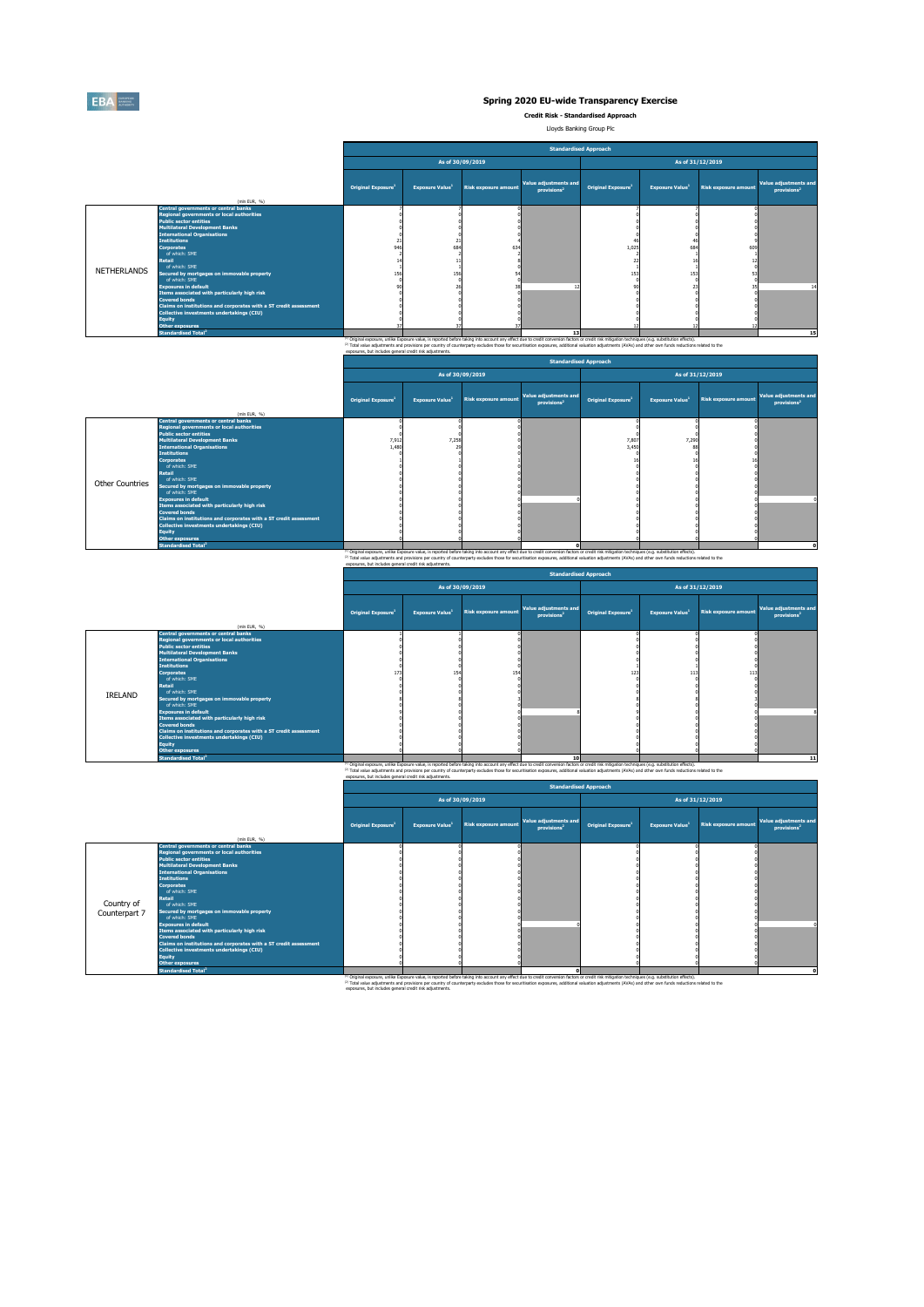

**Credit Risk - Standardised Approach**

Lloyds Banking Group Plc

<sup>(2)</sup> Total value adjustments and provisions per country of counterparty excludes those for securitisation exposures, additional valuation adjustments (AVAs) and other own funds reductions related to the exposures, but includes general credit risk adjustments.

<sup>(2)</sup> Total value adjustments and provisions per country of counterparty excludes those for securitisation exposures, additional valuation adjustments (AVAs) and other own funds reductions related to the exposures, but includes general credit risk adjustments.

(1) Original exposure, unlike Exposure value, is reported before taking into account any effect due to credit conversion factors or credit risk mitigation techniques (e.g. substitution effects). <sup>(2)</sup> Total value adjustments and provisions per country of counterparty excludes those for securitisation exposures, additional valuation adjustments (AVAs) and other own funds reductions related to the exposures, but includes general credit risk adjustments.

|                             |                                                                                                                                                                                                                                                                                                                                                                                                                                                                                                                                                                                                                                                                       |                           |                                    |                             | <b>Standardised Approach</b>                     |                                      |                        |                             |                                                         |
|-----------------------------|-----------------------------------------------------------------------------------------------------------------------------------------------------------------------------------------------------------------------------------------------------------------------------------------------------------------------------------------------------------------------------------------------------------------------------------------------------------------------------------------------------------------------------------------------------------------------------------------------------------------------------------------------------------------------|---------------------------|------------------------------------|-----------------------------|--------------------------------------------------|--------------------------------------|------------------------|-----------------------------|---------------------------------------------------------|
|                             |                                                                                                                                                                                                                                                                                                                                                                                                                                                                                                                                                                                                                                                                       |                           |                                    | As of 30/09/2019            |                                                  |                                      |                        | As of 31/12/2019            |                                                         |
|                             | (mln EUR, $\%$ )                                                                                                                                                                                                                                                                                                                                                                                                                                                                                                                                                                                                                                                      | <b>Original Exposure1</b> | <b>Exposure Value</b> <sup>1</sup> | <b>Risk exposure amount</b> | Value adjustments and<br>provisions <sup>2</sup> | <b>Original Exposure<sup>1</sup></b> | <b>Exposure Value1</b> | <b>Risk exposure amount</b> | <b>Value adjustments and</b><br>provisions <sup>2</sup> |
| Country of<br>Counterpart 8 | <b>Central governments or central banks</b><br>Regional governments or local authorities<br><b>Public sector entities</b><br>Multilateral Development Banks<br><b>International Organisations</b><br><b>Institutions</b><br><b>Corporates</b><br>of which: SME<br>Retail<br>of which: SME<br>Secured by mortgages on immovable property<br>of which: SME<br><b>Exposures in default</b><br>Items associated with particularly high risk<br><b>Covered bonds</b><br>Claims on institutions and corporates with a ST credit assessment<br>Collective investments undertakings (CIU)<br><b>Equity</b><br><b>Other exposures</b><br><b>Standardised Total<sup>2</sup></b> |                           |                                    |                             |                                                  |                                      |                        |                             |                                                         |

(1) Original exposure, unlike Exposure value, is reported before taking into account any effect due to credit conversion factors or credit risk mitigation techniques (e.g. substitution effects).

|                             |                                                                                                                                                                                                                                                                                                                                                                                                                                                                                                                                                    | <b>Original Exposure</b> <sup>1</sup> | <b>Exposure Value1</b> | Risk exposure amount | Value adjustments and<br>provisions <sup>2</sup> | <b>Original Exposure</b> <sup>1</sup> | <b>Exposure Value</b> <sup>1</sup> | <b>Risk exposure amount</b> | Value adjustments and<br>provisions <sup>2</sup> |
|-----------------------------|----------------------------------------------------------------------------------------------------------------------------------------------------------------------------------------------------------------------------------------------------------------------------------------------------------------------------------------------------------------------------------------------------------------------------------------------------------------------------------------------------------------------------------------------------|---------------------------------------|------------------------|----------------------|--------------------------------------------------|---------------------------------------|------------------------------------|-----------------------------|--------------------------------------------------|
|                             | (mln EUR, $\%$ )                                                                                                                                                                                                                                                                                                                                                                                                                                                                                                                                   |                                       |                        |                      |                                                  |                                       |                                    |                             |                                                  |
| Country of<br>Counterpart 9 | Central governments or central banks<br>Regional governments or local authorities<br><b>Public sector entities</b><br><b>Multilateral Development Banks</b><br><b>International Organisations</b><br><b>Institutions</b><br><b>Corporates</b><br>of which: SME<br><b>Retail</b><br>of which: SME<br>Secured by mortgages on immovable property<br>of which: SME<br><b>Exposures in default</b><br>Items associated with particularly high risk<br><b>Covered bonds</b><br><b>Claims on institutions and corporates with a ST credit assessment</b> |                                       |                        |                      |                                                  |                                       |                                    |                             |                                                  |
|                             | Collective investments undertakings (CIU)<br><b>Equity</b><br>Other exposures                                                                                                                                                                                                                                                                                                                                                                                                                                                                      |                                       |                        |                      |                                                  |                                       |                                    |                             |                                                  |
|                             | <b>Standardised Total<sup>2</sup></b>                                                                                                                                                                                                                                                                                                                                                                                                                                                                                                              |                                       |                        |                      |                                                  |                                       |                                    |                             |                                                  |

(1) Original exposure, unlike Exposure value, is reported before taking into account any effect due to credit conversion factors or credit risk mitigation techniques (e.g. substitution effects).

|                |                                                                   |                                       |                                    |                      | <b>Standardised Approach</b>                     |                                      |                        |                      |                                                         |
|----------------|-------------------------------------------------------------------|---------------------------------------|------------------------------------|----------------------|--------------------------------------------------|--------------------------------------|------------------------|----------------------|---------------------------------------------------------|
|                |                                                                   |                                       |                                    | As of 30/09/2019     |                                                  |                                      |                        | As of 31/12/2019     |                                                         |
|                |                                                                   | <b>Original Exposure</b> <sup>1</sup> | <b>Exposure Value</b> <sup>1</sup> | Risk exposure amount | Value adjustments and<br>provisions <sup>2</sup> | <b>Original Exposure<sup>1</sup></b> | <b>Exposure Value1</b> | Risk exposure amount | <b>Value adjustments and</b><br>provisions <sup>2</sup> |
|                | (mln EUR, $%$ )<br>Central governments or central banks           |                                       |                                    |                      |                                                  |                                      |                        |                      |                                                         |
|                | Regional governments or local authorities                         |                                       |                                    |                      |                                                  |                                      |                        |                      |                                                         |
|                | <b>Public sector entities</b>                                     |                                       |                                    |                      |                                                  |                                      |                        |                      |                                                         |
|                | <b>Multilateral Development Banks</b>                             |                                       |                                    |                      |                                                  |                                      |                        |                      |                                                         |
|                | <b>International Organisations</b>                                |                                       |                                    |                      |                                                  |                                      |                        |                      |                                                         |
|                | <b>Institutions</b>                                               |                                       |                                    |                      |                                                  |                                      |                        |                      |                                                         |
|                | <b>Corporates</b>                                                 |                                       |                                    |                      |                                                  |                                      |                        |                      |                                                         |
|                | of which: SME                                                     |                                       |                                    |                      |                                                  |                                      |                        |                      |                                                         |
|                | Retail                                                            |                                       |                                    |                      |                                                  |                                      |                        |                      |                                                         |
| Country of     | of which: SME                                                     |                                       |                                    |                      |                                                  |                                      |                        |                      |                                                         |
| Counterpart 10 | Secured by mortgages on immovable property                        |                                       |                                    |                      |                                                  |                                      |                        |                      |                                                         |
|                | of which: SME                                                     |                                       |                                    |                      |                                                  |                                      |                        |                      |                                                         |
|                | <b>Exposures in default</b>                                       |                                       |                                    |                      |                                                  |                                      |                        |                      |                                                         |
|                | Items associated with particularly high risk                      |                                       |                                    |                      |                                                  |                                      |                        |                      |                                                         |
|                | <b>Covered bonds</b>                                              |                                       |                                    |                      |                                                  |                                      |                        |                      |                                                         |
|                | Claims on institutions and corporates with a ST credit assessment |                                       |                                    |                      |                                                  |                                      |                        |                      |                                                         |
|                | <b>Collective investments undertakings (CIU)</b>                  |                                       |                                    |                      |                                                  |                                      |                        |                      |                                                         |
|                | <b>Equity</b><br><b>Other exposures</b>                           |                                       |                                    |                      |                                                  |                                      |                        |                      |                                                         |
|                |                                                                   |                                       |                                    |                      |                                                  |                                      |                        |                      |                                                         |
|                | <b>Standardised Total<sup>2</sup></b>                             |                                       |                                    |                      |                                                  |                                      |                        |                      |                                                         |

| sares, bac includes general create non adjustments. |                  |                              |  |                  |  |
|-----------------------------------------------------|------------------|------------------------------|--|------------------|--|
|                                                     |                  | <b>Standardised Approach</b> |  |                  |  |
|                                                     | As of 30/09/2019 |                              |  | As of 31/12/2019 |  |
|                                                     |                  |                              |  |                  |  |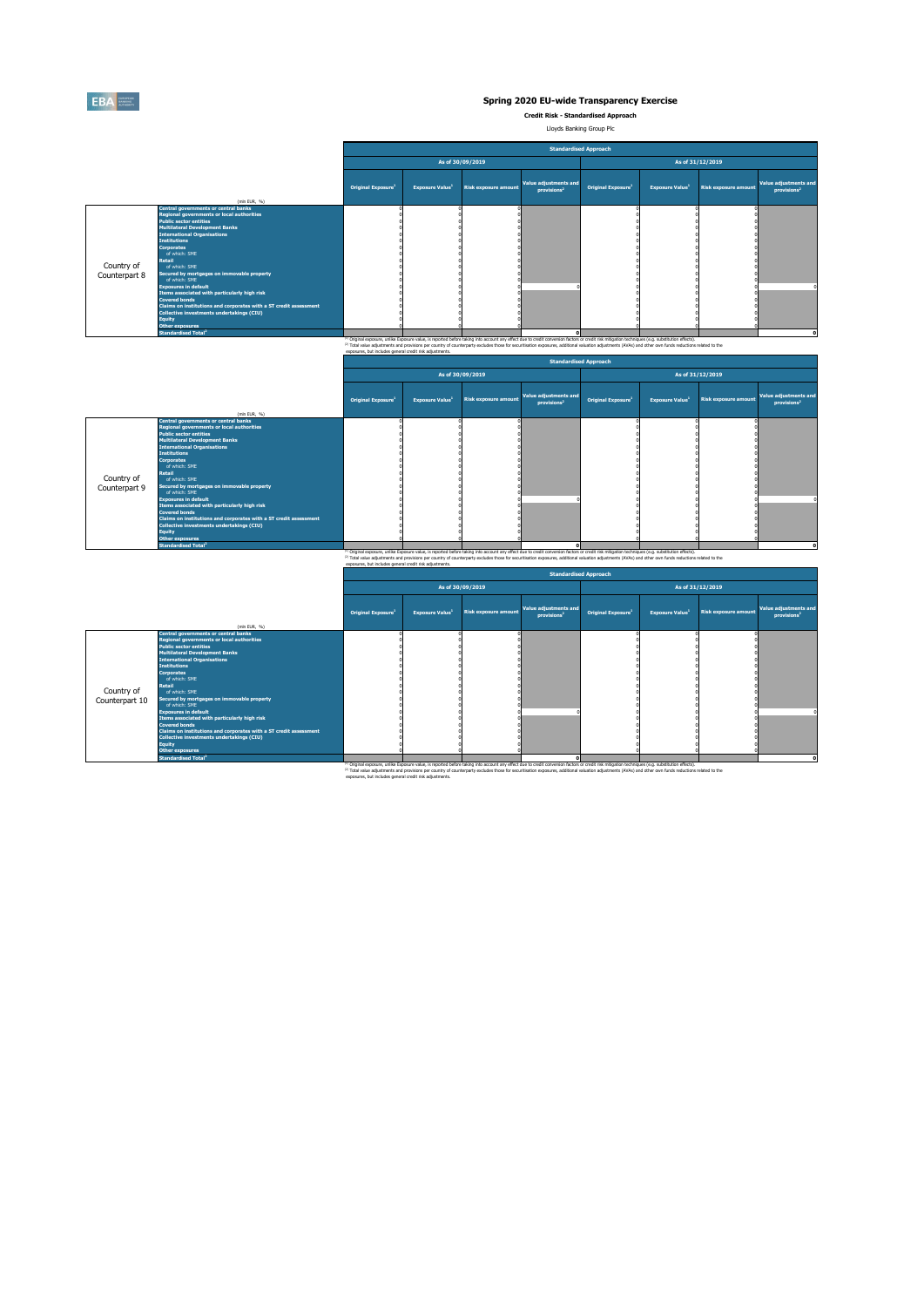(1) Original exposure, unlike Exposure value, is reported before taking into account any effect due to credit conversion factors or credit risk mitigation techniques (e.g. substitution effects).

(2) IRB Total does not include the Securitisation position.

|                   |                                                              | <b>IRB Approach</b> |                                                          |           |                  |                             |                                    |         |                                      |                                       |                  |                        |                             |
|-------------------|--------------------------------------------------------------|---------------------|----------------------------------------------------------|-----------|------------------|-----------------------------|------------------------------------|---------|--------------------------------------|---------------------------------------|------------------|------------------------|-----------------------------|
|                   |                                                              |                     |                                                          |           | As of 30/09/2019 |                             |                                    |         |                                      |                                       | As of 31/12/2019 |                        |                             |
|                   |                                                              |                     | <b>Original Exposure</b> <sup>1</sup><br><b>Exposure</b> |           |                  | <b>Risk exposure amount</b> | <b>Value</b><br>adjustments<br>and |         | <b>Original Exposure<sup>1</sup></b> | <b>Exposure</b><br>Value <sup>1</sup> |                  | Risk exposure amount   | <b>Value</b><br>adjustments |
|                   | (mln EUR, $%$ )                                              |                     | Of which:<br>defaulted                                   | Value $1$ |                  | Of which:<br>defaulted      | <b>provisions</b>                  |         | Of which:<br>defaulted               |                                       |                  | Of which:<br>defaulted | and provisions              |
|                   | <b>Central banks and central governments</b>                 | 17,722              |                                                          | 11,377    | 758              |                             |                                    | 21,906  |                                      | 11,376                                | 701              |                        |                             |
|                   | <b>Institutions</b>                                          | 39,852              |                                                          | 14,338    | 2,838            |                             |                                    | 36,167  |                                      | 13,676                                | 2,600            |                        |                             |
|                   | <b>Corporates</b>                                            | 233,904             | 2,495                                                    | 119,159   | 65,971           |                             | 1,467                              | 228,396 | 2,154                                | 114,025                               | 65,342           |                        | 1,102                       |
|                   | Corporates - Of Which: Specialised Lending                   | 20,490              | 281                                                      | 19,128    | 13,733           |                             | 352                                | 18,536  | 344                                  | 17,092                                | 12,312           |                        |                             |
|                   | Corporates - Of Which: SME                                   | 12,942              | 443                                                      | 12,138    | 8,399            |                             | 179                                | 13,226  | 389                                  | 12,419                                | 8,684            |                        | 182                         |
|                   | <b>Retail</b>                                                | 443,066             | 4,503                                                    | 441,790   | 71,874           | 4,446                       | 2,775                              | 457,646 | 4,442                                | 454,617                               | 74,292           | 4,690                  | 2,846                       |
|                   | Retail - Secured on real estate property                     | 355,897             | 3,589                                                    | 371,567   | 40,864           | 2,690                       | 1,524                              | 366,694 | 3,516                                | 381,320                               | 42,067           | 2,568                  | 1,438                       |
| Consolidated data | Retail - Secured on real estate property - Of Which: SME     | 9,741               | 197                                                      | 9,725     | 2,368            | 180                         | 115                                | 9,810   | 200                                  | 9,819                                 | 2,393            | 181                    | 98                          |
|                   | Retail - Secured on real estate property - Of Which: non-SME | 346,155             | 3,392                                                    | 361,842   | 38,496           | 2,510                       | 1,409                              | 356,884 | 3,316                                | 371,501                               | 39,674           | 2,387                  | 1,340                       |
|                   | <b>Retail - Qualifying Revolving</b>                         | 61,024              | 379                                                      | 44,043    | 12,728           | 884                         | 546                                | 63,751  | 377                                  | 46,027                                | 13,448           | 1,191                  | 614                         |
|                   | <b>Retail - Other Retail</b>                                 | 26,146              | 536                                                      | 26,180    | 18,283           | 871                         | 705                                | 27,201  | 549                                  | 27,271                                | 18,777           | 931                    | 794                         |
|                   | Retail - Other Retail - Of Which: SME                        | 2,552               | 222                                                      | 2,552     | 1,823            | 97                          | 53                                 | 2,629   | 213                                  | 2,629                                 | 1,832            | 93                     | 66                          |
|                   | Retail - Other Retail - Of Which: non-SME                    | 23,593              | 314                                                      | 23,628    | 16,460           | 775                         | 652                                | 24,572  | 336                                  | 24,642                                | 16,945           | 838                    | 729                         |
|                   | <b>Equity</b>                                                | 7,107               |                                                          | 7,107     | 16,598           |                             |                                    | 7,431   |                                      | 7,431                                 | 17,347           |                        |                             |
|                   | Other non credit-obligation assets                           |                     |                                                          |           | 8,288            |                             |                                    |         |                                      |                                       | 8,748            |                        |                             |
|                   | <b>IRB Total<sup>2</sup></b>                                 |                     |                                                          |           | 166,327          |                             |                                    |         |                                      |                                       | 169,031          |                        |                             |

|                |                                                              | <b>Original Exposure</b> |                        | <b>Exposure</b><br>Value <sup>1</sup> |        | <b>Risk exposure amount</b> | value<br>adjustments<br>and | <b>Original Exposure</b> |                        | <b>Exposure</b><br>Value <sup>1</sup> |        | <b>Risk exposure amount</b> | <b>Value</b><br>adjustments |
|----------------|--------------------------------------------------------------|--------------------------|------------------------|---------------------------------------|--------|-----------------------------|-----------------------------|--------------------------|------------------------|---------------------------------------|--------|-----------------------------|-----------------------------|
|                | (mln EUR, $%$ )                                              |                          | Of which:<br>defaulted |                                       |        | Of which:<br>defaulted      | <b>provisions</b>           |                          | Of which:<br>defaulted |                                       |        | Of which:<br>defaulted      | and provisions              |
|                | <b>Central banks and central governments</b>                 | 2,333                    |                        |                                       |        |                             |                             | 3,013                    |                        | 32                                    |        |                             |                             |
|                | <b>Institutions</b>                                          | 15,783                   |                        | 5,429                                 | 1,136  |                             |                             | 16,268                   |                        | 5,567                                 | 1,093  |                             |                             |
|                | <b>Corporates</b>                                            | 186,151                  | 2,425                  | 90,533                                | 54,882 |                             | 1,433                       | 179,215                  | 2,086                  | 86,552                                | 54,686 |                             | 1,067                       |
|                | Corporates - Of Which: Specialised Lending                   | 17,393                   | 212                    | 16,162                                | 11,733 |                             | 332                         | 15,492                   | 277                    | 14,203                                | 10,386 |                             |                             |
|                | Corporates - Of Which: SME                                   | 12,830                   | 443                    | 12,039                                | 8,353  |                             | 179                         | 13,126                   | 389                    | 12,334                                | 8,652  |                             | 182                         |
|                | <b>Retail</b>                                                | 434,043                  | 4,477                  | 432,780                               | 70,849 | 4,373                       | 2,764                       | 448,672                  | 4,416                  | 445,652                               | 73,324 | 4,620                       | 2,833                       |
|                | Retail - Secured on real estate property                     | 346,946                  | 3,563                  | 362,629                               | 39,858 | 2,618                       | 1,513                       | 357,796                  | 3,491                  | 372,431                               | 41,118 | 2,498                       | 1,425                       |
|                | Retail - Secured on real estate property - Of Which: SME     | 9,730                    | 196                    | 9,714                                 | 2,366  | 180                         | 115                         | 9,800                    | 200                    | 9,809                                 | 2,390  | 180                         |                             |
| UNITED KINGDOM | Retail - Secured on real estate property - Of Which: non-SME | 337,215                  | 3,367                  | 352,915                               | 37,492 | 2,438                       | 1,398                       | 347,996                  | 3,291                  | 362,622                               | 38,727 | 2,317                       | 1,328                       |
|                | <b>Retail - Qualifying Revolving</b>                         | 61,024                   | 379                    | 44,043                                | 12,728 | 884                         | 546                         | 63,751                   | 377                    | 46,027                                | 13,448 | 1,191                       |                             |
|                | <b>Retail - Other Retail</b>                                 | 26,074                   | 536                    | 26,108                                | 18,264 | 871                         | 705                         | 27,125                   | 549                    | 27,195                                | 18,758 | 931                         |                             |
|                | Retail - Other Retail - Of Which: SME                        | 2,552                    | 222                    | 2,552                                 | 1,823  | 97                          | 53                          | 2,628                    | 213                    | 2,628                                 | 1,832  | 93                          |                             |
|                | Retail - Other Retail - Of Which: non-SME                    | 23,522                   | 314                    | 23,556                                | 16,441 | 775                         | 652                         | 24,497                   | 336                    | 24,566                                | 16,926 | 838                         | 728                         |
|                | <b>Equity</b>                                                | 6,699                    |                        | 6,699                                 | 15,087 |                             |                             | 6,905                    |                        | 6,905                                 | 15,541 |                             |                             |
|                | Other non credit-obligation assets                           |                          |                        |                                       |        |                             |                             |                          |                        |                                       |        |                             |                             |
|                | <b>IRB Total</b>                                             |                          |                        |                                       |        |                             |                             |                          |                        |                                       |        |                             |                             |

 $^{(1)}$  Original exposure, unlike Exposure value, is reported before taking into account any effect due to credit conversion factors or credit risk mitigation techniques (e.g. substitution effects).

|               |                                                              |                         |                                                                                                                                                                                                                               |                                       |                  |                             |                                    | <b>IRB Approach</b> |                                |                              |                  |                             |                      |
|---------------|--------------------------------------------------------------|-------------------------|-------------------------------------------------------------------------------------------------------------------------------------------------------------------------------------------------------------------------------|---------------------------------------|------------------|-----------------------------|------------------------------------|---------------------|--------------------------------|------------------------------|------------------|-----------------------------|----------------------|
|               |                                                              |                         |                                                                                                                                                                                                                               |                                       | As of 30/09/2019 |                             |                                    |                     |                                |                              | As of 31/12/2019 |                             |                      |
|               |                                                              |                         | <b>Original Exposure</b> <sup>1</sup>                                                                                                                                                                                         | <b>Exposure</b><br>Value <sup>1</sup> |                  | <b>Risk exposure amount</b> | <b>Value</b><br>adjustments<br>and |                     | Original Exposure <sup>1</sup> | <b>Exposure</b><br>Value $1$ |                  | <b>Risk exposure amount</b> | Value<br>adjustments |
|               | (mln EUR, %)                                                 |                         | Of which:<br>defaulted                                                                                                                                                                                                        |                                       |                  | Of which:<br>defaulted      | provisions                         |                     | Of which:<br>defaulted         |                              |                  | Of which:<br>defaulted      | and provisions       |
|               | <b>Central banks and central governments</b>                 | 14,273                  |                                                                                                                                                                                                                               | 11,102                                | 711              |                             |                                    | 15,831              |                                | 11,135                       | 664              |                             |                      |
|               | <b>Institutions</b>                                          | 3,445                   |                                                                                                                                                                                                                               | 1,406                                 | 339              |                             |                                    | 2,457               |                                | 1,108                        | 295              |                             |                      |
|               | <b>Corporates</b>                                            | 17,719                  |                                                                                                                                                                                                                               | 11,609                                | 4,118            |                             |                                    | 20,292              |                                | 10,607                       | 3,652            |                             |                      |
|               | Corporates - Of Which: Specialised Lending                   | 158                     |                                                                                                                                                                                                                               | 158                                   | 123              |                             |                                    |                     |                                | 72                           | 53               |                             |                      |
|               | Corporates - Of Which: SME                                   |                         |                                                                                                                                                                                                                               |                                       |                  |                             |                                    |                     |                                |                              |                  |                             |                      |
|               | <b>Retail</b>                                                |                         |                                                                                                                                                                                                                               |                                       |                  |                             |                                    |                     |                                |                              |                  |                             |                      |
|               | Retail - Secured on real estate property                     |                         |                                                                                                                                                                                                                               |                                       |                  |                             |                                    |                     |                                |                              |                  |                             |                      |
| UNITED STATES | Retail - Secured on real estate property - Of Which: SME     |                         |                                                                                                                                                                                                                               |                                       |                  |                             |                                    |                     |                                |                              |                  |                             |                      |
|               | Retail - Secured on real estate property - Of Which: non-SME |                         |                                                                                                                                                                                                                               |                                       |                  |                             |                                    |                     |                                |                              |                  |                             |                      |
|               | <b>Retail - Qualifying Revolving</b>                         |                         |                                                                                                                                                                                                                               |                                       |                  |                             |                                    |                     |                                |                              |                  |                             |                      |
|               | <b>Retail - Other Retail</b>                                 |                         |                                                                                                                                                                                                                               |                                       |                  |                             |                                    |                     |                                |                              |                  |                             |                      |
|               | Retail - Other Retail - Of Which: SME                        |                         |                                                                                                                                                                                                                               |                                       |                  |                             |                                    |                     |                                |                              |                  |                             |                      |
|               | Retail - Other Retail - Of Which: non-SME                    | $\overline{\mathbf{0}}$ |                                                                                                                                                                                                                               |                                       |                  |                             |                                    |                     |                                |                              |                  |                             |                      |
|               | <b>Equity</b>                                                | 409                     |                                                                                                                                                                                                                               | 409                                   | 1,512            |                             |                                    | 449                 |                                | 449                          | 1,660            |                             |                      |
|               | Other non credit-obligation assets                           |                         |                                                                                                                                                                                                                               |                                       |                  |                             |                                    |                     |                                |                              |                  |                             |                      |
|               | <b>IRB Total</b>                                             |                         |                                                                                                                                                                                                                               |                                       |                  |                             |                                    |                     |                                |                              |                  |                             |                      |
|               |                                                              |                         | $(1)$ Outside the contraction of the contract of the contraction of the contraction of the contraction of the contraction of the contraction of the contraction of the contraction of the contraction of the contraction of t |                                       |                  |                             |                                    |                     |                                |                              |                  |                             |                      |

<sup>(1)</sup> Original exposure, unlike Exposure value, is reported before taking into account any effect due to credit conversion factors or credit risk mitigation techniques (e.g. substitution effects).

|  |                |                                                              |       | Original Exposure <sup>1</sup><br><b>Exposure</b> |                    |     | <b>Risk exposure amount</b> | <b>Value</b><br>adjustments<br>and |       | Original Exposure <sup>1</sup> | <b>Exposure</b><br>Value <sup>1</sup> |     | <b>Risk exposure amount</b> | Value<br>adjustments |
|--|----------------|--------------------------------------------------------------|-------|---------------------------------------------------|--------------------|-----|-----------------------------|------------------------------------|-------|--------------------------------|---------------------------------------|-----|-----------------------------|----------------------|
|  |                | (mln EUR, %)                                                 |       | Of which:<br>defaulted                            | Value <sup>1</sup> |     | Of which:<br>defaulted      | provisions                         |       | Of which:<br>defaulted         |                                       |     | Of which:<br>defaulted      | and provisions       |
|  |                | <b>Central banks and central governments</b>                 |       |                                                   |                    |     |                             |                                    |       |                                |                                       |     |                             |                      |
|  |                | <b>Institutions</b>                                          | 1,553 |                                                   | 539                | 151 |                             |                                    | 1,412 |                                | 478                                   | 167 |                             |                      |
|  |                | <b>Corporates</b>                                            | 1,630 |                                                   | 1,213              | 605 |                             |                                    | 1,269 |                                | 938                                   | 492 |                             |                      |
|  |                | Corporates - Of Which: Specialised Lending                   | 62    |                                                   |                    | 56  |                             |                                    |       |                                | 59                                    | 53  |                             |                      |
|  |                | Corporates - Of Which: SME                                   |       |                                                   |                    |     |                             |                                    |       |                                |                                       |     |                             |                      |
|  |                | <b>Retail</b>                                                |       |                                                   |                    |     |                             |                                    |       |                                |                                       |     |                             |                      |
|  |                | Retail - Secured on real estate property                     |       |                                                   |                    |     |                             |                                    |       |                                |                                       |     |                             |                      |
|  |                | Retail - Secured on real estate property - Of Which: SME     |       |                                                   |                    |     |                             |                                    |       |                                |                                       |     |                             |                      |
|  | <b>GERMANY</b> | Retail - Secured on real estate property - Of Which: non-SME |       |                                                   |                    |     |                             |                                    |       |                                |                                       |     |                             |                      |
|  |                | <b>Retail - Qualifying Revolving</b>                         |       |                                                   |                    |     |                             |                                    |       |                                |                                       |     |                             |                      |
|  |                | <b>Retail - Other Retail</b>                                 |       |                                                   |                    |     |                             |                                    |       |                                |                                       |     |                             |                      |
|  |                | Retail - Other Retail - Of Which: SME                        |       |                                                   |                    |     |                             |                                    |       |                                |                                       |     |                             |                      |
|  |                | Retail - Other Retail - Of Which: non-SME                    |       |                                                   |                    |     |                             |                                    |       |                                |                                       |     |                             |                      |
|  |                | <b>Equity</b>                                                |       |                                                   |                    |     |                             |                                    |       |                                |                                       |     |                             |                      |
|  |                | Other non credit-obligation assets                           |       |                                                   |                    |     |                             |                                    |       |                                |                                       |     |                             |                      |
|  |                | <b>IRB Total</b>                                             |       |                                                   |                    |     |                             |                                    |       |                                |                                       |     |                             |                      |

<sup>(1)</sup> Original exposure, unlike Exposure value, is reported before taking into account any effect due to credit conversion factors or credit risk mitigation techniques (e.g. substitution effects).



# **Spring 2020 EU-wide Transparency Exercise**

#### **Credit Risk - IRB Approach**

Lloyds Banking Group Plc

|                    |                                                              |              |                                      |                                       |                  |                             |                             | <b>IRB Approach</b> |                                |                                       |                  |                             |                      |
|--------------------|--------------------------------------------------------------|--------------|--------------------------------------|---------------------------------------|------------------|-----------------------------|-----------------------------|---------------------|--------------------------------|---------------------------------------|------------------|-----------------------------|----------------------|
|                    |                                                              |              |                                      |                                       | As of 30/09/2019 |                             |                             |                     |                                |                                       | As of 31/12/2019 |                             |                      |
|                    |                                                              |              | <b>Original Exposure<sup>1</sup></b> | <b>Exposure</b><br>Value <sup>1</sup> |                  | <b>Risk exposure amount</b> | Value<br>adjustments<br>and |                     | Original Exposure <sup>1</sup> | <b>Exposure</b><br>Value <sup>1</sup> |                  | <b>Risk exposure amount</b> | Value<br>adjustments |
|                    | (mln EUR, %)                                                 |              | Of which:<br>defaulted               |                                       |                  | Of which:<br>defaulted      | provisions                  |                     | Of which:<br>defaulted         |                                       |                  | Of which:<br>defaulted      | and provisions       |
|                    | <b>Central banks and central governments</b>                 |              |                                      |                                       | - 0              |                             |                             |                     |                                |                                       | $\overline{0}$   |                             |                      |
|                    | <b>Institutions</b>                                          | 703          |                                      | 359                                   | 44               |                             |                             | 625                 |                                | 386                                   | 39               |                             |                      |
|                    | <b>Corporates</b>                                            | 717          | 31                                   | 567                                   | 181              |                             |                             | 1,405               | 33                             | 1,146                                 | 467              |                             |                      |
|                    | Corporates - Of Which: Specialised Lending                   | 151          | 31                                   | 141                                   | 99               |                             |                             | 260                 | 33                             | 251                                   | 153              |                             |                      |
|                    | Corporates - Of Which: SME                                   | $\mathbf{0}$ |                                      |                                       |                  |                             |                             |                     |                                |                                       | $\overline{0}$   |                             |                      |
|                    | Retail                                                       | 8,940        | 26                                   | 8,927                                 | 1,004            | 72                          | <b>11</b>                   | 8,888               | 25                             | 8,879                                 | 947              | 70                          | 12                   |
|                    | Retail - Secured on real estate property                     | 8,940        | 26                                   | 8,927                                 | 1,004            | 72                          | 11                          | 8,888               | 25                             | 8,879                                 | 947              | 70                          | 12                   |
| <b>NETHERLANDS</b> | Retail - Secured on real estate property - Of Which: SME     |              |                                      |                                       |                  |                             |                             |                     |                                |                                       | $\overline{0}$   |                             |                      |
|                    | Retail - Secured on real estate property - Of Which: non-SME | 8,940        | 26                                   | 8,927                                 | 1,004            | 72                          |                             | 8,888               | 25                             | 8,879                                 | 947              | 70                          |                      |
|                    | <b>Retail - Qualifying Revolving</b>                         |              |                                      |                                       |                  |                             |                             |                     |                                |                                       |                  |                             |                      |
|                    | <b>Retail - Other Retail</b>                                 |              |                                      |                                       |                  |                             |                             |                     |                                |                                       |                  |                             |                      |
|                    | Retail - Other Retail - Of Which: SME                        |              |                                      |                                       |                  |                             |                             |                     |                                |                                       |                  |                             |                      |
|                    | Retail - Other Retail - Of Which: non-SME                    |              |                                      |                                       |                  |                             |                             |                     |                                |                                       |                  |                             |                      |
|                    | <b>Equity</b>                                                |              |                                      |                                       |                  |                             |                             |                     |                                |                                       |                  |                             |                      |
|                    | Other non credit-obligation assets                           |              |                                      |                                       |                  |                             |                             |                     |                                |                                       |                  |                             |                      |
|                    | <b>IRB Total</b>                                             |              |                                      |                                       |                  |                             |                             |                     |                                |                                       |                  |                             |                      |

 $^{(1)}$  Original exposure, unlike Exposure value, is reported before taking into account any effect due to credit conversion factors or credit risk mitigation techniques (e.g. substitution effects).



| <b>IRB Approach</b> |                  |  |  |  |  |  |  |  |  |  |  |
|---------------------|------------------|--|--|--|--|--|--|--|--|--|--|
| As of 30/09/2019    | As of 31/12/2019 |  |  |  |  |  |  |  |  |  |  |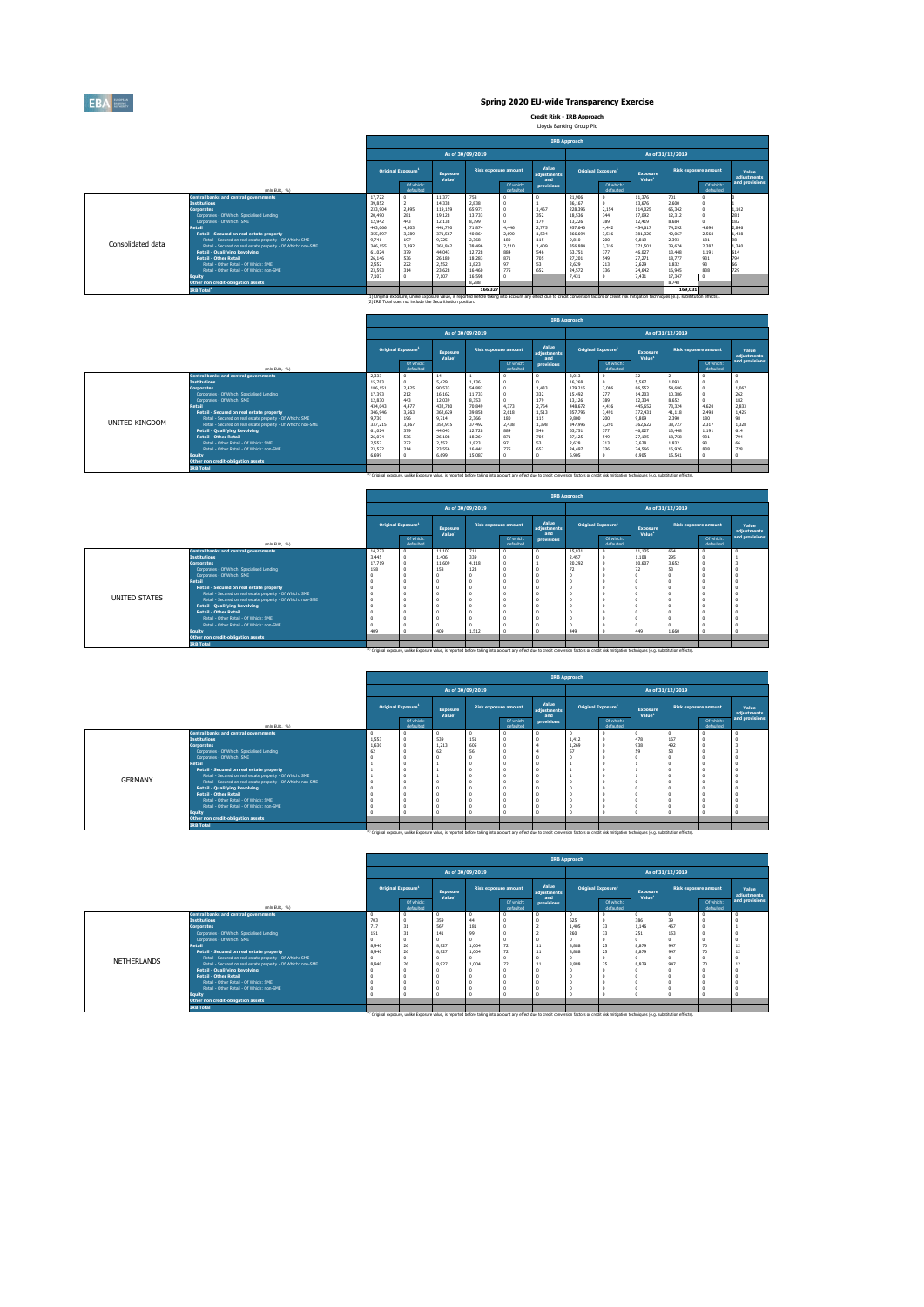

**Credit Risk - IRB Approach**

Lloyds Banking Group Plc

|                        |                                                              |    |                                       |                                       |                  |                             |                             | <b>IRB Approach</b> |                                |                                       |                  |                             |                      |
|------------------------|--------------------------------------------------------------|----|---------------------------------------|---------------------------------------|------------------|-----------------------------|-----------------------------|---------------------|--------------------------------|---------------------------------------|------------------|-----------------------------|----------------------|
|                        |                                                              |    |                                       |                                       | As of 30/09/2019 |                             |                             |                     |                                |                                       | As of 31/12/2019 |                             |                      |
|                        |                                                              |    | <b>Original Exposure</b> <sup>1</sup> | <b>Exposure</b><br>Value <sup>1</sup> |                  | <b>Risk exposure amount</b> | Value<br>adjustments<br>and |                     | Original Exposure <sup>1</sup> | <b>Exposure</b><br>Value <sup>1</sup> |                  | <b>Risk exposure amount</b> | Value<br>adjustments |
|                        | (mln EUR, %)                                                 |    | Of which:<br>defaulted                |                                       |                  | Of which:<br>defaulted      | <b>provisions</b>           |                     | Of which:<br>defaulted         |                                       |                  | Of which:<br>defaulted      | and provisions       |
|                        | <b>Central banks and central governments</b>                 | 39 |                                       |                                       |                  |                             |                             |                     |                                |                                       |                  |                             |                      |
|                        | <b>Institutions</b>                                          |    |                                       |                                       |                  |                             |                             |                     |                                |                                       |                  |                             |                      |
|                        | <b>Corporates</b>                                            |    |                                       |                                       |                  |                             |                             |                     |                                |                                       |                  |                             |                      |
|                        | Corporates - Of Which: Specialised Lending                   |    |                                       |                                       |                  |                             |                             |                     |                                |                                       |                  |                             |                      |
|                        | Corporates - Of Which: SME                                   |    |                                       |                                       |                  |                             |                             |                     |                                |                                       |                  |                             |                      |
|                        | <b>Retail</b>                                                |    |                                       |                                       |                  |                             |                             |                     |                                |                                       |                  |                             |                      |
|                        | Retail - Secured on real estate property                     |    |                                       |                                       |                  |                             |                             |                     |                                |                                       |                  |                             |                      |
|                        | Retail - Secured on real estate property - Of Which: SME     |    |                                       |                                       |                  |                             |                             |                     |                                |                                       |                  |                             |                      |
| <b>Other Countries</b> | Retail - Secured on real estate property - Of Which: non-SME |    |                                       |                                       |                  |                             |                             |                     |                                |                                       |                  |                             |                      |
|                        | <b>Retail - Qualifying Revolving</b>                         |    |                                       |                                       |                  |                             |                             |                     |                                |                                       |                  |                             |                      |
|                        | <b>Retail - Other Retail</b>                                 |    |                                       |                                       |                  |                             |                             |                     |                                |                                       |                  |                             |                      |
|                        | Retail - Other Retail - Of Which: SME                        |    |                                       |                                       |                  |                             |                             |                     |                                |                                       |                  |                             |                      |
|                        | Retail - Other Retail - Of Which: non-SME                    |    |                                       |                                       |                  |                             |                             |                     |                                |                                       |                  |                             |                      |
|                        | <b>Equity</b>                                                |    |                                       |                                       |                  |                             |                             |                     |                                |                                       |                  |                             |                      |
|                        | Other non credit-obligation assets                           |    |                                       |                                       |                  |                             |                             |                     |                                |                                       |                  |                             |                      |
|                        | <b>IRB Total</b>                                             |    |                                       |                                       |                  |                             |                             |                     |                                |                                       |                  |                             |                      |

|                |                                                              |        |                                |                 |                  |                             |                             | <b>IRB Approach</b> |                                       |                    |                  |                             |                      |
|----------------|--------------------------------------------------------------|--------|--------------------------------|-----------------|------------------|-----------------------------|-----------------------------|---------------------|---------------------------------------|--------------------|------------------|-----------------------------|----------------------|
|                |                                                              |        |                                |                 | As of 30/09/2019 |                             |                             |                     |                                       |                    | As of 31/12/2019 |                             |                      |
|                |                                                              |        | Original Exposure <sup>1</sup> | <b>Exposure</b> |                  | <b>Risk exposure amount</b> | <b>Value</b><br>adjustments |                     | <b>Original Exposure</b> <sup>1</sup> | <b>Exposure</b>    |                  | <b>Risk exposure amount</b> | Value<br>adjustments |
|                | (mln EUR, %)                                                 |        | Of which:<br>defaulted         | Value $1$       |                  | Of which:<br>defaulted      | and<br><b>provisions</b>    |                     | Of which:<br>defaulted                | Value <sup>1</sup> |                  | Of which:<br>defaulted      | and provisions       |
|                | <b>Central banks and central governments</b>                 | 8      |                                |                 |                  |                             |                             |                     |                                       |                    |                  |                             |                      |
|                | <b>Institutions</b>                                          | 1,663  |                                |                 |                  |                             |                             | 1,032               |                                       |                    |                  |                             |                      |
|                | <b>Corporates</b>                                            | 10,531 |                                | 772             | 472              |                             |                             | 9,417               |                                       | 859                | 528              |                             |                      |
|                | Corporates - Of Which: Specialised Lending                   | 127    |                                | 123             | 129              |                             |                             | 129                 |                                       | 126                | 132              |                             |                      |
|                | Corporates - Of Which: SME                                   |        |                                |                 |                  |                             |                             |                     |                                       |                    |                  |                             |                      |
|                | <b>Retail</b>                                                |        |                                |                 |                  |                             |                             |                     |                                       |                    |                  |                             |                      |
|                | Retail - Secured on real estate property                     |        |                                |                 |                  |                             |                             |                     |                                       |                    |                  |                             |                      |
|                | Retail - Secured on real estate property - Of Which: SME     |        |                                |                 |                  |                             |                             |                     |                                       |                    |                  |                             |                      |
| <b>IRELAND</b> | Retail - Secured on real estate property - Of Which: non-SME |        |                                |                 |                  |                             |                             |                     |                                       |                    |                  |                             |                      |
|                | <b>Retail - Qualifying Revolving</b>                         |        |                                |                 |                  |                             |                             |                     |                                       |                    |                  |                             |                      |
|                | <b>Retail - Other Retail</b>                                 |        |                                |                 |                  |                             |                             |                     |                                       |                    |                  |                             |                      |
|                | Retail - Other Retail - Of Which: SME                        |        |                                |                 |                  |                             |                             |                     |                                       |                    |                  |                             |                      |
|                | Retail - Other Retail - Of Which: non-SME                    |        |                                |                 |                  |                             |                             |                     |                                       |                    |                  |                             |                      |
|                | <b>Equity</b>                                                |        |                                |                 |                  |                             |                             |                     |                                       |                    |                  |                             |                      |
|                | Other non credit-obligation assets                           |        |                                |                 |                  |                             |                             |                     |                                       |                    |                  |                             |                      |
|                | <b>IRB Total</b>                                             |        |                                |                 |                  |                             |                             |                     |                                       |                    |                  |                             |                      |

 $^{(1)}$  Original exposure, unlike Exposure value, is reported before taking into account any effect due to credit conversion factors or credit risk mitigation techniques (e.g. substitution effects).

|                          |                                                              | <b>IRB Approach</b> |                                       |                                       |                  |                             |                             |  |                                |                                       |                  |                        |                      |
|--------------------------|--------------------------------------------------------------|---------------------|---------------------------------------|---------------------------------------|------------------|-----------------------------|-----------------------------|--|--------------------------------|---------------------------------------|------------------|------------------------|----------------------|
|                          |                                                              |                     |                                       |                                       | As of 30/09/2019 |                             |                             |  |                                |                                       | As of 31/12/2019 |                        |                      |
|                          |                                                              |                     | <b>Original Exposure</b> <sup>1</sup> | <b>Exposure</b><br>Value <sup>1</sup> |                  | <b>Risk exposure amount</b> | Value<br>adjustments<br>and |  | Original Exposure <sup>1</sup> | <b>Exposure</b><br>Value <sup>1</sup> |                  | Risk exposure amount   | Value<br>adjustments |
|                          | (mln EUR, %)                                                 |                     | Of which:<br>defaulted                |                                       |                  | Of which:<br>defaulted      | provisions                  |  | Of which:<br>defaulted         |                                       |                  | Of which:<br>defaulted | and provisions       |
|                          | <b>Central banks and central governments</b>                 |                     |                                       |                                       |                  |                             |                             |  |                                |                                       |                  |                        |                      |
|                          | <b>Institutions</b>                                          |                     |                                       |                                       |                  |                             |                             |  |                                |                                       |                  |                        |                      |
|                          | <b>Corporates</b>                                            |                     |                                       |                                       |                  |                             |                             |  |                                |                                       |                  |                        |                      |
|                          | Corporates - Of Which: Specialised Lending                   |                     |                                       |                                       |                  |                             |                             |  |                                |                                       |                  |                        |                      |
|                          | Corporates - Of Which: SME                                   |                     |                                       |                                       |                  |                             |                             |  |                                |                                       |                  |                        |                      |
|                          | <b>Retail</b>                                                |                     |                                       |                                       |                  |                             |                             |  |                                |                                       |                  |                        |                      |
|                          | Retail - Secured on real estate property                     |                     |                                       |                                       |                  |                             |                             |  |                                |                                       |                  |                        |                      |
|                          | Retail - Secured on real estate property - Of Which: SME     |                     |                                       |                                       |                  |                             |                             |  |                                |                                       |                  |                        |                      |
| Country of Counterpart 7 | Retail - Secured on real estate property - Of Which: non-SME |                     |                                       |                                       |                  |                             |                             |  |                                |                                       |                  |                        |                      |
|                          | <b>Retail - Qualifying Revolving</b>                         |                     |                                       |                                       |                  |                             |                             |  |                                |                                       |                  |                        |                      |
|                          | <b>Retail - Other Retail</b>                                 |                     |                                       |                                       |                  |                             |                             |  |                                |                                       |                  |                        |                      |
|                          | Retail - Other Retail - Of Which: SME                        |                     |                                       |                                       |                  |                             |                             |  |                                |                                       |                  |                        |                      |
|                          | Retail - Other Retail - Of Which: non-SME                    |                     |                                       |                                       |                  |                             |                             |  |                                |                                       |                  |                        |                      |
|                          | <b>Equity</b>                                                |                     |                                       |                                       |                  |                             |                             |  |                                |                                       |                  | -0                     |                      |
|                          | Other non credit-obligation assets                           |                     |                                       |                                       |                  |                             |                             |  |                                |                                       |                  |                        |                      |
|                          | <b>IRB Total</b>                                             |                     |                                       |                                       |                  |                             |                             |  |                                |                                       |                  |                        |                      |

<sup>(1)</sup> Original exposure, unlike Exposure value, is reported before taking into account any effect due to credit conversion factors or credit risk mitigation techniques (e.g. substitution effects).

|                                 |                                                              |                |                                       |                                       |                  |                             |                                    | <b>IRB Approach</b> |                                       |                                       |                  |                             |                      |
|---------------------------------|--------------------------------------------------------------|----------------|---------------------------------------|---------------------------------------|------------------|-----------------------------|------------------------------------|---------------------|---------------------------------------|---------------------------------------|------------------|-----------------------------|----------------------|
|                                 |                                                              |                |                                       |                                       | As of 30/09/2019 |                             |                                    |                     |                                       |                                       | As of 31/12/2019 |                             |                      |
|                                 |                                                              |                | <b>Original Exposure</b> <sup>1</sup> | <b>Exposure</b><br>Value <sup>1</sup> |                  | <b>Risk exposure amount</b> | <b>Value</b><br>adjustments<br>and |                     | <b>Original Exposure</b> <sup>1</sup> | <b>Exposure</b><br>Value <sup>1</sup> |                  | <b>Risk exposure amount</b> | Value<br>adjustments |
|                                 | (mln EUR, %)                                                 |                | Of which:<br>defaulted                |                                       |                  | Of which:<br>defaulted      | provisions                         |                     | Of which:<br>defaulted                |                                       |                  | Of which:<br>defaulted      | and provisions       |
|                                 | <b>Central banks and central governments</b>                 | $\overline{0}$ |                                       |                                       |                  |                             | $\mathbf{0}$                       |                     |                                       |                                       | $\overline{0}$   |                             |                      |
|                                 | <b>Institutions</b>                                          |                |                                       |                                       |                  |                             |                                    |                     |                                       |                                       |                  |                             |                      |
|                                 | <b>Corporates</b>                                            |                |                                       |                                       |                  |                             |                                    |                     |                                       |                                       |                  |                             |                      |
|                                 | Corporates - Of Which: Specialised Lending                   |                |                                       |                                       |                  |                             |                                    |                     |                                       |                                       |                  |                             |                      |
|                                 | Corporates - Of Which: SME                                   |                |                                       |                                       |                  |                             |                                    |                     |                                       |                                       |                  |                             |                      |
|                                 | <b>Retail</b>                                                |                |                                       |                                       |                  |                             |                                    |                     |                                       |                                       |                  |                             |                      |
|                                 | Retail - Secured on real estate property                     |                |                                       |                                       |                  |                             |                                    |                     |                                       |                                       |                  |                             |                      |
| <b>Country of Counterpart 8</b> | Retail - Secured on real estate property - Of Which: SME     |                |                                       |                                       |                  |                             |                                    |                     |                                       |                                       |                  |                             |                      |
|                                 | Retail - Secured on real estate property - Of Which: non-SME |                |                                       |                                       |                  |                             |                                    |                     |                                       |                                       |                  |                             |                      |
|                                 | <b>Retail - Qualifying Revolving</b>                         |                |                                       |                                       |                  |                             |                                    |                     |                                       |                                       |                  |                             |                      |
|                                 | <b>Retail - Other Retail</b>                                 |                |                                       |                                       |                  |                             |                                    |                     |                                       |                                       |                  |                             |                      |
|                                 | Retail - Other Retail - Of Which: SME                        |                |                                       |                                       |                  |                             |                                    |                     |                                       |                                       |                  |                             |                      |
|                                 | Retail - Other Retail - Of Which: non-SME                    |                |                                       |                                       |                  |                             |                                    |                     |                                       |                                       |                  |                             |                      |
|                                 | <b>Equity</b>                                                |                |                                       |                                       |                  |                             |                                    |                     |                                       |                                       |                  |                             |                      |
|                                 | Other non credit-obligation assets                           |                |                                       |                                       |                  |                             |                                    |                     |                                       |                                       |                  |                             |                      |
|                                 | <b>IRB Total</b>                                             |                |                                       |                                       |                  |                             |                                    |                     |                                       |                                       |                  |                             |                      |

 $^{(1)}$  Original exposure, unlike Exposure value, is reported before taking into account any effect due to credit conversion factors or credit risk mitigation techniques (e.g. substitution effects).

|                          |                                                              | <b>IRB Approach</b>                                  |                        |                 |                             |                        |                             |                                       |                        |                                       |                  |                             |                      |
|--------------------------|--------------------------------------------------------------|------------------------------------------------------|------------------------|-----------------|-----------------------------|------------------------|-----------------------------|---------------------------------------|------------------------|---------------------------------------|------------------|-----------------------------|----------------------|
|                          |                                                              |                                                      |                        |                 | As of 30/09/2019            |                        |                             |                                       |                        |                                       | As of 31/12/2019 |                             |                      |
|                          |                                                              | Original Exposure <sup>1</sup><br>Value <sup>1</sup> |                        | <b>Exposure</b> | <b>Risk exposure amount</b> |                        | Value<br>adjustments<br>and | <b>Original Exposure</b> <sup>1</sup> |                        | <b>Exposure</b><br>Value <sup>1</sup> |                  | <b>Risk exposure amount</b> | Value<br>adjustments |
|                          | (mln EUR, %)                                                 |                                                      | Of which:<br>defaulted |                 |                             | Of which:<br>defaulted | <b>provisions</b>           |                                       | Of which:<br>defaulted |                                       |                  | Of which:<br>defaulted      | and provisions       |
|                          | <b>Central banks and central governments</b>                 | $\overline{0}$                                       |                        |                 | $\overline{0}$              | $\Omega$               |                             |                                       |                        |                                       | $\overline{0}$   | $\mathbf{0}$                |                      |
|                          | <b>Institutions</b>                                          |                                                      |                        |                 |                             | $\Omega$               |                             |                                       |                        |                                       | $\overline{0}$   | - 0                         |                      |
|                          | <b>Corporates</b>                                            |                                                      |                        |                 |                             |                        |                             |                                       |                        |                                       | 0                |                             |                      |
|                          | Corporates - Of Which: Specialised Lending                   |                                                      |                        |                 |                             |                        |                             |                                       |                        |                                       | 0                |                             |                      |
|                          | Corporates - Of Which: SME                                   |                                                      |                        |                 |                             |                        |                             |                                       |                        |                                       |                  |                             |                      |
|                          | <b>Retail</b>                                                |                                                      |                        |                 |                             |                        |                             |                                       |                        |                                       |                  |                             |                      |
|                          | Retail - Secured on real estate property                     |                                                      |                        |                 |                             |                        |                             |                                       |                        |                                       |                  |                             |                      |
| Country of Counterpart 9 | Retail - Secured on real estate property - Of Which: SME     |                                                      |                        |                 |                             |                        |                             |                                       |                        |                                       |                  |                             |                      |
|                          | Retail - Secured on real estate property - Of Which: non-SME |                                                      |                        |                 |                             |                        |                             |                                       |                        |                                       |                  |                             |                      |
|                          | <b>Retail - Qualifying Revolving</b>                         |                                                      |                        |                 |                             |                        |                             |                                       |                        |                                       |                  |                             |                      |
|                          | <b>Retail - Other Retail</b>                                 |                                                      |                        |                 |                             |                        |                             |                                       |                        |                                       | 0                |                             |                      |
|                          | Retail - Other Retail - Of Which: SME                        |                                                      |                        |                 |                             |                        |                             |                                       |                        |                                       | 0                |                             |                      |
|                          | Retail - Other Retail - Of Which: non-SME                    |                                                      |                        |                 |                             |                        |                             |                                       |                        |                                       |                  |                             |                      |
|                          | <b>Equity</b>                                                |                                                      |                        |                 |                             |                        |                             |                                       |                        |                                       |                  |                             |                      |
|                          | Other non credit-obligation assets                           |                                                      |                        |                 |                             |                        |                             |                                       |                        |                                       |                  |                             |                      |
|                          | <b>IRB Total</b>                                             |                                                      |                        |                 |                             |                        |                             |                                       |                        |                                       |                  |                             |                      |

<sup>(1)</sup> Original exposure, unlike Exposure value, is reported before taking into account any effect due to credit conversion factors or credit risk mitigation techniques (e.g. substitution effects).

|                           |                                                              | <b>IRB Approach</b>                   |                                                                                                                                                                                                        |                                       |                             |                        |                                    |                                |                        |                                       |                             |                        |                      |
|---------------------------|--------------------------------------------------------------|---------------------------------------|--------------------------------------------------------------------------------------------------------------------------------------------------------------------------------------------------------|---------------------------------------|-----------------------------|------------------------|------------------------------------|--------------------------------|------------------------|---------------------------------------|-----------------------------|------------------------|----------------------|
|                           |                                                              |                                       |                                                                                                                                                                                                        |                                       | As of 30/09/2019            |                        |                                    |                                |                        |                                       | As of $31/12/2019$          |                        |                      |
|                           |                                                              | <b>Original Exposure</b> <sup>1</sup> |                                                                                                                                                                                                        | <b>Exposure</b><br>Value <sup>1</sup> | <b>Risk exposure amount</b> |                        | <b>Value</b><br>adjustments<br>and | Original Exposure <sup>1</sup> |                        | <b>Exposure</b><br>Value <sup>1</sup> | <b>Risk exposure amount</b> |                        | Value<br>adjustments |
|                           | (mln EUR, %)                                                 |                                       | Of which:<br>defaulted                                                                                                                                                                                 |                                       |                             | Of which:<br>defaulted | <b>provisions</b>                  |                                | Of which:<br>defaulted |                                       |                             | Of which:<br>defaulted | and provisions       |
|                           | <b>Central banks and central governments</b>                 | $\bf{0}$                              |                                                                                                                                                                                                        | $\overline{0}$                        | $\overline{0}$              |                        |                                    |                                |                        |                                       | $\overline{0}$              |                        |                      |
|                           | <b>Institutions</b>                                          |                                       |                                                                                                                                                                                                        |                                       |                             |                        |                                    |                                |                        |                                       |                             |                        |                      |
|                           | <b>Corporates</b>                                            |                                       |                                                                                                                                                                                                        |                                       |                             |                        |                                    |                                |                        |                                       |                             |                        |                      |
|                           | Corporates - Of Which: Specialised Lending                   |                                       |                                                                                                                                                                                                        |                                       |                             |                        |                                    |                                |                        |                                       |                             |                        |                      |
|                           | Corporates - Of Which: SME                                   |                                       |                                                                                                                                                                                                        |                                       |                             |                        |                                    |                                |                        |                                       |                             |                        |                      |
|                           | <b>Retail</b>                                                |                                       |                                                                                                                                                                                                        |                                       |                             |                        |                                    |                                |                        |                                       |                             |                        |                      |
|                           | Retail - Secured on real estate property                     |                                       |                                                                                                                                                                                                        |                                       |                             |                        |                                    |                                |                        |                                       |                             |                        |                      |
| Country of Counterpart 10 | Retail - Secured on real estate property - Of Which: SME     |                                       |                                                                                                                                                                                                        |                                       |                             |                        |                                    |                                |                        |                                       |                             |                        |                      |
|                           | Retail - Secured on real estate property - Of Which: non-SME |                                       |                                                                                                                                                                                                        |                                       |                             |                        |                                    |                                |                        |                                       |                             |                        |                      |
|                           | <b>Retail - Qualifying Revolving</b>                         |                                       |                                                                                                                                                                                                        |                                       |                             |                        |                                    |                                |                        |                                       |                             |                        |                      |
|                           | Retail - Other Retail                                        |                                       |                                                                                                                                                                                                        |                                       |                             |                        |                                    |                                |                        |                                       |                             |                        |                      |
|                           | Retail - Other Retail - Of Which: SME                        |                                       |                                                                                                                                                                                                        |                                       |                             |                        |                                    |                                |                        |                                       |                             |                        |                      |
|                           | Retail - Other Retail - Of Which: non-SME                    |                                       |                                                                                                                                                                                                        |                                       |                             |                        |                                    |                                |                        |                                       |                             |                        |                      |
|                           | <b>Equity</b>                                                | $\overline{0}$                        |                                                                                                                                                                                                        |                                       |                             |                        |                                    |                                |                        |                                       |                             |                        |                      |
|                           | Other non credit-obligation assets                           |                                       |                                                                                                                                                                                                        |                                       |                             |                        |                                    |                                |                        |                                       |                             |                        |                      |
|                           | <b>IRB Total</b>                                             |                                       |                                                                                                                                                                                                        |                                       |                             |                        |                                    |                                |                        |                                       |                             |                        |                      |
|                           |                                                              |                                       | $^{(1)}$ Original experience unlike Experies value is reported before taking into account any effect due to credit conversion factors or credit rick mitigation tochniques (e.g. substitution effects) |                                       |                             |                        |                                    |                                |                        |                                       |                             |                        |                      |

 $^{1}$  Original exposure, unlike Exposure value, is reported before taking into account any effect due to credit conversion factors or credit risk mitigation techniques (e.g. substitution effects).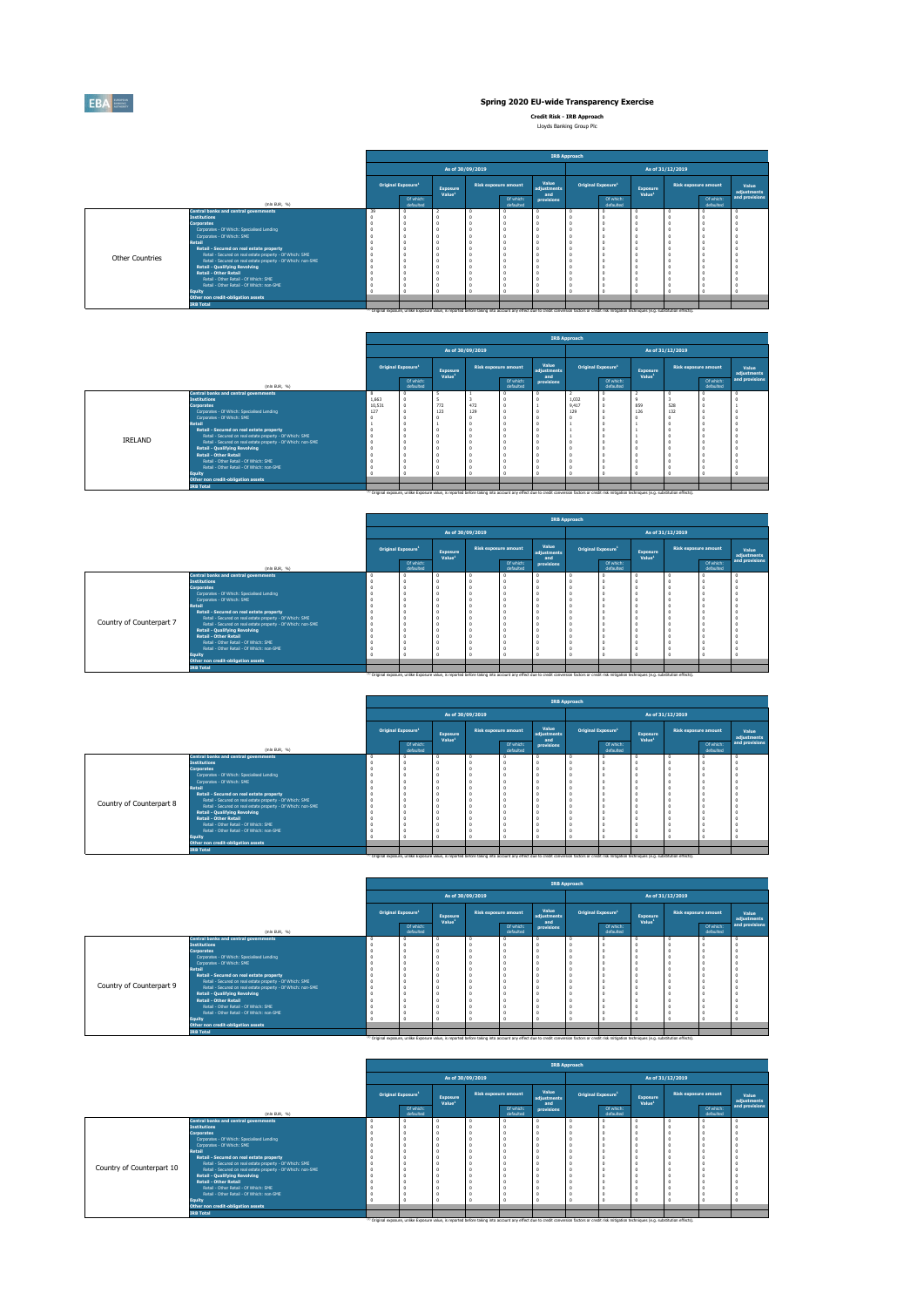|                                                                                                                                                                                                                                                                        |                         |                                                                    |                                                                                            |                                                |                                                                                  |                                                                                                                    | As of 31/12/2019        |                                      |                    |                 |                                      |                |                                    |                                        |
|------------------------------------------------------------------------------------------------------------------------------------------------------------------------------------------------------------------------------------------------------------------------|-------------------------|--------------------------------------------------------------------|--------------------------------------------------------------------------------------------|------------------------------------------------|----------------------------------------------------------------------------------|--------------------------------------------------------------------------------------------------------------------|-------------------------|--------------------------------------|--------------------|-----------------|--------------------------------------|----------------|------------------------------------|----------------------------------------|
|                                                                                                                                                                                                                                                                        |                         |                                                                    |                                                                                            |                                                |                                                                                  |                                                                                                                    | <b>Direct exposures</b> |                                      |                    |                 |                                      |                |                                    |                                        |
|                                                                                                                                                                                                                                                                        | (mln EUR)               |                                                                    |                                                                                            | On balance sheet                               |                                                                                  |                                                                                                                    |                         |                                      | <b>Derivatives</b> |                 |                                      |                | <b>Off balance sheet</b>           |                                        |
|                                                                                                                                                                                                                                                                        |                         |                                                                    |                                                                                            |                                                |                                                                                  |                                                                                                                    |                         | Derivatives with positive fair value |                    |                 | Derivatives with negative fair value |                | <b>Off-balance sheet exposures</b> |                                        |
| <b>idual Maturity</b><br>$[0 - 3M]$                                                                                                                                                                                                                                    | <b>Country / Region</b> | Total gross carrying amount of non-<br>derivative financial assets | Total carrying amount of<br>non-derivative financial<br>assets (net of short<br>positions) | of which: Financial assets<br>held for trading | of which: Financial assets<br>designated at fair value<br>through profit or loss | of which: Financial assets at<br>of which: Financial assets at<br>fair value through other<br>comprehensive income | amortised cost          | Carrying amount                      | Notional amount    | Carrying amount | Notional amount                      | <b>Nominal</b> | <b>Provisions</b>                  | <b>Risk weighted</b><br>exposure amoun |
| $[3M - 1Y]$<br>[ 1Y - 2Y [<br>[ 2Y - 3Y [<br>[3Y - 5Y [<br>[5Y - 10Y [                                                                                                                                                                                                 | <b>Austria</b>          |                                                                    |                                                                                            |                                                |                                                                                  |                                                                                                                    |                         |                                      |                    |                 |                                      |                |                                    |                                        |
|                                                                                                                                                                                                                                                                        | <b>Belgium</b>          |                                                                    |                                                                                            |                                                |                                                                                  |                                                                                                                    |                         |                                      |                    |                 |                                      |                |                                    |                                        |
|                                                                                                                                                                                                                                                                        | <b>Bulgaria</b>         |                                                                    |                                                                                            |                                                |                                                                                  |                                                                                                                    |                         |                                      |                    |                 |                                      |                |                                    |                                        |
|                                                                                                                                                                                                                                                                        | <b>Cyprus</b>           |                                                                    |                                                                                            |                                                |                                                                                  |                                                                                                                    |                         |                                      |                    |                 |                                      |                |                                    |                                        |
|                                                                                                                                                                                                                                                                        | <b>Czech Republic</b>   |                                                                    |                                                                                            |                                                |                                                                                  |                                                                                                                    |                         |                                      |                    |                 |                                      |                |                                    |                                        |
|                                                                                                                                                                                                                                                                        | <b>Denmark</b>          |                                                                    |                                                                                            |                                                |                                                                                  |                                                                                                                    |                         |                                      |                    |                 |                                      |                |                                    |                                        |
| [10Y - more<br>Total<br>[0 - 3M [<br>[3M - 1Y [<br>[3M - 1Y [<br>[2Y - 3Y [<br>[3Y - 5Y [<br>[3Y - 10Y [<br>[10Y - more<br>Total<br>[0 - 3M [<br>[10Y - more<br>Total<br>[0 - 3M [<br>[3W - 1Y [<br>[10Y - more<br>Total<br>[0 - 3M [<br>[3M - 1Y [<br>[10Y - more<br> | <b>Estonia</b>          |                                                                    |                                                                                            |                                                |                                                                                  |                                                                                                                    |                         |                                      |                    |                 |                                      |                |                                    |                                        |



|                                                                                                                                     |                         |                                                                    |                                                                                                   | <b>On balance :</b>                            |
|-------------------------------------------------------------------------------------------------------------------------------------|-------------------------|--------------------------------------------------------------------|---------------------------------------------------------------------------------------------------|------------------------------------------------|
|                                                                                                                                     | (mln EUR)               |                                                                    |                                                                                                   |                                                |
| <b>Residual Maturity</b>                                                                                                            | <b>Country / Region</b> | Total gross carrying amount of non-<br>derivative financial assets | <b>Total carrying amount of</b><br>non-derivative financial<br>assets (net of short<br>positions) | of which: Financial assets<br>held for trading |
| [ 0 - 3M [<br>[ 3M - 1Y [<br>$[1Y - 2Y]$<br>[ 2Y - 3Y [<br>[3Y - 5Y [<br>$[5Y - 10Y]$<br>[10Y - more<br><b>Total</b>                | <b>Austria</b>          |                                                                    |                                                                                                   |                                                |
| $[0 - 3M]$<br>$[3M - 1Y]$<br>$[1Y - 2Y]$<br>[ 2Y - 3Y [<br>[3Y - 5Y [<br>[5Y - 10Y [<br>[10Y - more<br><b>Total</b>                 | <b>Belgium</b>          |                                                                    |                                                                                                   |                                                |
| $[0 - 3M]$<br>[ 3M - 1Y [<br>$[1Y - 2Y]$<br>$[2Y - 3Y]$<br>[3Y - 5Y [<br>[5Y - 10Y [<br>[10Y - more<br><b>Total</b>                 | <b>Bulgaria</b>         |                                                                    |                                                                                                   |                                                |
| $[0 - 3M]$<br>$[3M - 1Y]$<br>$[1Y - 2Y]$<br>$[2Y - 3Y]$<br>$[3Y - 5Y]$<br>[5Y - 10Y [<br>[10Y - more<br><b>Total</b>                | <b>Cyprus</b>           |                                                                    |                                                                                                   |                                                |
| $[0 - 3M]$<br>$[3M - 1Y]$<br>$[1Y - 2Y]$<br>[ 2Y - 3Y [<br>[3Y - 5Y [<br>$[5Y - 10Y]$<br>[10Y - more<br><b>Total</b>                | <b>Czech Republic</b>   |                                                                    |                                                                                                   |                                                |
| $[0 - 3M]$<br>[ 3M - 1Y [<br>$[1Y - 2Y]$<br>[ 2Y - 3Y [<br>$[3Y - 5Y]$<br>[5Y - 10Y [<br>[10Y - more                                | <b>Denmark</b>          |                                                                    |                                                                                                   |                                                |
| <b>Total</b><br>$[0 - 3M]$<br>[ 3M - 1Y [<br>$[1Y - 2Y]$<br>[ 2Y - 3Y [<br>$[3Y - 5Y$ $[$<br>[5Y - 10Y [<br>[10Y - more<br>$To$ tal | Estonia                 |                                                                    |                                                                                                   |                                                |

 **General governments exposures by country of the counterparty** 

|           |                | <b>Off balance sheet</b>           |                                         |
|-----------|----------------|------------------------------------|-----------------------------------------|
|           |                | <b>Off-balance sheet exposures</b> |                                         |
| air value |                |                                    |                                         |
|           |                |                                    | <b>Risk weighted</b><br>exposure amount |
|           | <b>Nominal</b> | <b>Provisions</b>                  |                                         |
| I amount  |                |                                    |                                         |
|           |                |                                    |                                         |
|           |                |                                    |                                         |
|           |                |                                    |                                         |
|           |                |                                    |                                         |
|           |                |                                    |                                         |
|           |                |                                    |                                         |
|           |                |                                    |                                         |
|           |                |                                    |                                         |
|           |                |                                    |                                         |
|           |                |                                    |                                         |
|           |                |                                    |                                         |
|           |                |                                    |                                         |
|           |                |                                    |                                         |
|           |                |                                    |                                         |
|           |                |                                    |                                         |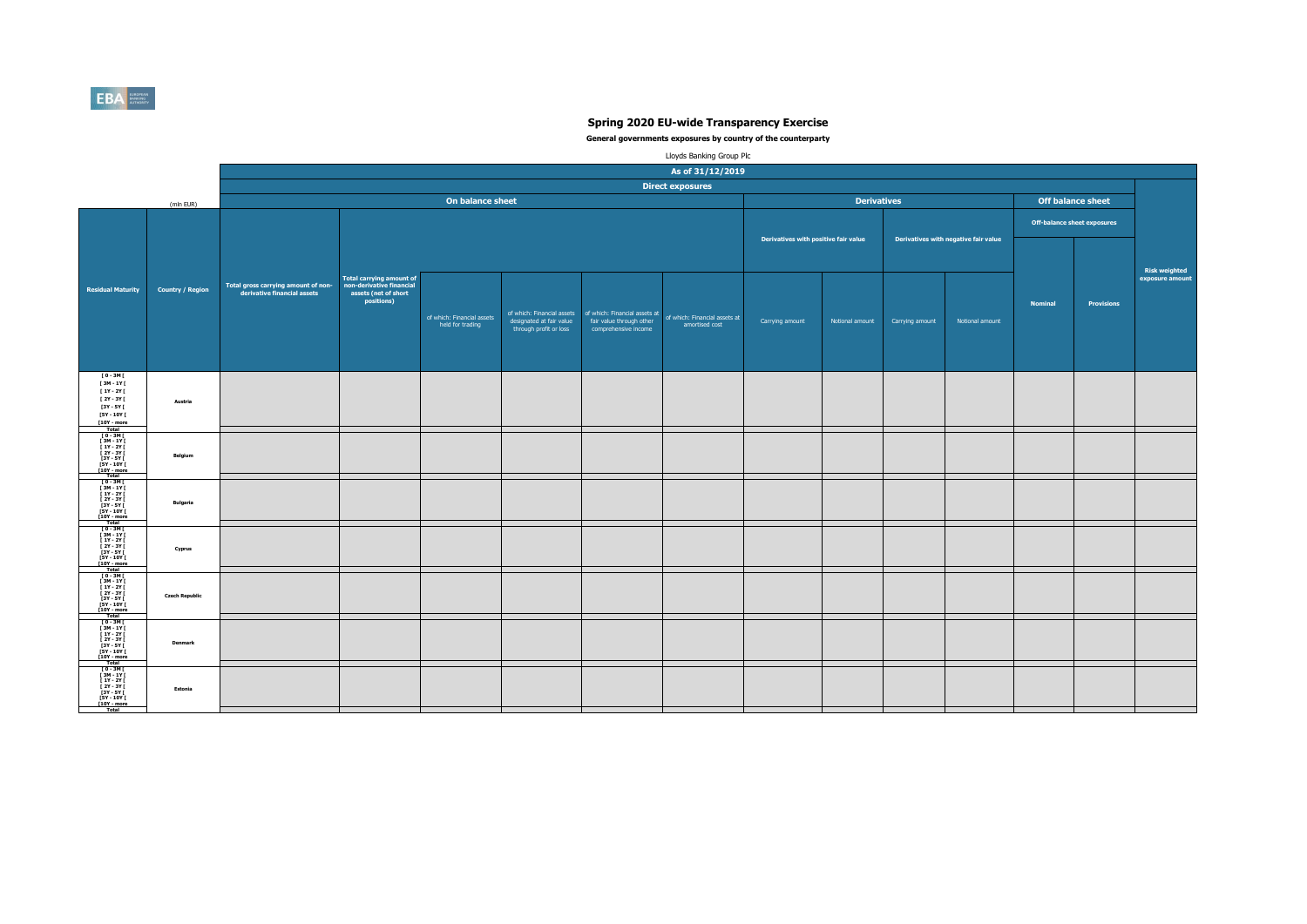**General governments exposures by country of the counterparty** 

|                                                                    |                                                                                     | <b>Off balance sheet</b>                            |                                         |
|--------------------------------------------------------------------|-------------------------------------------------------------------------------------|-----------------------------------------------------|-----------------------------------------|
|                                                                    |                                                                                     |                                                     |                                         |
| air value                                                          |                                                                                     | <b>Off-balance sheet exposures</b>                  |                                         |
|                                                                    |                                                                                     |                                                     |                                         |
|                                                                    |                                                                                     |                                                     | <b>Risk weighted</b><br>exposure amount |
|                                                                    | <b>Nominal</b>                                                                      | <b>Provisions</b>                                   |                                         |
| I amount                                                           |                                                                                     |                                                     |                                         |
|                                                                    |                                                                                     |                                                     |                                         |
| $\pmb{0}$                                                          | $\pmb{0}$                                                                           | 0                                                   |                                         |
| $\pmb{0}$<br>$\pmb{0}$<br>$\pmb{0}$<br>$\pmb{0}$                   | $\pmb{0}$<br>$\pmb{0}$<br>$\pmb{0}$<br>$\pmb{0}$                                    | $\pmb{0}$<br>$\pmb{0}$<br>$\pmb{0}$<br>$\pmb{0}$    |                                         |
| $\pmb{0}$<br>0<br>$\overline{\mathbf{0}}$                          | $\pmb{0}$<br>$\Omega$<br>$\overline{\mathbf{0}}$                                    | $\pmb{0}$<br>$\bf{0}$<br>$\overline{\mathbf{0}}$    | $\overline{\mathbf{0}}$                 |
| 000000                                                             | $\begin{matrix}0\0\0\end{matrix}$                                                   | 000000                                              |                                         |
| $\overline{\mathbf{0}}$                                            | $\begin{matrix} 0 \\ 0 \\ 0 \\ 0 \end{matrix}$<br>$\overline{\mathbf{0}}$           | $\overline{\mathbf{0}}$                             | $\pmb{0}$                               |
| 00000000                                                           | $\begin{matrix} 0 \\ 0 \end{matrix}$<br>$\begin{smallmatrix}0\0\0\end{smallmatrix}$ | $\overline{0}$<br>$00000000$                        |                                         |
| $\overline{\mathbf{0}}$                                            | $\begin{matrix} 0 \\ 0 \\ 0 \end{matrix}$<br>$\overline{\mathbf{0}}$                | $\overline{\mathbf{0}}$                             | $\overline{\mathbf{0}}$                 |
|                                                                    |                                                                                     |                                                     |                                         |
|                                                                    |                                                                                     |                                                     |                                         |
|                                                                    |                                                                                     |                                                     |                                         |
|                                                                    |                                                                                     |                                                     |                                         |
|                                                                    |                                                                                     |                                                     |                                         |
|                                                                    |                                                                                     |                                                     |                                         |
| 485<br>$\pmb{0}$                                                   | V<br>$\bf{0}$<br>$\pmb{0}$                                                          | U<br>$\begin{matrix} 0 \\ 0 \end{matrix}$           |                                         |
| $\begin{matrix} 0 \\ 0 \\ 0 \end{matrix}$<br>$\bf{0}$<br>$\pmb{0}$ | $\bf{0}$<br>$\bf{0}$<br>$\bf{0}$<br>$\overline{0}$                                  | $\begin{matrix}0\0\0\end{matrix}$<br>$\overline{0}$ |                                         |
| 485                                                                | $\overline{\mathbf{0}}$                                                             | $\overline{\mathbf{0}}$                             | $\pmb{0}$                               |
|                                                                    |                                                                                     |                                                     |                                         |
|                                                                    |                                                                                     |                                                     |                                         |
|                                                                    |                                                                                     |                                                     |                                         |
|                                                                    |                                                                                     |                                                     |                                         |



|                                                                                                                                                                                                                                                                                                                                                                                                      |                         | As of 31/12/2019                                                   |                                                                                            |                                                |                                                    |                                                                                                                                            |                                                     |                                      |                    |                                      |                          |                                    |                          |                      |
|------------------------------------------------------------------------------------------------------------------------------------------------------------------------------------------------------------------------------------------------------------------------------------------------------------------------------------------------------------------------------------------------------|-------------------------|--------------------------------------------------------------------|--------------------------------------------------------------------------------------------|------------------------------------------------|----------------------------------------------------|--------------------------------------------------------------------------------------------------------------------------------------------|-----------------------------------------------------|--------------------------------------|--------------------|--------------------------------------|--------------------------|------------------------------------|--------------------------|----------------------|
|                                                                                                                                                                                                                                                                                                                                                                                                      |                         |                                                                    |                                                                                            |                                                |                                                    |                                                                                                                                            | <b>Direct exposures</b>                             |                                      |                    |                                      |                          |                                    |                          |                      |
|                                                                                                                                                                                                                                                                                                                                                                                                      | (mln EUR)               |                                                                    |                                                                                            | On balance sheet                               |                                                    |                                                                                                                                            |                                                     |                                      | <b>Derivatives</b> |                                      |                          |                                    | <b>Off balance sheet</b> |                      |
|                                                                                                                                                                                                                                                                                                                                                                                                      |                         |                                                                    |                                                                                            |                                                |                                                    |                                                                                                                                            |                                                     | Derivatives with positive fair value |                    | Derivatives with negative fair value |                          | <b>Off-balance sheet exposures</b> |                          | <b>Risk weighted</b> |
| Residual Maturity                                                                                                                                                                                                                                                                                                                                                                                    | <b>Country / Region</b> | Total gross carrying amount of non-<br>derivative financial assets | Total carrying amount of<br>non-derivative financial<br>assets (net of short<br>positions) | of which: Financial assets<br>held for trading | designated at fair value<br>through profit or loss | of which: Financial assets of which: Financial assets at of which: Financial assets at<br>fair value through other<br>comprehensive income | amortised cost                                      | Carrying amount                      | Notional amount    | Carrying amount                      | Notional amount          | <b>Nominal</b>                     | <b>Provisions</b>        | exposure amoun       |
| [ 0 - 3M [<br>[ 3M - 1Y [<br>[ 1Y - 2Y [<br>[ 2Y - 3Y [<br>[3Y - 5Y [<br>[5Y - 10Y [<br>[10Y - more<br>Total                                                                                                                                                                                                                                                                                         | <b>Finland</b>          | $\overline{37}$                                                    | $\overline{37}$                                                                            | $\overline{\mathbf{o}}$                        | $\overline{\bullet}$                               | $\overline{37}$                                                                                                                            | $\overline{\phantom{a}}$ 0 $\overline{\phantom{a}}$ | $\mathbf 0$                          | $\mathbf{0}$       | $\overline{\mathbf{0}}$              | $\overline{\phantom{0}}$ | $\overline{\mathbf{0}}$            | $\overline{\phantom{0}}$ |                      |
| $\begin{array}{c} \hline 1.0 \text{cm} \\ \hline 0.3 \text{M} \\ 3 \text{M} - 1 \text{Y} \\ 4 \text{m} \\ 5 \text{M} - 2 \text{Y} \\ 5 \text{m} \\ 5 \text{Y} - 3 \text{Y} \\ 5 \text{m} \\ 5 \text{m} \\ 1 \text{m} \\ 1 \text{m} \\ 1 \text{m} \\ 1 \text{m} \\ 1 \text{m} \\ 1 \text{m} \\ 1 \text{m} \\ 1 \text{m} \\ 1 \text{m} \\ 1 \text{m} \\ 1 \text{m} \\ 1 \text{m} \\ 1 \text{m} \\ 1 \$ | <b>France</b>           | 238                                                                | 238                                                                                        | $\mathbf{0}$                                   | $\mathbf 0$                                        | 238                                                                                                                                        | . വ<br>$\mathbf{0}$                                 | $\mathbf 0$                          | $\mathbf{0}$       | $\bullet$                            | $\overline{\mathbf{0}}$  | $\mathbf 0$                        | $\overline{\mathbf{0}}$  |                      |
| [0 - 3M [<br>[3M - 1Y [<br>[1Y - 2Y [<br>[2Y - 3Y [<br>[3Y - 5Y [<br>[5Y - 10Y [<br>[10Y - more<br><b>Total</b>                                                                                                                                                                                                                                                                                      | Germany                 | 21<br>18<br>42                                                     | 21<br>18<br>$\overline{39}$                                                                | $\mathbf{3}$                                   | $\mathbf{0}$                                       | - 21<br>18<br>39                                                                                                                           | $\mathsf{a}$<br>. വ                                 | $\mathbf{0}$                         | $\mathbf{a}$       | $\bullet$                            | $\mathbf{0}$             | $\mathbf{0}$                       | $\overline{\mathbf{0}}$  |                      |
| [ 0 - 3M [<br>[ 3M - 1Y [<br>[ 1Y - 2Y [<br>[ 2Y - 3Y [<br>[3Y - 5Y [<br>[5Y - 10Y [<br><u>[10Y - more</u><br>Total                                                                                                                                                                                                                                                                                  | <b>Croatia</b>          |                                                                    |                                                                                            |                                                |                                                    |                                                                                                                                            |                                                     |                                      |                    |                                      |                          |                                    |                          |                      |
| $\begin{array}{r l} \hline 1 & . \cup \text{can} \\ \hline [0 - 3M [ \\ [3M - 1Y [ \\ [1Y - 2Y [ \\ [2Y - 3Y [ \\ [3Y - 5Y [ \\ [5Y - 10Y [ \\ [10Y - more \\ \hline \hline \text{Total}] \\\hline \end{array} \label{eq:1}$                                                                                                                                                                         | <b>Greece</b>           |                                                                    |                                                                                            |                                                |                                                    |                                                                                                                                            |                                                     |                                      |                    |                                      |                          |                                    |                          |                      |
| $\begin{array}{c} \hline 1 & 0.431 \\ 0 & -3M \\ 0 & 1 & 1 \end{array} \begin{bmatrix} 0 & -3M \\ 1 & 1 & 1 \end{bmatrix} \\ \hline 1 & 2 & 1 & 1 \end{bmatrix} \begin{bmatrix} 2 & 1 & -3 & 1 \end{bmatrix} \\ \hline 2 & 1 & 1 & 1 \end{bmatrix} \\ \hline 3 & 1 & 1 & 1 \end{bmatrix} \begin{bmatrix} 1 & 0 & 1 & 1 \end{bmatrix} \\ \hline 4 & 1 & 1 & 1 \end{bmatrix}$                          | <b>Hungary</b>          |                                                                    |                                                                                            |                                                |                                                    |                                                                                                                                            |                                                     |                                      |                    |                                      |                          |                                    |                          |                      |
| [ 0 - 3M [<br>[ 3M - 1Y [<br>[ 1Y - 2Y [<br>[ 2Y - 3Y [<br>[ 3Y - 5Y [<br>[ 5Y - 10Y [<br>[ 10Y - more<br><b>Total</b>                                                                                                                                                                                                                                                                               | <b>Ireland</b>          | n                                                                  | n.                                                                                         | $\Omega$                                       | $\bullet$                                          | $\overline{\mathbf{0}}$                                                                                                                    | $\overline{0}$                                      | $\overline{\mathbf{0}}$              | 20                 | $-5$                                 | 485<br>485               | $\overline{\mathbf{0}}$            | $\overline{\mathbf{0}}$  |                      |
| [0 - 3M [<br>[3M - 1Y [<br>[1Y - 2Y [<br>[2Y - 3Y [<br>[3Y - 5Y [<br>[5Y - 10Y [<br><u>[10Y - more</u><br>Total                                                                                                                                                                                                                                                                                      | <b>Italy</b>            |                                                                    |                                                                                            |                                                |                                                    |                                                                                                                                            |                                                     |                                      |                    |                                      |                          |                                    |                          |                      |
| $\begin{array}{ c c } \hline 10-3M & [ \\ \hline 3M-1Y & [ \\ \hline 1Y-2Y & [ \\ 2Y-3Y & [ \\ \hline 3Y-5Y & [ \\ \hline 5Y-10Y & [ \\ \hline 10Y-more \\ \hline Total \\ \hline \end{array}$                                                                                                                                                                                                       | Latvia                  |                                                                    |                                                                                            |                                                |                                                    |                                                                                                                                            |                                                     |                                      |                    |                                      |                          |                                    |                          |                      |

|                                                                                                                                                                                                                                                     |                         |                                                                    |                                                                                            |                                                |                                                    |                                                                                                                                            | As of 31/12/2019        |                                      |                          |                                         |                                         |                          |                                    |                                         |
|-----------------------------------------------------------------------------------------------------------------------------------------------------------------------------------------------------------------------------------------------------|-------------------------|--------------------------------------------------------------------|--------------------------------------------------------------------------------------------|------------------------------------------------|----------------------------------------------------|--------------------------------------------------------------------------------------------------------------------------------------------|-------------------------|--------------------------------------|--------------------------|-----------------------------------------|-----------------------------------------|--------------------------|------------------------------------|-----------------------------------------|
|                                                                                                                                                                                                                                                     |                         |                                                                    |                                                                                            |                                                |                                                    |                                                                                                                                            | <b>Direct exposures</b> |                                      |                          |                                         |                                         |                          |                                    |                                         |
|                                                                                                                                                                                                                                                     | (mln EUR)               |                                                                    |                                                                                            | On balance sheet                               |                                                    |                                                                                                                                            |                         |                                      | <b>Derivatives</b>       |                                         |                                         | <b>Off balance sheet</b> |                                    |                                         |
|                                                                                                                                                                                                                                                     |                         |                                                                    |                                                                                            |                                                |                                                    |                                                                                                                                            |                         | Derivatives with positive fair value |                          |                                         | Derivatives with negative fair value    |                          | <b>Off-balance sheet exposures</b> |                                         |
| <b>idual Maturity</b>                                                                                                                                                                                                                               | <b>Country / Region</b> | Total gross carrying amount of non-<br>derivative financial assets | Total carrying amount of<br>non-derivative financial<br>assets (net of short<br>positions) | of which: Financial assets<br>held for trading | designated at fair value<br>through profit or loss | of which: Financial assets of which: Financial assets at of which: Financial assets at<br>fair value through other<br>comprehensive income | amortised cost          | Carrying amount                      | Notional amount          | Carrying amount                         | Notional amount                         | <b>Nominal</b>           | <b>Provisions</b>                  | <b>Risk weighted</b><br>exposure amount |
|                                                                                                                                                                                                                                                     | <b>Finland</b>          | $\frac{0}{37}$                                                     | $\frac{8}{37}$                                                                             | $\frac{0}{0}$                                  |                                                    | $\frac{0}{0}$<br>$\overline{37}$                                                                                                           | $\mathbf{0}$            | $\frac{6}{10}$                       | $\overline{\bullet}$     |                                         |                                         | $\frac{0}{0}$            | $\frac{0}{\bullet}$                |                                         |
|                                                                                                                                                                                                                                                     | <b>France</b>           | 238                                                                | 238                                                                                        | $\overline{\bullet}$                           |                                                    | 238<br>$\bullet$                                                                                                                           | $\mathbf{0}$            | $\overline{\bullet}$                 | $\mathbf{0}$             | $\overline{\mathbf{o}}$<br>$\mathbf{0}$ | $\overline{\mathbf{0}}$<br>$\mathbf{0}$ | $\bullet$                | $\overline{\mathbf{0}}$            |                                         |
|                                                                                                                                                                                                                                                     | Germany                 | $-42$                                                              | $\overline{39}$                                                                            | $\overline{\mathbf{3}}$                        | $\overline{\mathbf{0}}$                            | 21<br>$\overline{39}$                                                                                                                      | $\bullet$               | $\overline{\mathbf{0}}$              | $\overline{\phantom{0}}$ | $\overline{\mathbf{o}}$                 | $\overline{\mathbf{0}}$                 | $\overline{\phantom{0}}$ | $\overline{\mathbf{o}}$            |                                         |
|                                                                                                                                                                                                                                                     | Croatia                 |                                                                    |                                                                                            |                                                |                                                    |                                                                                                                                            |                         |                                      |                          |                                         |                                         |                          |                                    |                                         |
|                                                                                                                                                                                                                                                     | <b>Greece</b>           |                                                                    |                                                                                            |                                                |                                                    |                                                                                                                                            |                         |                                      |                          |                                         |                                         |                          |                                    |                                         |
|                                                                                                                                                                                                                                                     | <b>Hungary</b>          |                                                                    |                                                                                            |                                                |                                                    |                                                                                                                                            |                         |                                      |                          |                                         |                                         |                          |                                    |                                         |
| [0 - 3M [<br>3M - 1Y [2Y - 3Y [<br>5M - 1Y [2Y - 3Y [<br>5N - 5Y [3Y - 5Y [<br>5N - 5Y [3Y - 10Y [10Y - more<br>10 - 3M [3M - 1Y [2Y - 3Y [3Y - 5Y [3Y - 5Y [3Y - 5Y [3Y - 5Y [3Y - 5Y [10Y - more<br>10 - 3M [3M - 1Y [2Y - 3Y [10Y - more<br>10 - | <b>Ireland</b>          | $\mathbf{a}$                                                       | $\mathbf{0}$                                                                               | $\overline{\mathbf{0}}$                        | $\bullet$                                          | $\overline{\mathbf{0}}$                                                                                                                    | $\mathbf{0}$            | $\overline{\mathbf{0}}$              | 20                       | 5                                       | 485                                     | $\overline{\mathbf{0}}$  | $\overline{\mathbf{0}}$            |                                         |
|                                                                                                                                                                                                                                                     | Italy                   |                                                                    |                                                                                            |                                                |                                                    |                                                                                                                                            |                         |                                      |                          |                                         |                                         |                          |                                    |                                         |
|                                                                                                                                                                                                                                                     | Latvia                  |                                                                    |                                                                                            |                                                |                                                    |                                                                                                                                            |                         |                                      |                          |                                         |                                         |                          |                                    |                                         |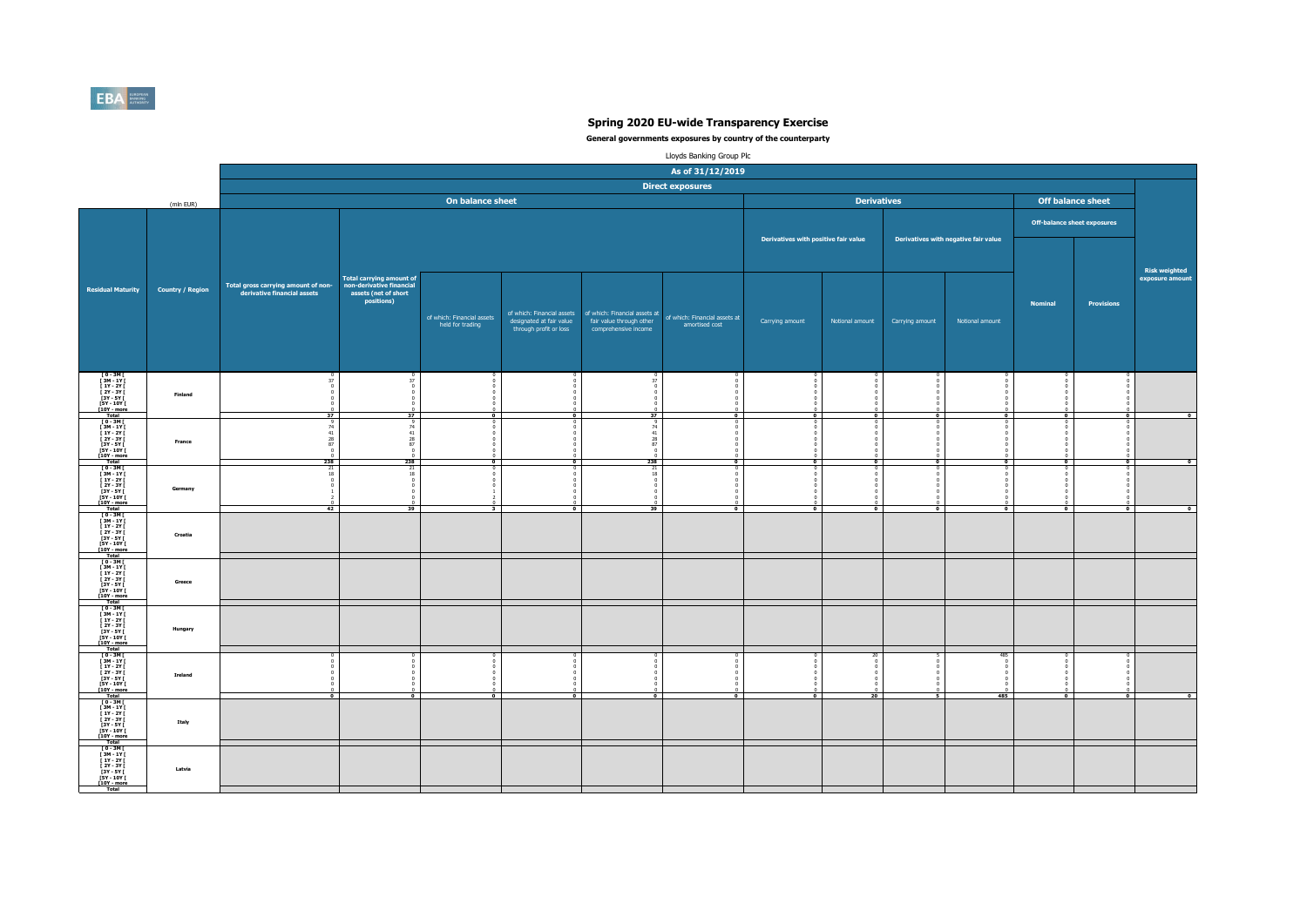**General governments exposures by country of the counterparty** 

|          |                | <b>Off balance sheet</b>           |                                         |
|----------|----------------|------------------------------------|-----------------------------------------|
|          |                | <b>Off-balance sheet exposures</b> |                                         |
| ir value |                |                                    |                                         |
|          |                |                                    | <b>Risk weighted</b><br>exposure amount |
| I amount | <b>Nominal</b> | <b>Provisions</b>                  |                                         |
|          |                |                                    |                                         |
|          |                |                                    |                                         |
|          |                |                                    |                                         |
|          |                |                                    |                                         |
|          |                |                                    |                                         |
|          |                |                                    |                                         |
|          |                |                                    |                                         |
|          |                |                                    |                                         |
|          |                |                                    |                                         |
|          |                |                                    |                                         |
|          |                |                                    |                                         |
|          |                |                                    |                                         |
|          |                |                                    |                                         |
|          |                |                                    |                                         |
|          |                |                                    |                                         |
|          |                |                                    |                                         |



|                                                                                                                                                                                                                                                                                                                                                                                                                                              |                         | As of 31/12/2019                                                     |                                                                                            |                                                |                                                                                  |                                                  |                                                                                  |                                      |                    |                 |                                      |                                     |                                        |
|----------------------------------------------------------------------------------------------------------------------------------------------------------------------------------------------------------------------------------------------------------------------------------------------------------------------------------------------------------------------------------------------------------------------------------------------|-------------------------|----------------------------------------------------------------------|--------------------------------------------------------------------------------------------|------------------------------------------------|----------------------------------------------------------------------------------|--------------------------------------------------|----------------------------------------------------------------------------------|--------------------------------------|--------------------|-----------------|--------------------------------------|-------------------------------------|----------------------------------------|
|                                                                                                                                                                                                                                                                                                                                                                                                                                              |                         |                                                                      |                                                                                            |                                                |                                                                                  |                                                  |                                                                                  |                                      |                    |                 |                                      |                                     |                                        |
|                                                                                                                                                                                                                                                                                                                                                                                                                                              | (mln EUR)               |                                                                      |                                                                                            | On balance sheet                               |                                                                                  |                                                  |                                                                                  |                                      | <b>Derivatives</b> |                 |                                      | <b>Off balance sheet</b>            |                                        |
|                                                                                                                                                                                                                                                                                                                                                                                                                                              |                         |                                                                      |                                                                                            |                                                |                                                                                  |                                                  |                                                                                  | Derivatives with positive fair value |                    |                 | Derivatives with negative fair value | <b>Off-balance sheet exposures</b>  |                                        |
| Residual Maturity                                                                                                                                                                                                                                                                                                                                                                                                                            | <b>Country / Region</b> | - Total gross carrying amount of non-<br>derivative financial assets | Total carrying amount of<br>non-derivative financial<br>assets (net of short<br>positions) | of which: Financial assets<br>held for trading | of which: Financial assets<br>designated at fair value<br>through profit or loss | fair value through other<br>comprehensive income | of which: Financial assets at<br>of which: Financial assets at<br>amortised cost | Carrying amount                      | Notional amount    | Carrying amount | Notional amount                      | <b>Nominal</b><br><b>Provisions</b> | <b>Risk weighted</b><br>exposure amoun |
| [ 0 - 3M [<br>[ 3M - 1Y [<br>[ 1Y - 2Y [<br>[ 2Y - 3Y [<br>[ 3Y - 5Y [<br>[ 5Y - 10Y [<br>10Y - more<br>Total                                                                                                                                                                                                                                                                                                                                | <b>Lithuania</b>        |                                                                      |                                                                                            |                                                |                                                                                  |                                                  |                                                                                  |                                      |                    |                 |                                      |                                     |                                        |
| $\begin{array}{c} \hline [0-3M[ \\ [3M-1Y[ \\ [3M-2Y[ \\ [2Y-3Y[ \\ [3Y-5Y[ \\ [3Y-10Y[ \\ [5Y-10Y[ \\ [10Y-more \\ \hline \end{array} \right.$<br><b>Total</b>                                                                                                                                                                                                                                                                              | Luxembourg              |                                                                      |                                                                                            |                                                |                                                                                  |                                                  |                                                                                  |                                      |                    |                 |                                      |                                     |                                        |
| $\begin{array}{c} \hline 1 \text{ O} & 3 \text{ M} \\ \hline 5 \text{ M} & 1 \text{ V} \\ \hline 6 \text{ M} & 1 \text{ V} \\ 7 \text{ M} & 1 \text{ V} \\ 8 \text{ V} & 1 \text{ V} \\ 1 \text{ V} & 1 \text{ V} \\ 1 \text{ V} & 1 \text{ V} \\ 1 \text{ V} & 1 \text{ V} \\ 1 \text{ V} & 1 \text{ V} \\ 1 \text{ V} & 1 \text{ V} \\ 1 \text{ V} & 1 \text{ V} \\ 1 \text{ V} & 1 \text{ V} \\ 1 \text{ V} & 1 \text$                    | <b>Malta</b>            |                                                                      |                                                                                            |                                                |                                                                                  |                                                  |                                                                                  |                                      |                    |                 |                                      |                                     |                                        |
| $\begin{array}{c} \hline [0-3M[ \\ [3M-1Y[ \\ [3M-2Y[ \\ [2Y-3Y[ \\ [3Y-5Y[ \\ [3Y-10Y[ \\ [5Y-10Y[ \\ [10Y-more \\ \hline \end{array} \right.$<br><b>Total</b>                                                                                                                                                                                                                                                                              | <b>Netherlands</b>      |                                                                      |                                                                                            |                                                |                                                                                  |                                                  |                                                                                  |                                      |                    |                 |                                      |                                     |                                        |
| $\begin{array}{c} \hline 10-3M \ [3M-1Y] \ [3M-1Y] \ [1Y-2Y] \ [2Y-3Y] \ [3Y-5Y] \ [5Y-10Y] \ [10Y-more] \hline \end{array}$<br><b>Total</b>                                                                                                                                                                                                                                                                                                 | <b>Poland</b>           |                                                                      |                                                                                            |                                                |                                                                                  |                                                  |                                                                                  |                                      |                    |                 |                                      |                                     |                                        |
| $\begin{array}{c} \hline 10 \text{cm} \\ 0 - 3 \text{M} \\ 2 \text{m} \\ 3 \text{M} - 1 \text{Y} \\ 3 \text{M} - 1 \text{Y} \\ 4 \text{m} \\ 5 \text{Y} - 3 \text{Y} \\ 5 \text{Y} - 10 \text{Y} \\ 5 \text{V} - 10 \text{Y} \\ 5 \text{N} \\ 10 \text{N} - \text{more} \\ \hline \end{array}$                                                                                                                                               | Portugal                |                                                                      |                                                                                            |                                                |                                                                                  |                                                  |                                                                                  |                                      |                    |                 |                                      |                                     |                                        |
| $\begin{array}{ c c } \hline & 0-3M & & \\ \hline & 0-3M & & \\ \hline & 1 & 1 & 1 \\ \hline & 1 & 1 & 2 & 1 \\ \hline & 2 & 1 & 3 & 1 \\ \hline & 3 & 1 & 5 & 1 \\ \hline & 5 & 1 & 1 & 1 \\ \hline & 6 & 1 & 1 & 1 \\ \hline & 7 & 1 & 1 & 1 \\ \hline & 8 & 1 & 1 & 1 \\ \hline & 1 & 1 & 1 & 1 \\ \hline & 1 & 1 & 1 & 1 \\ \hline & 1 & 1 & 1 & 1 \\ \hline & 1 & 1 & 1$<br><b>Total</b>                                                | Romania                 |                                                                      |                                                                                            |                                                |                                                                                  |                                                  |                                                                                  |                                      |                    |                 |                                      |                                     |                                        |
| $\begin{array}{c} \hline \text{10cm} \\ \hline \text{[}0 - 3\text{M} \text{[} \\ \text{[}3\text{M} - 1\text{Y} \text{[} \\ \text{[}1\text{Y} - 2\text{Y} \text{[} \\ \text{[}2\text{Y} - 3\text{Y} \text{[} \\ \text{[}3\text{Y} - 5\text{Y} \text{[} \\ \text{[}5\text{Y} - 10\text{Y} \text{[} \\ \text{[}10\text{Y} - \text{more} \text{[} \\ \hline \end{array}$<br><b>Total</b>                                                         | Slovakia                |                                                                      |                                                                                            |                                                |                                                                                  |                                                  |                                                                                  |                                      |                    |                 |                                      |                                     |                                        |
| $\begin{array}{c} \hline \text{10} \text{cm} \\ \hline \text{[} \text{ } 0 \text{ - } 3 \text{M} \text{ [} \text{ } \\ \text{[} \text{ } 3 \text{M} \text{ - } 1 \text{Y} \text{ [} \text{ } \\ \text{[} \text{ } 1 \text{Y} \text{ - } 2 \text{Y} \text{ [} \text{ } \\ \text{[} \text{ } 2 \text{Y} \text{ - } 3 \text{Y} \text{ [} \text{ } \\ \text{[} \text{5Y} \text{ - } 1 \text{0Y} \text{ [} \text{ } \\ \text{[} \text{10Y} \text$ | Slovenia                |                                                                      |                                                                                            |                                                |                                                                                  |                                                  |                                                                                  |                                      |                    |                 |                                      |                                     |                                        |

|                                                                                                                                                                                                                                                                                   |                         |                                                                    |                                                                                            |                                                |                                                                                  |                                                  | As of 31/12/2019                                                                 |                                      |                    |                                             |                 |                |                                    |                                        |
|-----------------------------------------------------------------------------------------------------------------------------------------------------------------------------------------------------------------------------------------------------------------------------------|-------------------------|--------------------------------------------------------------------|--------------------------------------------------------------------------------------------|------------------------------------------------|----------------------------------------------------------------------------------|--------------------------------------------------|----------------------------------------------------------------------------------|--------------------------------------|--------------------|---------------------------------------------|-----------------|----------------|------------------------------------|----------------------------------------|
|                                                                                                                                                                                                                                                                                   |                         |                                                                    |                                                                                            |                                                |                                                                                  |                                                  | <b>Direct exposures</b>                                                          |                                      |                    |                                             |                 |                |                                    |                                        |
|                                                                                                                                                                                                                                                                                   | (mln EUR)               |                                                                    |                                                                                            | On balance sheet                               |                                                                                  |                                                  |                                                                                  |                                      | <b>Derivatives</b> |                                             |                 |                | <b>Off balance sheet</b>           |                                        |
|                                                                                                                                                                                                                                                                                   |                         |                                                                    |                                                                                            |                                                |                                                                                  |                                                  |                                                                                  | Derivatives with positive fair value |                    | <b>Derivatives with negative fair value</b> |                 |                | <b>Off-balance sheet exposures</b> |                                        |
| <b>Idual Maturity</b>                                                                                                                                                                                                                                                             | <b>Country / Region</b> | -Total gross carrying amount of non<br>derivative financial assets | Total carrying amount of<br>non-derivative financial<br>assets (net of short<br>positions) | of which: Financial assets<br>held for trading | of which: Financial assets<br>designated at fair value<br>through profit or loss | fair value through other<br>comprehensive income | of which: Financial assets at<br>of which: Financial assets at<br>amortised cost | Carrying amount                      | Notional amount    | Carrying amount                             | Notional amount | <b>Nominal</b> | <b>Provisions</b>                  | <b>Risk weighted</b><br>exposure amoun |
|                                                                                                                                                                                                                                                                                   | Lithuania               |                                                                    |                                                                                            |                                                |                                                                                  |                                                  |                                                                                  |                                      |                    |                                             |                 |                |                                    |                                        |
| [ 0 - 3M [<br>[ 3M - 1Y [<br>[ 1Y - 2Y [<br>[ 1Y - 2Y [<br>[ 2Y - 3Y [<br>[ 5Y - 10Y [<br>[ 10Y - more<br>Total<br>[ 0 - 3M [ 1Y - 2Y [<br>[ 1Y - 2Y [ 13Y - 5Y [<br>[ 13Y - 5Y [<br>[ 1SY - 10Y [<br>10Y - more<br>Total<br>[ 0 - 3M [ 13M - 1Y [ 1Y - 2Y [<br>[ 2Y - 3Y [       | Luxembourg              |                                                                    |                                                                                            |                                                |                                                                                  |                                                  |                                                                                  |                                      |                    |                                             |                 |                |                                    |                                        |
|                                                                                                                                                                                                                                                                                   | <b>Malta</b>            |                                                                    |                                                                                            |                                                |                                                                                  |                                                  |                                                                                  |                                      |                    |                                             |                 |                |                                    |                                        |
|                                                                                                                                                                                                                                                                                   | <b>Netherlands</b>      |                                                                    |                                                                                            |                                                |                                                                                  |                                                  |                                                                                  |                                      |                    |                                             |                 |                |                                    |                                        |
|                                                                                                                                                                                                                                                                                   | <b>Poland</b>           |                                                                    |                                                                                            |                                                |                                                                                  |                                                  |                                                                                  |                                      |                    |                                             |                 |                |                                    |                                        |
|                                                                                                                                                                                                                                                                                   | <b>Portugal</b>         |                                                                    |                                                                                            |                                                |                                                                                  |                                                  |                                                                                  |                                      |                    |                                             |                 |                |                                    |                                        |
| [0 - 3M [<br>[3M - 1Y [<br>[1Y - 2Y [<br>[2Y - 3Y [<br>[3Y - 5Y [<br>[5Y - 10Y [<br>Total<br>Total<br>[0 - 3M [<br>[1Y - 2Y [<br>[3Y - 5Y [<br>[5Y - 10Y [<br>IO - 3M [1V - more<br>Total<br>[0 - 3M [1V - more<br>Total<br>[0 - 3M [1V - 2Y [2Y - 10Y [10Y - more<br>[12Y - 3Y [ | Romania                 |                                                                    |                                                                                            |                                                |                                                                                  |                                                  |                                                                                  |                                      |                    |                                             |                 |                |                                    |                                        |
|                                                                                                                                                                                                                                                                                   | Slovakia                |                                                                    |                                                                                            |                                                |                                                                                  |                                                  |                                                                                  |                                      |                    |                                             |                 |                |                                    |                                        |
|                                                                                                                                                                                                                                                                                   | Slovenia                |                                                                    |                                                                                            |                                                |                                                                                  |                                                  |                                                                                  |                                      |                    |                                             |                 |                |                                    |                                        |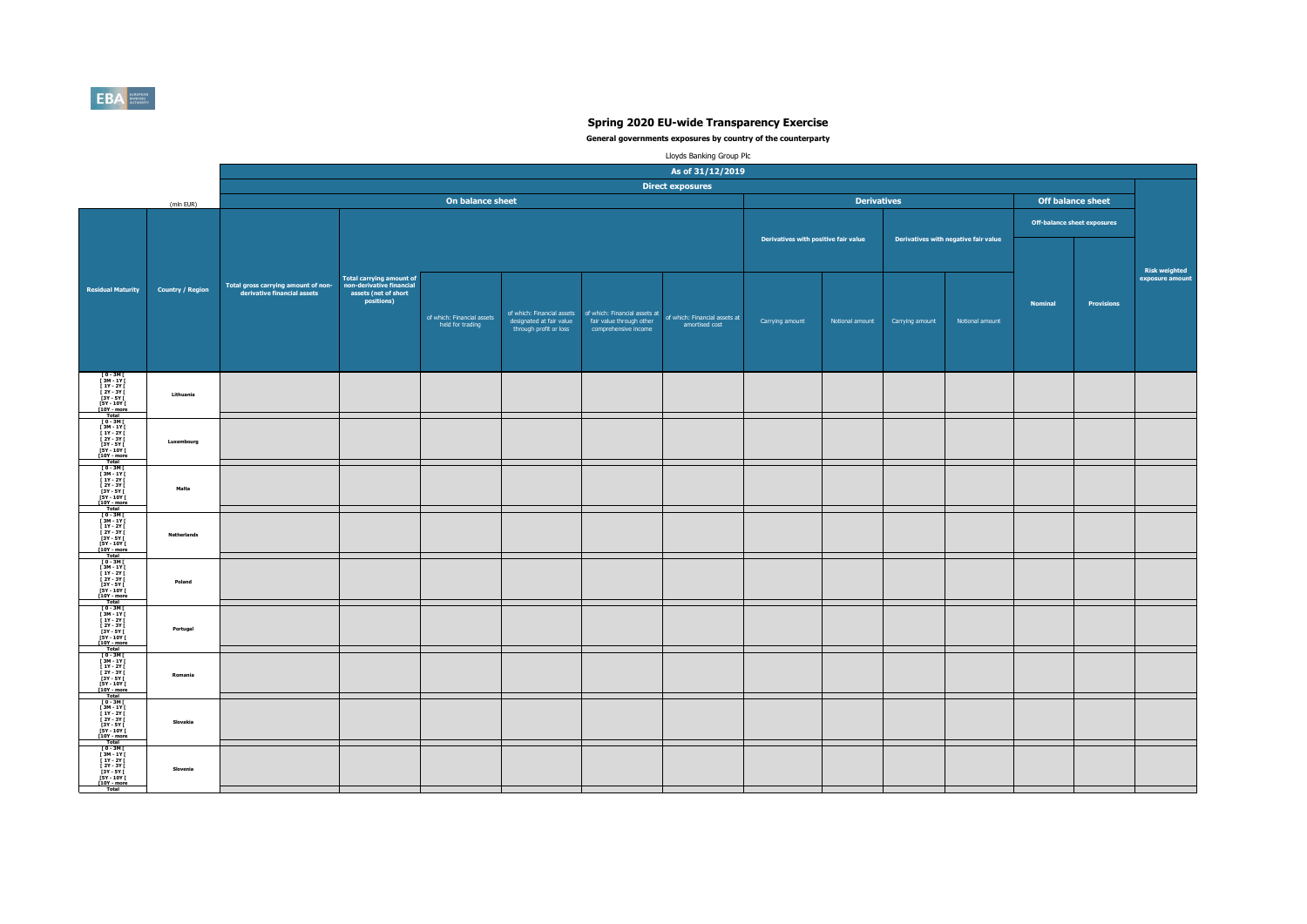**General governments exposures by country of the counterparty** 

| Lloyds Banking Group Plc |  |
|--------------------------|--|
|--------------------------|--|

|                                                                               |                                                                             | <b>Off balance sheet</b>                                        |                                         |
|-------------------------------------------------------------------------------|-----------------------------------------------------------------------------|-----------------------------------------------------------------|-----------------------------------------|
|                                                                               |                                                                             | <b>Off-balance sheet exposures</b>                              |                                         |
| air value                                                                     |                                                                             |                                                                 |                                         |
|                                                                               |                                                                             |                                                                 | <b>Risk weighted</b><br>exposure amount |
|                                                                               | <b>Nominal</b>                                                              | <b>Provisions</b>                                               |                                         |
| I amount                                                                      |                                                                             |                                                                 |                                         |
|                                                                               |                                                                             |                                                                 |                                         |
|                                                                               |                                                                             |                                                                 |                                         |
|                                                                               |                                                                             |                                                                 |                                         |
| $\overline{0}$<br>$\pmb{0}$<br>$\pmb{0}$                                      | $\overline{0}$<br>$\pmb{0}$<br>$\pmb{0}$                                    | $\pmb{0}$<br>$\pmb{0}$<br>$\pmb{0}$                             |                                         |
| $\pmb{0}$<br>$\pmb{0}$<br>$\pmb{0}$<br>$\mathbf 0$<br>$\overline{\mathbf{0}}$ | $\bf{0}$<br>$\bf{0}$<br>$\pmb{0}$<br>$\mathbf 0$<br>$\overline{\mathbf{0}}$ | $\pmb{0}$<br>$\pmb{0}$<br>$\pmb{0}$<br>$\pmb{0}$<br>$\mathbf 0$ | $\pmb{0}$                               |
| $\overline{4}$<br>$\frac{9}{3}$<br>$\pmb{0}$                                  | 104<br>29<br>$\pmb{0}$<br>$\pmb{0}$                                         | $\overline{0}$<br>$\pmb{0}$<br>$\pmb{0}$<br>$\pmb{0}$           |                                         |
| $\pmb{0}$<br>$\pmb{0}$<br>$\overline{0}$<br>$\overline{15}$                   | $\pmb{0}$<br>$660$<br>$68$<br>861                                           | $\pmb{0}$<br>$\pmb{0}$<br>$\bf{0}$<br>$\overline{\mathbf{0}}$   | $\overline{117}$                        |
|                                                                               |                                                                             |                                                                 |                                         |
|                                                                               |                                                                             |                                                                 |                                         |
|                                                                               |                                                                             |                                                                 |                                         |
|                                                                               |                                                                             |                                                                 |                                         |
|                                                                               |                                                                             |                                                                 |                                         |
|                                                                               |                                                                             |                                                                 |                                         |
| $\begin{matrix}0\\0\end{matrix}$                                              | $\begin{matrix}0\0\0\end{matrix}$                                           | $\overline{0}$<br>$\pmb{0}$<br>$\pmb{0}$<br>$\bf{0}$            |                                         |
| $\begin{matrix} 0 \\ 0 \\ 0 \\ 0 \end{matrix}$<br>$\overline{\mathbf{0}}$     | $\begin{matrix}0\\0\\0\\0\end{matrix}$<br>$\overline{\mathbf{0}}$           | $\bf{0}$<br>$\frac{0}{0}$<br>$\overline{\mathbf{0}}$            | $\overline{33}$                         |
|                                                                               |                                                                             |                                                                 |                                         |
|                                                                               |                                                                             |                                                                 |                                         |



|                                                                                                                                                                                                                                      |                         |                                                                            |                                                                                            |                                                               |                                                    |                                                                                                                                            | As of 31/12/2019                |                                      |                 |                                      |                          |                                     |                         |                                        |
|--------------------------------------------------------------------------------------------------------------------------------------------------------------------------------------------------------------------------------------|-------------------------|----------------------------------------------------------------------------|--------------------------------------------------------------------------------------------|---------------------------------------------------------------|----------------------------------------------------|--------------------------------------------------------------------------------------------------------------------------------------------|---------------------------------|--------------------------------------|-----------------|--------------------------------------|--------------------------|-------------------------------------|-------------------------|----------------------------------------|
|                                                                                                                                                                                                                                      |                         |                                                                            |                                                                                            |                                                               |                                                    |                                                                                                                                            |                                 |                                      |                 |                                      |                          |                                     |                         |                                        |
|                                                                                                                                                                                                                                      | (mln EUR)               |                                                                            |                                                                                            | On balance sheet                                              |                                                    |                                                                                                                                            |                                 | <b>Derivatives</b>                   |                 |                                      | <b>Off balance sheet</b> |                                     |                         |                                        |
|                                                                                                                                                                                                                                      |                         |                                                                            |                                                                                            |                                                               |                                                    |                                                                                                                                            |                                 | Derivatives with positive fair value |                 | Derivatives with negative fair value |                          | <b>Off-balance sheet exposures</b>  |                         |                                        |
| Residual Maturity                                                                                                                                                                                                                    | <b>Country / Region</b> | Total gross carrying amount of non-<br>derivative financial assets         | Total carrying amount of<br>non-derivative financial<br>assets (net of short<br>positions) | of which: Financial assets<br>held for trading                | designated at fair value<br>through profit or loss | of which: Financial assets of which: Financial assets at of which: Financial assets at<br>fair value through other<br>comprehensive income | amortised cost                  | Carrying amount                      | Notional amount | Carrying amount                      | Notional amount          | <b>Nominal</b>                      | <b>Provisions</b>       | <b>Risk weighted</b><br>exposure amoun |
| [ 0 - 3M [<br>[ 3M - 1Y [<br>[ 1Y - 2Y [<br>[ 2Y - 3Y [<br>[ 3Y - 5Y [<br>[ 5Y - 10Y [<br>10Y - more<br>Total                                                                                                                        | <b>Spain</b>            |                                                                            |                                                                                            |                                                               |                                                    |                                                                                                                                            |                                 |                                      |                 |                                      |                          |                                     |                         |                                        |
| [ 0 - 3M [<br>  3M - 1Y [<br>  1Y - 2Y [<br>[ 2Y - 3Y [<br>[ 3Y - 5Y [<br>[5Y - 10Y [<br>[10Y - more<br><b>Total</b>                                                                                                                 | <b>Sweden</b>           | 23<br>95<br>270<br>432                                                     | 45<br>23<br>432                                                                            | $\mathbf{0}$                                                  | $\mathbf{0}$                                       | - 45<br>23<br>95<br>270<br>$-432$                                                                                                          | $\Omega$                        | $\mathbf{0}$                         | $\mathbf{a}$    | $\mathbf{0}$                         | n n                      | $\mathbf{0}$                        | $\mathbf{0}$            |                                        |
| [0 - 3M [<br>[3M - 1Y [<br>[1Y - 2Y [<br>[2Y - 3Y [<br>[3Y - 5Y [<br>$[5Y - 10Y]$<br>[10Y - more<br>Total                                                                                                                            | <b>United Kingdom</b>   | $\frac{319}{1,764}$<br>1,631<br>1,791<br>3,737<br>5,309<br>7,431<br>21,982 | -98<br>1,621<br>1,551<br>881<br>3,517<br>4,340<br>6,774<br>18,782                          | 306<br>201<br>128<br>85<br>$230$<br>$812$<br>$6,519$<br>8,282 | $\overline{\mathbf{0}}$                            | 576<br>1,499<br>1,680<br>3,489<br>4,119<br>901<br>12,264                                                                                   | 13<br>986<br>19<br>379<br>1,436 | $\overline{2}$                       | 64              | $\bullet$                            | 15                       | 104<br>660<br>68<br>$\frac{1}{861}$ | $\overline{\mathbf{0}}$ | $\overline{117}$                       |
| ] 0 - 3M<br>] 3M - 1Y<br>[ 1Y - 2Y [<br>[ 2Y - 3Y [<br>[3Y - 5Y [<br>[5Y - 10Y [<br>$[10Y - more]$<br><b>Total</b>                                                                                                                   | <b>Iceland</b>          |                                                                            |                                                                                            |                                                               |                                                    |                                                                                                                                            |                                 |                                      |                 |                                      |                          |                                     |                         |                                        |
| [0 - 3M [<br>[3M - 1Y [<br>[1Y - 2Y [<br>[2Y - 3Y [<br>[3Y - 5Y [<br>[5Y - 10Y [<br>[10Y - more<br><b>Total</b>                                                                                                                      | Liechtenstein           |                                                                            |                                                                                            |                                                               |                                                    |                                                                                                                                            |                                 |                                      |                 |                                      |                          |                                     |                         |                                        |
| [0 - 3M [<br>[3M - 1Y [<br>[1Y - 2Y [<br>[2Y - 3Y [<br>[3Y - 5Y [<br>$[5Y - 10Y]$<br>$[10Y - more]$<br><b>Total</b>                                                                                                                  | <b>Norway</b>           |                                                                            |                                                                                            |                                                               |                                                    |                                                                                                                                            |                                 |                                      |                 |                                      |                          |                                     |                         |                                        |
| [0 - 3M [<br>[ 3M - 1Y [<br>[ 1Y - 2Y [<br>[ 2Y - 3Y [<br>[ 3Y - 5Y [<br>[ 5Y - 10Y [<br>[ 10Y - more<br><b>Total</b>                                                                                                                | <b>Australia</b>        |                                                                            |                                                                                            |                                                               |                                                    |                                                                                                                                            |                                 |                                      |                 |                                      |                          |                                     |                         |                                        |
| $\begin{array}{ c c } \hline 10.3M & [ \\ \hline 0.3M & [ \\ \hline 3M - 1Y & [ \\ \hline 1Y - 2Y & [ \\ \hline 2Y - 3Y & [ \\ \hline 3Y - 5Y & [ \\ \hline 5Y - 10Y & [ \\ \hline 10Y - more \\ \hline \end{array}$<br><b>Total</b> | Canada                  | 165<br>165                                                                 | 165<br>165                                                                                 | n.                                                            | $\mathbf{0}$                                       | 165<br>$\overline{165}$                                                                                                                    |                                 | $\mathbf{0}$                         | n.              | . വ                                  | $\mathbf{0}$             | $\mathbf{0}$                        |                         |                                        |
| [0 - 3M [<br>[3M - 1Y [<br>[1Y - 2Y [<br>[2Y - 3Y [<br>[3Y - 5Y [<br>$[5Y - 10Y]$<br>[10Y - more<br>Total                                                                                                                            | <b>Hong Kong</b>        |                                                                            |                                                                                            |                                                               |                                                    |                                                                                                                                            |                                 |                                      |                 |                                      |                          |                                     |                         |                                        |

|                                                                                                                                                                                                                                                                                                                                                                                    |                         |                                                                            |                                                                                            |                                                                                                                                                        |                                                    |                                                                                                                                            | As of 31/12/2019                                |                                      |                          |                                         |                                      |                                                                                                    |                                         |                                         |
|------------------------------------------------------------------------------------------------------------------------------------------------------------------------------------------------------------------------------------------------------------------------------------------------------------------------------------------------------------------------------------|-------------------------|----------------------------------------------------------------------------|--------------------------------------------------------------------------------------------|--------------------------------------------------------------------------------------------------------------------------------------------------------|----------------------------------------------------|--------------------------------------------------------------------------------------------------------------------------------------------|-------------------------------------------------|--------------------------------------|--------------------------|-----------------------------------------|--------------------------------------|----------------------------------------------------------------------------------------------------|-----------------------------------------|-----------------------------------------|
|                                                                                                                                                                                                                                                                                                                                                                                    |                         |                                                                            |                                                                                            |                                                                                                                                                        |                                                    |                                                                                                                                            | <b>Direct exposures</b>                         |                                      |                          |                                         |                                      |                                                                                                    |                                         |                                         |
|                                                                                                                                                                                                                                                                                                                                                                                    | (mln EUR)               |                                                                            |                                                                                            | On balance sheet                                                                                                                                       |                                                    |                                                                                                                                            |                                                 |                                      | <b>Derivatives</b>       |                                         |                                      | <b>Off balance sheet</b>                                                                           |                                         |                                         |
|                                                                                                                                                                                                                                                                                                                                                                                    |                         |                                                                            |                                                                                            |                                                                                                                                                        |                                                    |                                                                                                                                            |                                                 | Derivatives with positive fair value |                          |                                         | Derivatives with negative fair value | <b>Off-balance sheet exposures</b>                                                                 |                                         |                                         |
| <b>Idual Maturity</b>                                                                                                                                                                                                                                                                                                                                                              | <b>Country / Region</b> | Total gross carrying amount of non-<br>derivative financial assets         | Total carrying amount of<br>non-derivative financial<br>assets (net of short<br>positions) | of which: Financial assets<br>held for trading                                                                                                         | designated at fair value<br>through profit or loss | of which: Financial assets of which: Financial assets at of which: Financial assets at<br>fair value through other<br>comprehensive income | amortised cost                                  | Carrying amount                      | Notional amount          | Carrying amount                         | Notional amount                      | <b>Nominal</b>                                                                                     | <b>Provisions</b>                       | <b>Risk weighted</b><br>exposure amount |
| [0 - 3M [<br>[3M - 1Y [<br>[1Y - 2Y [<br>[2Y - 3Y [<br>[3Y - 5Y [<br>[5Y - 10Y [<br>Total<br>Total                                                                                                                                                                                                                                                                                 | <b>Spain</b>            |                                                                            |                                                                                            |                                                                                                                                                        |                                                    |                                                                                                                                            |                                                 |                                      |                          |                                         |                                      |                                                                                                    |                                         |                                         |
|                                                                                                                                                                                                                                                                                                                                                                                    | <b>Sweden</b>           |                                                                            | -45                                                                                        |                                                                                                                                                        |                                                    | 45<br>23<br>95<br>270                                                                                                                      |                                                 |                                      |                          |                                         |                                      |                                                                                                    |                                         |                                         |
|                                                                                                                                                                                                                                                                                                                                                                                    | <b>United Kingdom</b>   | 432<br>319<br>1,764<br>1,631<br>1,791<br>3,737<br>5,309<br>7,431<br>21,982 | 432<br>98<br>1,621<br>1,551<br>881<br>$3,517$<br>4,340<br>6,774<br><b>18,782</b>           | $\overline{\bullet}$<br>$\begin{array}{c c} 306 \\ 201 \end{array}$<br>128<br>85<br>$\begin{array}{r} 230 \\ 812 \\ 6,519 \\ \hline 8,282 \end{array}$ | $\bullet$<br>$\bullet$                             | 432<br>$\overline{0}$<br>576<br>1,499<br>1,680<br>$3,489$<br>4,119<br>901<br>12,264                                                        | $\mathbf{0}$<br>13<br>986<br>379<br>11<br>1,436 | $\bullet$<br>$\overline{\mathbf{2}}$ | $\mathbf{0}$<br>12<br>64 | $\mathbf{0}$<br>$\overline{\mathbf{0}}$ | $\mathbf{0}$<br>15                   | $\overline{\mathbf{0}}$<br>104<br>- 29<br>660<br>$\begin{array}{c c} 68 \\ \hline 861 \end{array}$ | $\mathbf{0}$<br>$\overline{\mathbf{0}}$ | $\overline{117}$                        |
| $\begin{array}{ c c } \hline 197 - 1011 & & \\ \hline \hline \hline \rule{0pt}{3.5ex} 1007 - more & \rule{0pt}{3.5ex} \hline \rule{0pt}{3.5ex} \hline \rule{0pt}{3.5ex} 1007 - 211 & & \\ \hline \rule{0pt}{3.5ex} 1507 - 311 & & \\ \hline \rule{0pt}{3.5ex} 157 - 511 & & \\ \hline \rule{0pt}{3.5ex} 157 - 101 & & \\ \hline \rule{0pt}{3.5ex} \hline \rule{0pt}{3.5ex} 1017 -$ | <b>Iceland</b>          |                                                                            |                                                                                            |                                                                                                                                                        |                                                    |                                                                                                                                            |                                                 |                                      |                          |                                         |                                      |                                                                                                    |                                         |                                         |
| Total<br>[ 0 - 3M [<br>[ 3M - 1Y [<br>[ 1Y - 2Y [<br>[ 2Y - 3Y [<br>[ 3Y - 5Y [<br>[ 3Y - 5Y [<br>[ 5Y - 10Y [<br>Total<br>[ 0 - 3M [<br>[ 1Y - 2Y [<br>[ 2Y - 3Y [<br>[ 3M - 1Y [<br>[ 2Y - 3Y [<br>[ 5Y - 10Y [<br>[ 1OY - more<br>Total<br><br>Total<br>[ 0 - 3M                                                                                                                | Liechtenstein           |                                                                            |                                                                                            |                                                                                                                                                        |                                                    |                                                                                                                                            |                                                 |                                      |                          |                                         |                                      |                                                                                                    |                                         |                                         |
|                                                                                                                                                                                                                                                                                                                                                                                    | <b>Norway</b>           |                                                                            |                                                                                            |                                                                                                                                                        |                                                    |                                                                                                                                            |                                                 |                                      |                          |                                         |                                      |                                                                                                    |                                         |                                         |
|                                                                                                                                                                                                                                                                                                                                                                                    | Australia               |                                                                            |                                                                                            |                                                                                                                                                        |                                                    |                                                                                                                                            |                                                 |                                      |                          |                                         |                                      |                                                                                                    |                                         |                                         |
| [0 - 3M [<br>[3M - 1Y [<br>[1Y - 2Y [<br>[1Y - 2Y [<br>[2Y - 3Y [<br>[3Y - 5Y [<br>[5Y - 10Y [<br>Total<br>[0 - 3M [<br>[1Y - 2Y [<br>[5Y - 10Y [<br>Total<br>[0 - 3M [1Y - 5Y [<br>]<br>Total<br>[0 - 3M [1Y - 2Y [1Y - 2Y ]<br>[10Y - more<br>Total<br>[0 - 3M [1Y - 2Y ]<br>[10Y - m                                                                                            | <b>Canada</b>           | 165                                                                        | 165<br>165                                                                                 | $\overline{\mathbf{0}}$                                                                                                                                | $\overline{\mathbf{o}}$                            | 165<br>165                                                                                                                                 | $\mathbf{0}$                                    | $\bullet$                            | $\mathbf{0}$             | $\mathbf 0$                             | $\mathbf{0}$                         | $\overline{\mathbf{o}}$                                                                            | $\overline{\mathbf{0}}$                 | 33                                      |
|                                                                                                                                                                                                                                                                                                                                                                                    | <b>Hong Kong</b>        |                                                                            |                                                                                            |                                                                                                                                                        |                                                    |                                                                                                                                            |                                                 |                                      |                          |                                         |                                      |                                                                                                    |                                         |                                         |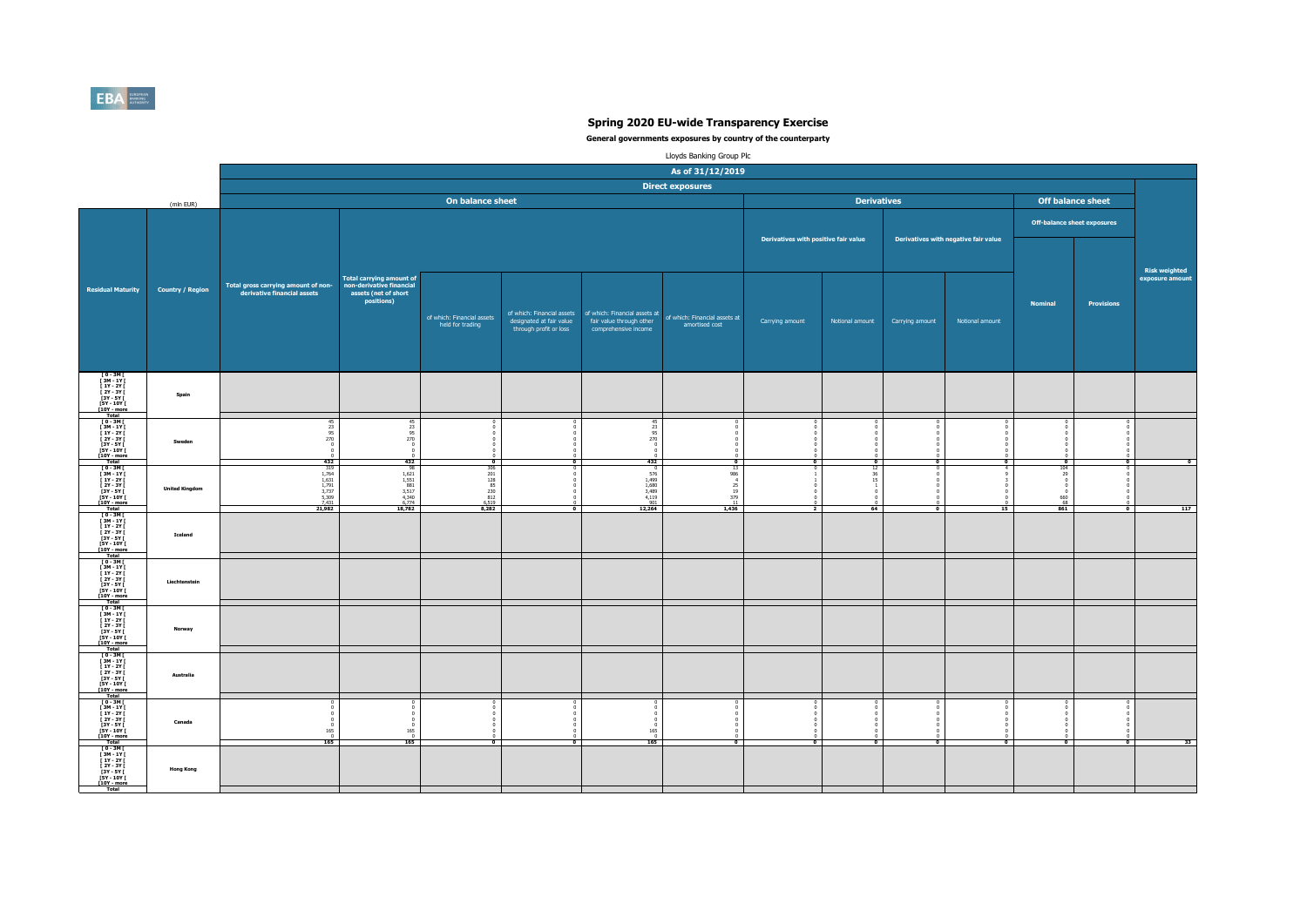**General governments exposures by country of the counterparty** 

| Lloyds Banking Group Plc |  |
|--------------------------|--|
|--------------------------|--|

|                                                                                                |                                                                                                | <b>Off balance sheet</b>                                                                       |                                         |
|------------------------------------------------------------------------------------------------|------------------------------------------------------------------------------------------------|------------------------------------------------------------------------------------------------|-----------------------------------------|
| air value                                                                                      |                                                                                                | <b>Off-balance sheet exposures</b>                                                             |                                         |
|                                                                                                |                                                                                                |                                                                                                | <b>Risk weighted</b><br>exposure amount |
|                                                                                                | <b>Nominal</b>                                                                                 | <b>Provisions</b>                                                                              |                                         |
| Il amount                                                                                      |                                                                                                |                                                                                                |                                         |
|                                                                                                |                                                                                                |                                                                                                |                                         |
|                                                                                                |                                                                                                |                                                                                                |                                         |
| $\overline{0}$<br>$\pmb{0}$<br>$\pmb{0}$<br>$\pmb{0}$<br>$\pmb{0}$<br>$\pmb{0}$<br>$\mathbf 0$ | $\overline{0}$<br>$\pmb{0}$<br>$\pmb{0}$<br>$\pmb{0}$<br>$\pmb{0}$<br>$\pmb{0}$<br>$\mathbf 0$ | $\overline{0}$<br>$\pmb{0}$<br>$\pmb{0}$<br>$\pmb{0}$<br>$\pmb{0}$<br>$\pmb{0}$<br>$\mathbf 0$ |                                         |
| $\mathbf 0$                                                                                    | $\mathbf 0$                                                                                    | $\mathbf 0$                                                                                    | $\frac{1}{363}$                         |
|                                                                                                |                                                                                                |                                                                                                |                                         |
|                                                                                                |                                                                                                |                                                                                                |                                         |
|                                                                                                |                                                                                                |                                                                                                |                                         |
| 0000000                                                                                        | $\bf{0}$                                                                                       | 0000000                                                                                        |                                         |
| $\overline{\mathbf{0}}$                                                                        | $\overline{\mathbf{0}}$                                                                        | $\overline{\mathbf{0}}$                                                                        | 33                                      |
|                                                                                                |                                                                                                |                                                                                                |                                         |

|                                                                                                                                                                                                                                                                                |                                                                     |                                                                    |                                                                                            |                                                |                                                    |                                                                                                                                            | As of 31/12/2019        |                                      |                    |                 |                                      |                         |                                    |                                        |
|--------------------------------------------------------------------------------------------------------------------------------------------------------------------------------------------------------------------------------------------------------------------------------|---------------------------------------------------------------------|--------------------------------------------------------------------|--------------------------------------------------------------------------------------------|------------------------------------------------|----------------------------------------------------|--------------------------------------------------------------------------------------------------------------------------------------------|-------------------------|--------------------------------------|--------------------|-----------------|--------------------------------------|-------------------------|------------------------------------|----------------------------------------|
|                                                                                                                                                                                                                                                                                |                                                                     |                                                                    |                                                                                            |                                                |                                                    |                                                                                                                                            | <b>Direct exposures</b> |                                      |                    |                 |                                      |                         |                                    |                                        |
|                                                                                                                                                                                                                                                                                | (mln EUR)                                                           |                                                                    |                                                                                            | On balance sheet                               |                                                    |                                                                                                                                            |                         |                                      | <b>Derivatives</b> |                 |                                      |                         | <b>Off balance sheet</b>           |                                        |
|                                                                                                                                                                                                                                                                                |                                                                     |                                                                    |                                                                                            |                                                |                                                    |                                                                                                                                            |                         | Derivatives with positive fair value |                    |                 | Derivatives with negative fair value |                         | <b>Off-balance sheet exposures</b> | <b>Risk weighted</b>                   |
| <b>idual Maturity</b>                                                                                                                                                                                                                                                          | <b>Country / Region</b>                                             | Total gross carrying amount of non-<br>derivative financial assets | Total carrying amount of<br>non-derivative financial<br>assets (net of short<br>positions) | of which: Financial assets<br>held for trading | designated at fair value<br>through profit or loss | of which: Financial assets of which: Financial assets at of which: Financial assets at<br>fair value through other<br>comprehensive income | amortised cost          | Carrying amount                      | Notional amount    | Carrying amount | Notional amount                      | <b>Nominal</b>          | <b>Provisions</b>                  | exposure amount                        |
|                                                                                                                                                                                                                                                                                | Japan                                                               |                                                                    |                                                                                            |                                                |                                                    |                                                                                                                                            |                         |                                      |                    |                 |                                      |                         |                                    |                                        |
|                                                                                                                                                                                                                                                                                | <b>U.S.</b>                                                         | 374<br>1,860<br>2,618                                              | 102<br>271<br>374<br>1,854<br>2,614                                                        | 5                                              | $\bullet$                                          | 102<br>271<br>374<br>1,856<br>2,614                                                                                                        | $\mathbf{0}$            | $\bullet$                            | $\mathbf{0}$       | $\mathbf{0}$    | $\mathbf{0}$                         | $\bullet$               | $\bullet$                          | $\overline{\overline{\phantom{a}363}}$ |
|                                                                                                                                                                                                                                                                                | China                                                               |                                                                    |                                                                                            |                                                |                                                    |                                                                                                                                            |                         |                                      |                    |                 |                                      |                         |                                    |                                        |
| [0 - 3M [<br>[3M - 1Y [<br>[1Y - 2Y [<br>7Y - 3Y [<br>7Y - 10Y [<br>5Y - 10Y [<br>5Y - 10Y [<br>5Y - 10Y [<br>5Y - 10Y [<br>10Y - more<br>10 - 3M [<br>7Y - 2Y [<br>7Y - 3Y [<br>5Y - 10Y [10Y - more<br>10d [0 - 3M [1Y - 2Y [<br>7Y - 3Y [5Y - 10Y [10Y - more<br>10d [0 - 3 | <b>Switzerland</b>                                                  |                                                                    |                                                                                            |                                                |                                                    |                                                                                                                                            |                         |                                      |                    |                 |                                      |                         |                                    |                                        |
|                                                                                                                                                                                                                                                                                | Other advanced economies<br>non EEA                                 |                                                                    |                                                                                            |                                                |                                                    |                                                                                                                                            |                         |                                      |                    |                 |                                      |                         |                                    |                                        |
|                                                                                                                                                                                                                                                                                | <b>Other Central and eastern</b><br><b>Europe countries non EEA</b> |                                                                    |                                                                                            |                                                |                                                    |                                                                                                                                            |                         |                                      |                    |                 |                                      |                         |                                    |                                        |
|                                                                                                                                                                                                                                                                                | <b>Middle East</b>                                                  |                                                                    |                                                                                            |                                                |                                                    |                                                                                                                                            |                         |                                      |                    |                 |                                      |                         |                                    | $\overline{\overline{\phantom{a}33}}$  |
| 0 - 3M [<br>  3M - 1Y [<br>  1Y - 2Y [<br>  1Y - 2Y [<br>  12Y - 3Y [<br>  15Y - 10Y [<br>  10Y - more<br>  Total                                                                                                                                                              | <b>Latin America and the</b><br><b>Caribbean</b>                    | 162                                                                | 162                                                                                        | $\overline{\mathbf{0}}$                        | $\mathbf{0}$                                       | $\overline{\mathbf{o}}$                                                                                                                    | 162                     | $\mathbf{0}$                         | 0 I                | $\mathbf{0}$    | $\bullet$                            | $\overline{\mathbf{0}}$ | $\bullet$                          |                                        |



|                                                                                                                                 | (mln EUR)                                                           |                                                                    |                                                                                                   | <b>On balance :</b>                            |
|---------------------------------------------------------------------------------------------------------------------------------|---------------------------------------------------------------------|--------------------------------------------------------------------|---------------------------------------------------------------------------------------------------|------------------------------------------------|
| <b>Residual Maturity</b>                                                                                                        | <b>Country / Region</b>                                             | Total gross carrying amount of non-<br>derivative financial assets | <b>Total carrying amount of</b><br>non-derivative financial<br>assets (net of short<br>positions) | of which: Financial assets<br>held for trading |
| $[0 - 3M]$<br>$[3M - 1Y]$<br>$[1Y - 2Y]$<br>[2Y - 3Y [<br>$[3Y - 5Y$ <sup>[</sup><br>[5Y - 10Y [<br>[10Y - more<br><b>Total</b> | <b>Japan</b>                                                        |                                                                    |                                                                                                   |                                                |
| $[0 - 3M]$<br>$[3M - 1Y]$<br>$[1Y - 2Y]$<br>$[2Y - 3Y]$<br>[3Y - 5Y [<br>[5Y - 10Y [<br>[10Y - more<br><b>Total</b>             | <b>U.S.</b>                                                         | 102<br>11<br>$\pmb{0}$<br>271<br>374<br>1,860<br>0<br>2,618        | 102<br>11<br>$\overline{2}$<br>271<br>374<br>1,854<br>0<br>$\overline{2,614}$                     | 0<br>5                                         |
| $[0 - 3M]$<br>[ 3M - 1Y [<br>$[1Y - 2Y]$<br>$[2Y - 3Y]$<br>[3Y - 5Y [<br>[5Y - 10Y [<br>[10Y - more<br><b>Total</b>             | China                                                               |                                                                    |                                                                                                   |                                                |
| $[0 - 3M]$<br>$[3M - 1Y]$<br>$[1Y - 2Y]$<br>[ 2Y - 3Y [<br>$[3Y - 5Y]$<br>[5Y - 10Y [<br>[10Y - more<br><b>Total</b>            | <b>Switzerland</b>                                                  |                                                                    |                                                                                                   |                                                |
| $[0 - 3M]$<br>$[3M - 1Y]$<br>$[1Y - 2Y]$<br>$[2Y - 3Y]$<br>[3Y - 5Y [<br>[5Y - 10Y [<br>[10Y - more<br><b>Total</b>             | <b>Other advanced economies</b><br>non EEA                          |                                                                    |                                                                                                   |                                                |
| $[0 - 3M]$<br>[ 3M - 1Y [<br>$[1Y - 2Y]$<br>$[2Y - 3Y]$<br>[3Y - 5Y [<br>[5Y - 10Y [<br>[10Y - more<br><b>Total</b>             | <b>Other Central and eastern</b><br><b>Europe countries non EEA</b> |                                                                    |                                                                                                   |                                                |
| $[0 - 3M]$<br>[ 3M - 1Y [<br>$[1Y - 2Y]$<br>$[2Y - 3Y]$<br>$[3Y - 5Y]$<br>[5Y - 10Y [<br>[10Y - more<br><b>Total</b>            | <b>Middle East</b>                                                  | 0<br>0<br>0<br>0<br>162<br>0<br>0<br>162                           | 0<br>0<br>0<br>0<br>162<br>0<br>0<br>162                                                          | 0<br>$\bf{0}$                                  |
| $[0 - 3M]$<br>$[3M - 1Y]$<br>$[1Y - 2Y]$<br>$[2Y - 3Y]$<br>[3Y - 5Y [<br>[5Y - 10Y [<br>[10Y - more<br><b>Total</b>             | <b>Latin America and the</b><br>Caribbean                           |                                                                    |                                                                                                   |                                                |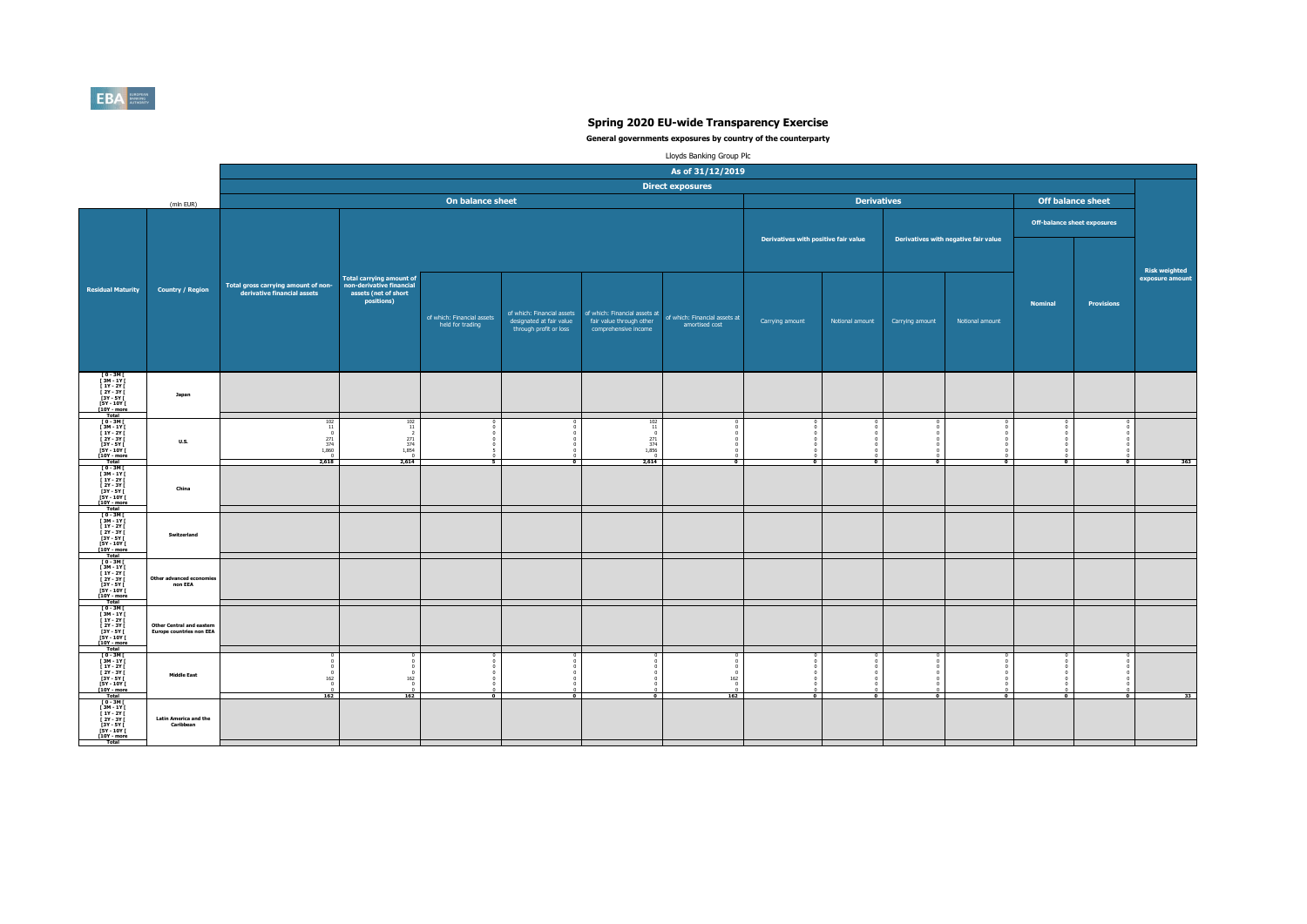**General governments exposures by country of the counterparty** 

#### Lloyds Banking Group Plc

|                             |                               | <b>Off balance sheet</b>           |                      |
|-----------------------------|-------------------------------|------------------------------------|----------------------|
|                             |                               | <b>Off-balance sheet exposures</b> |                      |
| air value                   |                               |                                    | <b>Risk weighted</b> |
|                             | <b>Nominal</b>                | <b>Provisions</b>                  | exposure amount      |
| I amount                    |                               |                                    |                      |
|                             |                               |                                    |                      |
|                             |                               |                                    |                      |
|                             |                               |                                    |                      |
| $\overline{0}$<br>$\pmb{0}$ | $\overline{0}$<br>$\bf{0}$    | $\overline{0}$<br>$\bf{0}$         |                      |
| $\pmb{0}$<br>$\pmb{0}$      | $\bf{0}$<br>$\bf{0}$          | $\bf{0}$<br>$\bf{0}$               |                      |
| $\pmb{0}$                   | $\bf{0}$                      | $\bf{0}$                           |                      |
| $\pmb{0}$<br>$\overline{0}$ | $\mathbf 0$<br>$\overline{0}$ | $\mathbf 0$<br>$\overline{0}$      |                      |
| $\overline{\mathbf{0}}$     | $\overline{\mathbf{0}}$       | $\overline{\mathbf{0}}$            | $\bf{0}$             |
|                             |                               |                                    |                      |

Information disclosed in this template is sourced from COREP template C 33, introduced with the reporting framework 2.7, applicable for reports as of 31 march 2018. (1) Information on sovereign exposures is only available for institutions that have sovereign exposures of at least 1% of total "Debt securities and loans receivables". Country of breakdown is only available for institutio

|                                                                                                                                                                                 |                         |  |                                                                    |                  |                                                                                            |                                                | As of 31/12/2019                                                                 |                                                  |                                                                               |                 |                                      |                 |                                    |                |                   |                                        |
|---------------------------------------------------------------------------------------------------------------------------------------------------------------------------------|-------------------------|--|--------------------------------------------------------------------|------------------|--------------------------------------------------------------------------------------------|------------------------------------------------|----------------------------------------------------------------------------------|--------------------------------------------------|-------------------------------------------------------------------------------|-----------------|--------------------------------------|-----------------|------------------------------------|----------------|-------------------|----------------------------------------|
|                                                                                                                                                                                 |                         |  |                                                                    |                  |                                                                                            |                                                | <b>Direct exposures</b>                                                          |                                                  |                                                                               |                 |                                      |                 |                                    |                |                   |                                        |
|                                                                                                                                                                                 | (mln EUR)               |  |                                                                    | On balance sheet |                                                                                            |                                                |                                                                                  |                                                  | <b>Derivatives</b>                                                            |                 |                                      |                 | <b>Off balance sheet</b>           |                |                   |                                        |
|                                                                                                                                                                                 |                         |  |                                                                    |                  |                                                                                            |                                                |                                                                                  |                                                  |                                                                               |                 |                                      |                 | <b>Off-balance sheet exposures</b> |                |                   |                                        |
|                                                                                                                                                                                 |                         |  |                                                                    |                  |                                                                                            |                                                |                                                                                  | Derivatives with positive fair value             |                                                                               |                 | Derivatives with negative fair value |                 |                                    |                |                   |                                        |
| <b>dual Maturity</b>                                                                                                                                                            | <b>Country / Region</b> |  | Total gross carrying amount of non-<br>derivative financial assets |                  | Total carrying amount of<br>non-derivative financial<br>assets (net of short<br>positions) | of which: Financial assets<br>held for trading | of which: Financial assets<br>designated at fair value<br>through profit or loss | fair value through other<br>comprehensive income | of which: Financial assets at of which: Financial assets at<br>amortised cost | Carrying amount | Notional amount                      | Carrying amount | Notional amount                    | <b>Nominal</b> | <b>Provisions</b> | <b>Risk weighted</b><br>exposure amoun |
| [ 0 - 3M [<br>[ 3M - 1Y [<br>[ 1Y - 2Y [<br>[ 2Y - 3Y [<br>[3Y - 5Y [<br>[ 10Y - more<br>Total                                                                                  | <b>Africa</b>           |  |                                                                    |                  |                                                                                            |                                                |                                                                                  |                                                  |                                                                               |                 |                                      |                 |                                    |                |                   |                                        |
| $\begin{array}{ c c } \hline 0-3M & [ \\ \hline 3M-1Y & [ \\ \hline 1Y-2Y & [ \\\hline \end{array}$<br>[ 2Y - 3Y [<br>[ 3Y - 5Y [<br>[5Y - 10Y [<br>[10Y - more<br><b>Total</b> | <b>Others</b>           |  |                                                                    | $\mathbf{0}$     | $\mathbf{0}$                                                                               | $\mathbf{0}$                                   | n.                                                                               | $\mathbf{0}$                                     |                                                                               |                 |                                      | $\mathbf{0}$    | $\mathbf{0}$                       |                |                   |                                        |

Latin America: Argentina, Belize, Bolivia, Brazil, Chile, Colombia, Costa Rica, Dominica, Dominica, Dominican Republic, Ecuador, El Salvador, Grenada, Guyana, Haiti, Honduras, Jamaica, Mexico, Nicaragua, Panama, Paraguay,

**Notes and definitions**

(4) The exposures reported include the positions towards counterparts (other than sovereign) on sovereign) on sovereign credit risk (i.e. CDS, financial guarantees) booked in all the accounting portfolio (on-off balance sh the economic substance over the form must be used as a criteria for the identification of the exposures to be included in this column. This item does not include exposures to counterparts (other than sovereign) with full o (5) Residual countries not reported separately in the Transparency exercise



|                                                                                                                                  | (mln EUR)               |                                                                    |                                                                                                   | On balance s                                   |
|----------------------------------------------------------------------------------------------------------------------------------|-------------------------|--------------------------------------------------------------------|---------------------------------------------------------------------------------------------------|------------------------------------------------|
| <b>Residual Maturity</b>                                                                                                         | <b>Country / Region</b> | Total gross carrying amount of non-<br>derivative financial assets | <b>Total carrying amount of</b><br>non-derivative financial<br>assets (net of short<br>positions) | of which: Financial assets<br>held for trading |
| $[0 - 3M]$<br>[ 3M - 1Y [<br>$[1Y - 2Y]$<br>$[2Y - 3Y]$<br>[3Y - 5Y [<br>[5Y - 10Y [<br>[10Y - more<br><b>Total</b>              | <b>Africa</b>           |                                                                    |                                                                                                   |                                                |
| $[0 - 3M]$<br>$[3M - 1Y]$<br>[ 1Y - 2Y [<br>[ 2Y - 3Y [<br>$[3Y - 5Y$ <sup>[</sup><br>[5Y - 10Y [<br>[10Y - more<br><b>Total</b> | <b>Others</b>           | 0<br>0<br>0<br>0<br>0<br>0<br>0<br>$\mathbf 0$                     | $\bf{0}$<br>0<br>0<br>0<br>0<br>0<br>0<br>$\pmb{0}$                                               | ŋ<br>$\mathbf 0$                               |

(2) The exposures reported cover only exposures to central, regional and local governments on immediate borrower basis, and do not include exposures to other counterparts with full or partial government guarantees (3) The banks disclose the exposures in the "Financial assets held for trading" portfolio after offsetting the cash short positions having the same maturities.

Africa: Algeria, Egypt, Morocco, South Africa, Angola, Benin, Botswana, Burkina Faso, Burundi, Cameroon, Cape Verde, Central African Republic, Chad, Comoros, Congo, The Democratic Republic, Ghana, Guinea, Burkeya, Lesotho, Principe, Senegal, Seychelles, Sierra Leone, South Sudan, Swaziland, Tanzania, United Republic Of, Togo, Uganda, Zambia, Zimbabwe and Tunisia.

#### Regions:

Other advanced non EEA: Israel, Korea, New Zealand, Russia, San Marino, Singapore and Taiwan.

Other CEE non EEA: Albania, Bosnia and Herzegovina, FYR Macedonia, Montenegro, Serbia and Turkey.

Middle East: Bahrain, Djibouti, Iran, Iraq, Jordan, Kuwait, Lebanon, Libya, Oman, Qatar, Saudi Arabia, Sudan, Syria, United Arab Emirates and Yemen.

(6) The columns 'Total carrying amount of non-derivative financial assets (net of short positions)' provide information on a net basis, whilst the related 'of which' positions present information on a gross basis.

Martinique, Puerto Rico, Saint Barthélemy, Turks And Caicos Islands, Virgin Islands (British), Virgin Islands (U.S. ).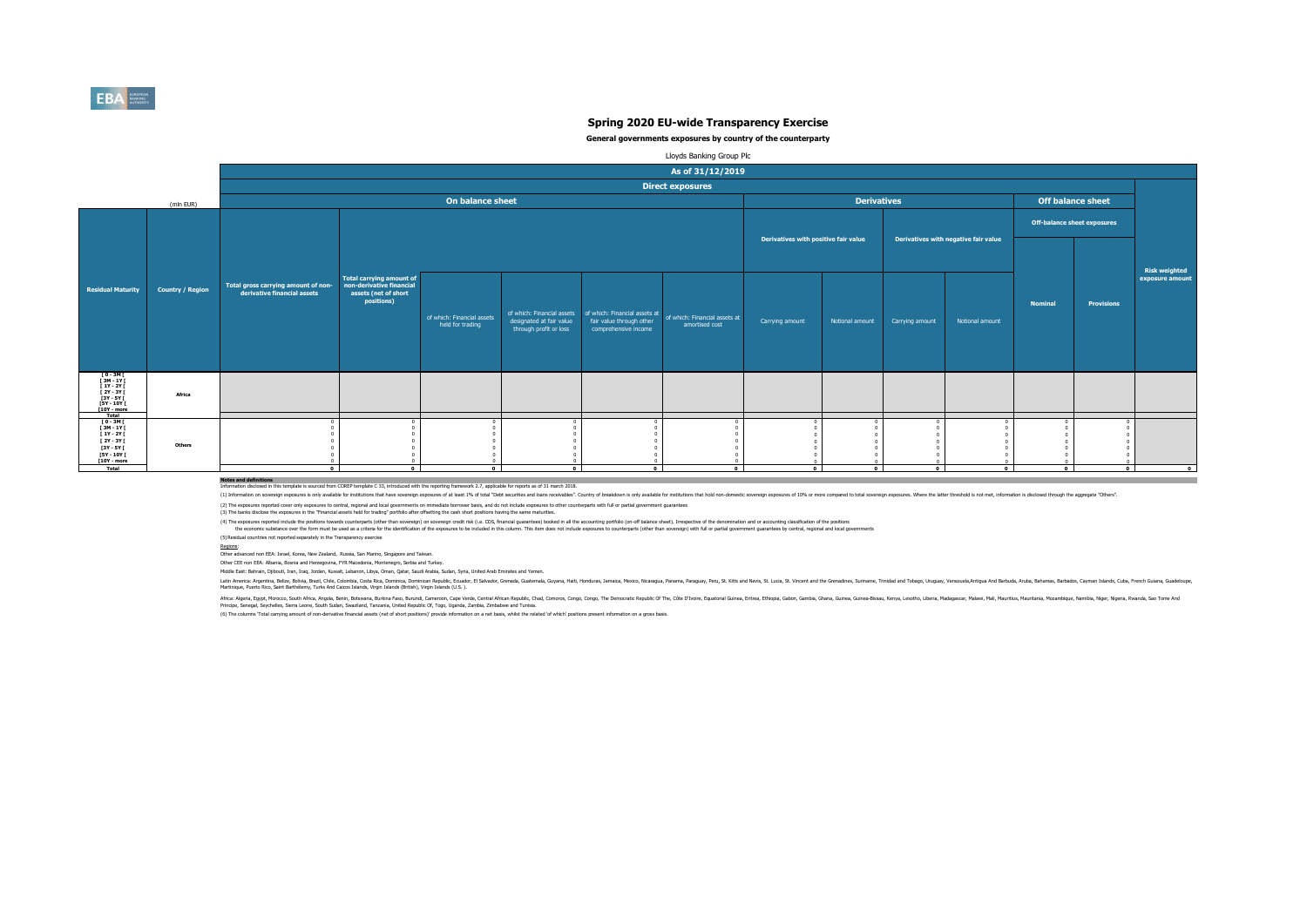<sup>(4)</sup> For the on-balance sheet items, accumulated impairments and accumulated negative changes in fair value due to credit risk are disclosed with a positive sign if they are decreasing assets. Following this sign conventi according to the FINREP framework (templates F 18.00 / F 19.00), which follows a sign convention based on a credit/debit convention, as explained in Annex V, Part 1 paragraphs 9 and 10 of Regulation (EU) No 680/2014 - ITS instruments, the same item ('Accumulated impairment, accumulated changes in fair value due to credit risk and provisions') is disclosed consistently with the FINREP sign convention. This is because, based on this sign conv generally reported with a positive sign.



|                                                                |         |                                              |                             | As of 30/09/2019       |                                                                                           |                             |                                                 | As of 31/12/2019 |                                            |                                      |                        |                        |                                                                                               |                                                 |
|----------------------------------------------------------------|---------|----------------------------------------------|-----------------------------|------------------------|-------------------------------------------------------------------------------------------|-----------------------------|-------------------------------------------------|------------------|--------------------------------------------|--------------------------------------|------------------------|------------------------|-----------------------------------------------------------------------------------------------|-------------------------------------------------|
|                                                                |         | <b>Gross carrying amount</b>                 |                             |                        | <b>Accumulated impairment,</b><br>value due to credit risk and<br>provisions <sup>4</sup> | accumulated changes in fair | <b>Collaterals and</b><br>financial             |                  | <b>Gross carrying amount</b>               |                                      |                        |                        | <b>Accumulated impairment,</b><br>accumulated changes in fair<br>value due to credit risk and | <b>Collaterals and</b><br>financial             |
|                                                                |         | Of which<br>performing but<br>past due $>30$ | Of which non-performing $1$ |                        | On performing                                                                             | On non-<br>performing       | guarantees<br>received on<br>non-<br>performing |                  | Of which<br>performing but<br>past due >30 | Of which non-performing <sup>1</sup> |                        | On performing          | On non-<br>performing                                                                         | guarantees<br>received on<br>non-<br>performing |
| (mln EUR)                                                      |         | days and $\leq$ =90<br>days                  |                             | Of which:<br>defaulted | exposures <sup>2</sup>                                                                    | exposures <sup>3</sup>      | exposures                                       |                  | days and $\leq$ =90<br>days                |                                      | Of which:<br>defaulted | exposures <sup>2</sup> | exposures <sup>3</sup>                                                                        | exposures                                       |
| Debt securities (including at amortised cost and fair value)   | 43,016  | $\mathbf{0}$                                 | 753                         |                        |                                                                                           | 449                         | $\mathbf 0$                                     | 41,581           | $\mathbf 0$                                | 635                                  | 4                      |                        | 365                                                                                           | $\mathbf 0$                                     |
| Central banks                                                  | 61      |                                              |                             |                        |                                                                                           |                             |                                                 | 59               | $\mathbf 0$                                | $\overline{0}$                       |                        |                        | $\Omega$                                                                                      | $\mathbf 0$                                     |
| General governments                                            | 17,102  |                                              |                             |                        |                                                                                           |                             | $\mathbf 0$                                     | 15,804           | $\mathbf{0}$                               | $\Omega$                             | $\overline{0}$         |                        |                                                                                               |                                                 |
| Credit institutions                                            | 9,225   |                                              |                             |                        |                                                                                           |                             | $\overline{0}$                                  | 10,356           | $\mathbf{0}$                               |                                      |                        |                        |                                                                                               |                                                 |
| Other financial corporations                                   | 13,372  |                                              |                             |                        |                                                                                           |                             |                                                 | 12,043           | $\Omega$                                   |                                      |                        |                        |                                                                                               |                                                 |
| Non-financial corporations                                     | 3,257   |                                              | 753                         |                        |                                                                                           | 449                         |                                                 | 3,319            | $\Omega$                                   | 635                                  |                        |                        | 365                                                                                           | $\mathbf 0$                                     |
| Loans and advances(including at amortised cost and fair value) | 641,943 | 2,444                                        | 13,668                      | 9,375                  | 1,616                                                                                     | 2,283                       | 8,789                                           | 660,189          | 2,782                                      | 13,856                               | 8,886                  | 1,788                  | 2,044                                                                                         | 8,847                                           |
| Central banks                                                  | 58,461  |                                              |                             |                        | $\Omega$                                                                                  |                             | $\Omega$                                        | 63,320           | $\mathbf{0}$                               | $\Omega$                             |                        | $\Omega$               | $\Omega$                                                                                      | $\mathbf{0}$                                    |
| General governments                                            | 645     | $\overline{\phantom{a}}$                     |                             |                        |                                                                                           |                             |                                                 | 924              | 10 <sub>1</sub>                            |                                      |                        |                        |                                                                                               |                                                 |
| Credit institutions                                            | 11,871  |                                              |                             |                        |                                                                                           |                             |                                                 | 11,502           |                                            |                                      | $\overline{0}$         |                        | 0                                                                                             | $\mathbf{0}$                                    |
| Other financial corporations                                   | 89,835  | - 7                                          | 351                         | 332                    | 14                                                                                        | 95                          | 6 <sup>1</sup>                                  | 89,608           | 9                                          | 391                                  | 339                    |                        | 122                                                                                           | 9                                               |
| Non-financial corporations                                     | 93,394  | 141                                          | 4,237                       | 4,230                  | 370                                                                                       | 1,304                       | 1,215                                           | 93,391           | 359                                        | 4,308                                | 3,791                  | 402                    | 1,060                                                                                         | 1,183                                           |
| of which: small and medium-sized enterprises at amortised cost | 40,448  | 56                                           | 880                         | 871                    | 332                                                                                       | 76                          | 672                                             | 40,639           | 30 <sup>°</sup>                            | 927                                  | 924                    | 269                    | 120                                                                                           | 676                                             |
| Households                                                     | 387,737 | 2,290                                        | 9,080                       | 4,812                  | 1,231                                                                                     | 884                         | 7,567                                           | 401,444          | 2,400                                      | 9,157                                | 4,756                  | 1,381                  | 862                                                                                           | 7,655                                           |
| <b>DEBT INSTRUMENTS other than HFT</b>                         | 684,959 | 2,444                                        | 14,421                      | 9,378                  | 1,618                                                                                     | 2,732                       | 8,789                                           | 701,770          | 2,782                                      | 14,491                               | 8,890                  | 1,789                  | 2,409                                                                                         | 8,847                                           |
| <b>OFF-BALANCE SHEET EXPOSURES</b>                             | 151,640 |                                              | 515                         | 310                    | 186                                                                                       | $\overline{\phantom{a}}$    | $\mathbf 0$                                     | 155,381          |                                            | 550                                  | 271                    | 205                    | -4                                                                                            | 18                                              |

 $^{(1)}$  For the definition of non-performing exposures please refer to COMMISSION IMPLEMENTING REGULATION (EU) 2015/227 of 9 January 2015, ANNEX V, Part 2-Template related instructions, subtitle 29 (2) Insitutions report here collective allowances for incurrred but not reported losses (instruments at amortised cost) and changes in fair value of performing exposures due to credit risk and provisions (instruments at fa (3) Insitutions report here specific allowances for financial assets, individually and collectively estimated (instruments at amortised cost) and changes in fair value of NPE due to credit risk and provisions (instruments

## **Spring 2020 EU-wide Transparency Exercise**

#### **Performing and non-performing exposures**

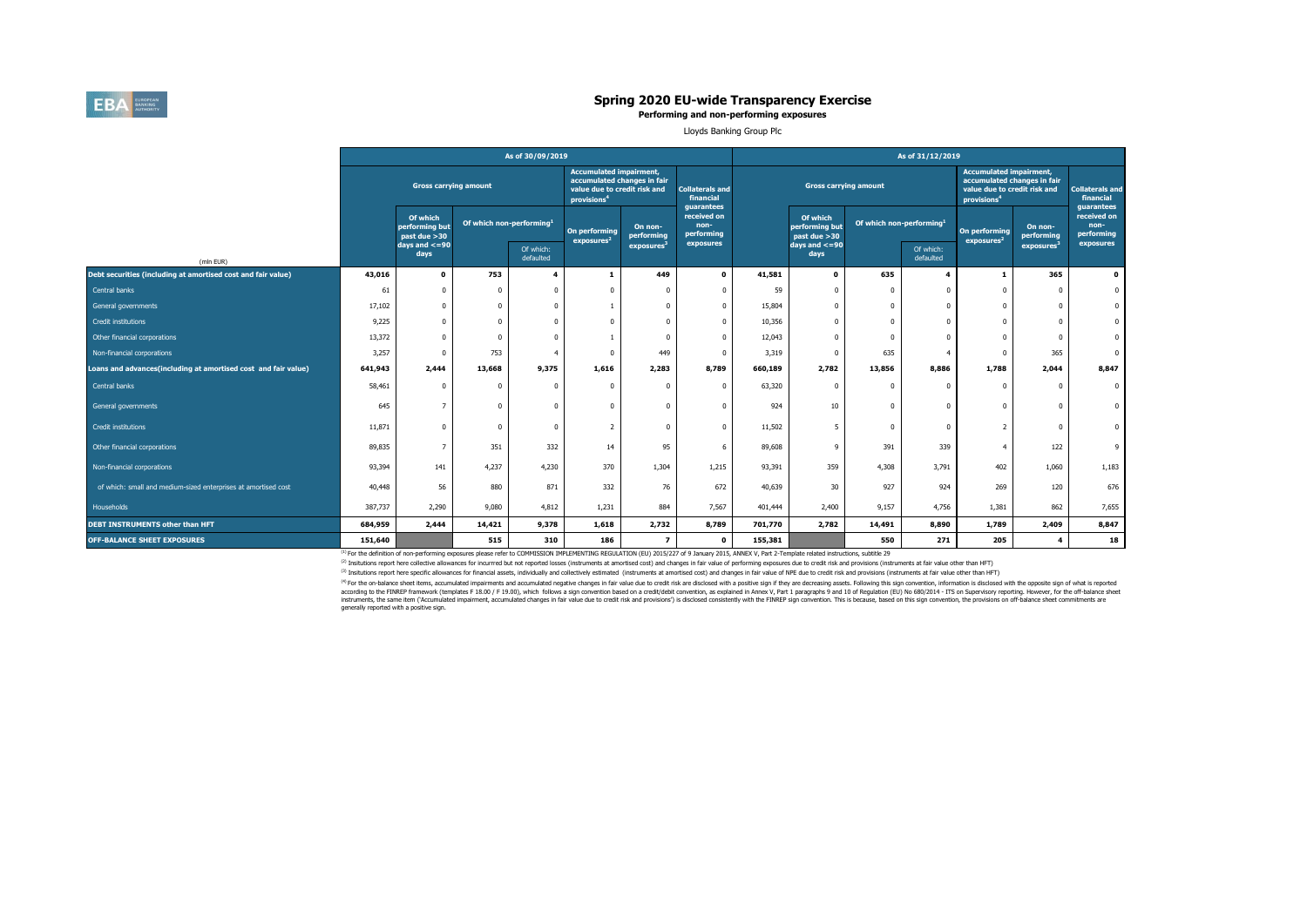$^{(2)}$  For the on-balance sheet items, accumulated impairments and accumulated negative changes in fair value due to credit risk are disclosed with a positive sign if they are decreasing assets. Following this sign conven information is disclosed with the opposite sign of what is reported according to the FINREP framework (templates F 18.00 / F 19.00), which follows a sign convention based on a credit/debit convention, as explained in Annex V, Part 1 paragraphs 9 and 10 of Regulation (EU) No 680/2014 - ITS on Supervisory reporting. However, for the off-balance sheet instruments, the same item ('Accumulated impairment, accumulated changes in fair value due to credit risk and provisions') is disclosed consistently with the FINREP sign convention. This is because, based on this sign convention, the provisions on off-balance sheet commitments are generally reported with a posit sign.

# EBA BANKING

## **Spring 2020 EU-wide Transparency Exercise**

#### **Forborne exposures**

Lloyds Banking Group Plc

|                                                                 | As of 30/09/2019                                                          |                                                                          |                                                                                                                                                                     |                                                                             |                                                          | As of 31/12/2019                                                          |                                                                          |                                                                                                                                                                     |                                                                             |                                                          |  |
|-----------------------------------------------------------------|---------------------------------------------------------------------------|--------------------------------------------------------------------------|---------------------------------------------------------------------------------------------------------------------------------------------------------------------|-----------------------------------------------------------------------------|----------------------------------------------------------|---------------------------------------------------------------------------|--------------------------------------------------------------------------|---------------------------------------------------------------------------------------------------------------------------------------------------------------------|-----------------------------------------------------------------------------|----------------------------------------------------------|--|
|                                                                 | <b>Gross carrying amount of</b><br>exposures with forbearance<br>measures |                                                                          | <b>Accumulated impairment,</b><br>accumulated changes in fair<br>value due to credit risk and<br>provisions for exposures with<br>forbearance measures <sup>2</sup> |                                                                             | <b>Collateral and</b><br>financial<br>guarantees         | <b>Gross carrying amount of</b><br>exposures with forbearance<br>measures |                                                                          | <b>Accumulated impairment,</b><br>accumulated changes in fair<br>value due to credit risk and<br>provisions for exposures with<br>forbearance measures <sup>2</sup> |                                                                             | <b>Collateral and</b><br>financial<br>guarantees         |  |
| (mln EUR)                                                       |                                                                           | Of which non-<br>performing<br>exposures with<br>forbearance<br>measures |                                                                                                                                                                     | Of which on non-<br>performing<br>exposures with<br>forbearance<br>measures | received on<br>exposures with<br>forbearance<br>measures |                                                                           | Of which non-<br>performing<br>exposures with<br>forbearance<br>measures |                                                                                                                                                                     | Of which on non-<br>performing<br>exposures with<br>forbearance<br>measures | received on<br>exposures with<br>forbearance<br>measures |  |
| Debt securities (including at amortised cost and fair value)    |                                                                           |                                                                          |                                                                                                                                                                     |                                                                             | 0                                                        |                                                                           |                                                                          |                                                                                                                                                                     |                                                                             | $\mathbf 0$                                              |  |
| Central banks                                                   |                                                                           |                                                                          |                                                                                                                                                                     |                                                                             |                                                          |                                                                           |                                                                          |                                                                                                                                                                     |                                                                             |                                                          |  |
| General governments                                             |                                                                           |                                                                          |                                                                                                                                                                     |                                                                             |                                                          |                                                                           |                                                                          |                                                                                                                                                                     |                                                                             |                                                          |  |
| Credit institutions                                             |                                                                           |                                                                          |                                                                                                                                                                     |                                                                             |                                                          |                                                                           |                                                                          |                                                                                                                                                                     |                                                                             |                                                          |  |
| Other financial corporations                                    |                                                                           |                                                                          |                                                                                                                                                                     |                                                                             |                                                          |                                                                           |                                                                          |                                                                                                                                                                     |                                                                             |                                                          |  |
| Non-financial corporations                                      |                                                                           |                                                                          |                                                                                                                                                                     |                                                                             |                                                          |                                                                           |                                                                          |                                                                                                                                                                     |                                                                             |                                                          |  |
| Loans and advances (including at amortised cost and fair value) | 12,583                                                                    | 9,680                                                                    | 1,860                                                                                                                                                               | 1,792                                                                       | 7,638                                                    | 12,629                                                                    | 9,943                                                                    | 1,639                                                                                                                                                               | 1,566                                                                       | 7,732                                                    |  |
| Central banks                                                   |                                                                           |                                                                          |                                                                                                                                                                     |                                                                             |                                                          |                                                                           |                                                                          |                                                                                                                                                                     |                                                                             |                                                          |  |
| General governments                                             |                                                                           |                                                                          |                                                                                                                                                                     |                                                                             |                                                          |                                                                           |                                                                          |                                                                                                                                                                     |                                                                             |                                                          |  |
| Credit institutions                                             |                                                                           |                                                                          |                                                                                                                                                                     |                                                                             |                                                          |                                                                           |                                                                          |                                                                                                                                                                     |                                                                             |                                                          |  |
| Other financial corporations                                    | 366                                                                       | 350                                                                      | 118                                                                                                                                                                 | 117                                                                         | 6                                                        | 399                                                                       | 391                                                                      | 126                                                                                                                                                                 | 122                                                                         | 9                                                        |  |
| Non-financial corporations                                      | 4,814                                                                     | 4,159                                                                    | 1,268                                                                                                                                                               | 1,257                                                                       | 1,212                                                    | 4,678                                                                     | 4,239                                                                    | 1,044                                                                                                                                                               | 1,033                                                                       | 1,180                                                    |  |
| of which: small and medium-sized enterprises at amortised cost  | 1,123                                                                     | 849                                                                      | 80                                                                                                                                                                  | 73                                                                          | 671                                                      | 1,174                                                                     | 901                                                                      | 126                                                                                                                                                                 | 118                                                                         | 676                                                      |  |
| Households                                                      | 7,400                                                                     | 5,171                                                                    | 474                                                                                                                                                                 | 419                                                                         | 6,419                                                    | 7,549                                                                     | 5,313                                                                    | 470                                                                                                                                                                 | 412                                                                         | 6,544                                                    |  |
| <b>DEBT INSTRUMENTS other than HFT</b>                          | 12,587                                                                    | 9,684                                                                    | 1,864                                                                                                                                                               | 1,796                                                                       | 7,638                                                    | 12,633                                                                    | 9,947                                                                    | 1,642                                                                                                                                                               | 1,570                                                                       | 7,732                                                    |  |
| Loan commitments given                                          | 752                                                                       | 372                                                                      | $\overline{\mathbf{2}}$                                                                                                                                             |                                                                             | $\mathbf 0$                                              | 749                                                                       | 386                                                                      | $\overline{2}$                                                                                                                                                      |                                                                             | 18                                                       |  |

 $^{(1)}$  For the definition of forborne exposures please refer to COMMISSION IMPLEMENTING REGULATION (EU) 2015/227 of 9 January 2015, ANNEX V, Part 2-Template related instructions, subtitle 30